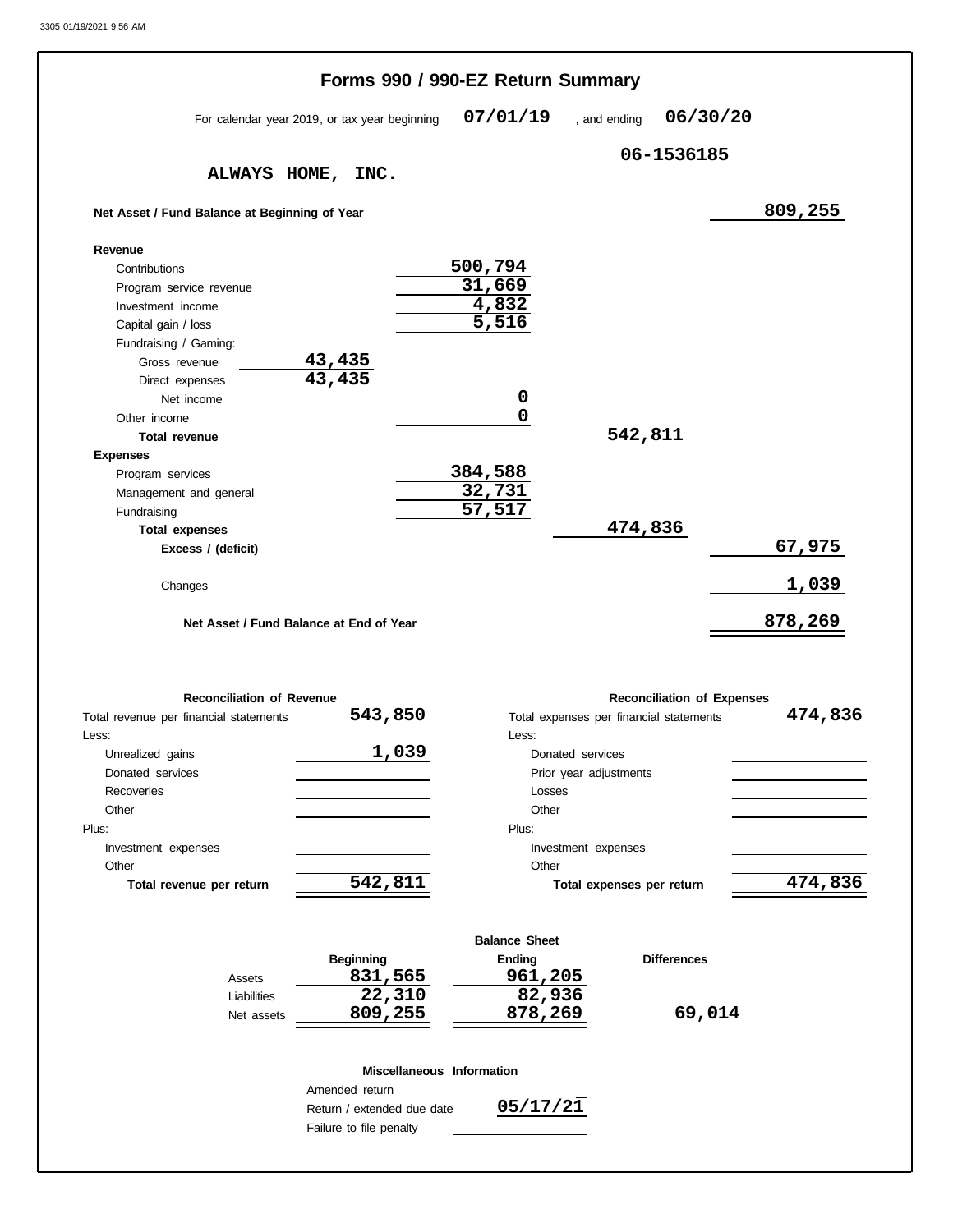| 8879-EO<br>Form                                                                                                                                                                                                                                                                                                                                                                                                                                                                                                                                                                                                                                                           |                |                                                                | <b>IRS</b> e-file Signature Authorization                                                            | for an Exempt Organization |                                                                                                                                                                                                                                                                                                                                                                                                                                                                                                                                                                    |                                                   | OMB No. 1545-1878                     |
|---------------------------------------------------------------------------------------------------------------------------------------------------------------------------------------------------------------------------------------------------------------------------------------------------------------------------------------------------------------------------------------------------------------------------------------------------------------------------------------------------------------------------------------------------------------------------------------------------------------------------------------------------------------------------|----------------|----------------------------------------------------------------|------------------------------------------------------------------------------------------------------|----------------------------|--------------------------------------------------------------------------------------------------------------------------------------------------------------------------------------------------------------------------------------------------------------------------------------------------------------------------------------------------------------------------------------------------------------------------------------------------------------------------------------------------------------------------------------------------------------------|---------------------------------------------------|---------------------------------------|
|                                                                                                                                                                                                                                                                                                                                                                                                                                                                                                                                                                                                                                                                           |                |                                                                |                                                                                                      |                            | $7/01$ 2019, and ending 6/30 20                                                                                                                                                                                                                                                                                                                                                                                                                                                                                                                                    |                                                   |                                       |
| Department of the Treasury                                                                                                                                                                                                                                                                                                                                                                                                                                                                                                                                                                                                                                                |                |                                                                | For calendar year 2019, or fiscal year beginning<br>u Do not send to the IRS. Keep for your records. |                            |                                                                                                                                                                                                                                                                                                                                                                                                                                                                                                                                                                    |                                                   | 2019                                  |
| Internal Revenue Service                                                                                                                                                                                                                                                                                                                                                                                                                                                                                                                                                                                                                                                  |                |                                                                |                                                                                                      |                            | u Go to www.irs.gov/Form8879EO for the latest information.                                                                                                                                                                                                                                                                                                                                                                                                                                                                                                         |                                                   |                                       |
| Name of exempt organization                                                                                                                                                                                                                                                                                                                                                                                                                                                                                                                                                                                                                                               |                |                                                                |                                                                                                      |                            |                                                                                                                                                                                                                                                                                                                                                                                                                                                                                                                                                                    | Employer identification number                    |                                       |
|                                                                                                                                                                                                                                                                                                                                                                                                                                                                                                                                                                                                                                                                           |                | ALWAYS HOME, INC.                                              |                                                                                                      |                            |                                                                                                                                                                                                                                                                                                                                                                                                                                                                                                                                                                    | 06-1536185                                        |                                       |
| Name and title of officer                                                                                                                                                                                                                                                                                                                                                                                                                                                                                                                                                                                                                                                 | <b>BETTY</b>   | <b>SMITH</b>                                                   |                                                                                                      |                            |                                                                                                                                                                                                                                                                                                                                                                                                                                                                                                                                                                    |                                                   |                                       |
|                                                                                                                                                                                                                                                                                                                                                                                                                                                                                                                                                                                                                                                                           |                | EXECUTIVE DIRECTOR                                             |                                                                                                      |                            |                                                                                                                                                                                                                                                                                                                                                                                                                                                                                                                                                                    |                                                   |                                       |
| Part I                                                                                                                                                                                                                                                                                                                                                                                                                                                                                                                                                                                                                                                                    |                |                                                                | Type of Return and Return Information (Whole Dollars Only)                                           |                            |                                                                                                                                                                                                                                                                                                                                                                                                                                                                                                                                                                    |                                                   |                                       |
| Check the box for the return for which you are using this Form 8879-EO and enter the applicable amount, if any, from the return. If you                                                                                                                                                                                                                                                                                                                                                                                                                                                                                                                                   |                |                                                                |                                                                                                      |                            |                                                                                                                                                                                                                                                                                                                                                                                                                                                                                                                                                                    |                                                   |                                       |
| check the box on line 1a, 2a, 3a, 4a, or 5a, below, and the amount on that line for the return being filed with this form was blank, then<br>leave line 1b, 2b, 3b, 4b, or 5b, whichever is applicable, blank (do not enter -0-). But, if you entered -0- on the return, then enter -0- on                                                                                                                                                                                                                                                                                                                                                                                |                |                                                                |                                                                                                      |                            |                                                                                                                                                                                                                                                                                                                                                                                                                                                                                                                                                                    |                                                   |                                       |
| the applicable line below. Do not complete more than one line in Part I.                                                                                                                                                                                                                                                                                                                                                                                                                                                                                                                                                                                                  |                |                                                                |                                                                                                      |                            |                                                                                                                                                                                                                                                                                                                                                                                                                                                                                                                                                                    |                                                   |                                       |
| 1a Form 990 check here $\blacktriangleright$                                                                                                                                                                                                                                                                                                                                                                                                                                                                                                                                                                                                                              | $ \mathbf{X} $ |                                                                |                                                                                                      |                            | $\underline{\mathbf{b}}$ Total revenue, if any (Form 990, Part VIII, column (A), line 12) $\ldots$                                                                                                                                                                                                                                                                                                                                                                                                                                                                 | 1b                                                | 542,811                               |
| 2a Form 990-EZ check here ▶                                                                                                                                                                                                                                                                                                                                                                                                                                                                                                                                                                                                                                               |                |                                                                |                                                                                                      |                            |                                                                                                                                                                                                                                                                                                                                                                                                                                                                                                                                                                    | 2b                                                |                                       |
| 3a Form 1120-POL check here                                                                                                                                                                                                                                                                                                                                                                                                                                                                                                                                                                                                                                               |                |                                                                |                                                                                                      |                            |                                                                                                                                                                                                                                                                                                                                                                                                                                                                                                                                                                    | 3b                                                |                                       |
| 4a Form 990-PF check here ▶                                                                                                                                                                                                                                                                                                                                                                                                                                                                                                                                                                                                                                               |                |                                                                |                                                                                                      |                            | $\Box$ b Tax based on investment income (Form 990-PF, Part VI, line 5) $\Box$                                                                                                                                                                                                                                                                                                                                                                                                                                                                                      |                                                   |                                       |
|                                                                                                                                                                                                                                                                                                                                                                                                                                                                                                                                                                                                                                                                           |                |                                                                |                                                                                                      |                            |                                                                                                                                                                                                                                                                                                                                                                                                                                                                                                                                                                    | 5b                                                |                                       |
|                                                                                                                                                                                                                                                                                                                                                                                                                                                                                                                                                                                                                                                                           |                |                                                                |                                                                                                      |                            |                                                                                                                                                                                                                                                                                                                                                                                                                                                                                                                                                                    |                                                   |                                       |
| Part II                                                                                                                                                                                                                                                                                                                                                                                                                                                                                                                                                                                                                                                                   |                |                                                                | Declaration and Signature Authorization of Officer                                                   |                            |                                                                                                                                                                                                                                                                                                                                                                                                                                                                                                                                                                    |                                                   |                                       |
| return, and the financial institution to debit the entry to this account. To revoke a payment, I must contact the U.S. Treasury Financial<br>Agent at 1-888-353-4537 no later than 2 business days prior to the payment (settlement) date. I also authorize the financial institutions<br>involved in the processing of the electronic payment of taxes to receive confidential information necessary to answer inquiries and<br>resolve issues related to the payment. I have selected a personal identification number (PIN) as my signature for the organization's<br>electronic return and, if applicable, the organization's consent to electronic funds withdrawal. |                |                                                                |                                                                                                      |                            |                                                                                                                                                                                                                                                                                                                                                                                                                                                                                                                                                                    |                                                   |                                       |
| Officer's PIN: check one box only                                                                                                                                                                                                                                                                                                                                                                                                                                                                                                                                                                                                                                         |                |                                                                |                                                                                                      |                            |                                                                                                                                                                                                                                                                                                                                                                                                                                                                                                                                                                    |                                                   |                                       |
| x<br>I authorize                                                                                                                                                                                                                                                                                                                                                                                                                                                                                                                                                                                                                                                          | <b>GARVEY,</b> |                                                                | STEELE & BANCROFT,                                                                                   | LLP                        | to enter my PIN                                                                                                                                                                                                                                                                                                                                                                                                                                                                                                                                                    | 03305                                             | as my signature                       |
|                                                                                                                                                                                                                                                                                                                                                                                                                                                                                                                                                                                                                                                                           |                |                                                                | ERO firm name                                                                                        |                            |                                                                                                                                                                                                                                                                                                                                                                                                                                                                                                                                                                    | Enter five numbers, but<br>do not enter all zeros |                                       |
|                                                                                                                                                                                                                                                                                                                                                                                                                                                                                                                                                                                                                                                                           |                | ERO to enter my PIN on the return's disclosure consent screen. | the IRS Fed/State program, I will enter my PIN on the return's disclosure consent screen.            |                            | on the organization's tax year 2019 electronically filed return. If I have indicated within this return that a copy of the return is<br>being filed with a state agency(ies) regulating charities as part of the IRS Fed/State program, I also authorize the aforementioned<br>As an officer of the organization, I will enter my PIN as my signature on the organization's tax year 2019 electronically filed return.<br>If I have indicated within this return that a copy of the return is being filed with a state agency(ies) regulating charities as part of |                                                   |                                       |
|                                                                                                                                                                                                                                                                                                                                                                                                                                                                                                                                                                                                                                                                           |                |                                                                |                                                                                                      |                            |                                                                                                                                                                                                                                                                                                                                                                                                                                                                                                                                                                    |                                                   |                                       |
| Officer's signature                                                                                                                                                                                                                                                                                                                                                                                                                                                                                                                                                                                                                                                       |                |                                                                |                                                                                                      |                            | Date                                                                                                                                                                                                                                                                                                                                                                                                                                                                                                                                                               | 01/19/20                                          |                                       |
| Part III                                                                                                                                                                                                                                                                                                                                                                                                                                                                                                                                                                                                                                                                  |                | <b>Certification and Authentication</b>                        |                                                                                                      |                            |                                                                                                                                                                                                                                                                                                                                                                                                                                                                                                                                                                    |                                                   |                                       |
| <b>ERO's EFIN/PIN.</b> Enter your six-digit electronic filing identification<br>number (EFIN) followed by your five-digit self-selected PIN.                                                                                                                                                                                                                                                                                                                                                                                                                                                                                                                              |                |                                                                |                                                                                                      |                            |                                                                                                                                                                                                                                                                                                                                                                                                                                                                                                                                                                    |                                                   | 06596560716<br>Do not enter all zeros |
| I certify that the above numeric entry is my PIN, which is my signature on the 2019 electronically filed return for the organization<br>indicated above. I confirm that I am submitting this return in accordance with the requirements of Pub. 4163, Modemized e-File (MeF)<br>Information for Authorized IRS e-file Providers for Business Returns.                                                                                                                                                                                                                                                                                                                     |                |                                                                |                                                                                                      |                            |                                                                                                                                                                                                                                                                                                                                                                                                                                                                                                                                                                    |                                                   |                                       |
| ERO's signature                                                                                                                                                                                                                                                                                                                                                                                                                                                                                                                                                                                                                                                           |                |                                                                |                                                                                                      |                            | Date $\}$                                                                                                                                                                                                                                                                                                                                                                                                                                                                                                                                                          | 01/19/20                                          |                                       |
|                                                                                                                                                                                                                                                                                                                                                                                                                                                                                                                                                                                                                                                                           |                |                                                                |                                                                                                      |                            |                                                                                                                                                                                                                                                                                                                                                                                                                                                                                                                                                                    |                                                   |                                       |
|                                                                                                                                                                                                                                                                                                                                                                                                                                                                                                                                                                                                                                                                           |                |                                                                | <b>ERO Must Retain This Form - See Instructions</b>                                                  |                            |                                                                                                                                                                                                                                                                                                                                                                                                                                                                                                                                                                    |                                                   |                                       |
|                                                                                                                                                                                                                                                                                                                                                                                                                                                                                                                                                                                                                                                                           |                |                                                                |                                                                                                      |                            | Do Not Submit This Form to the IRS Unless Requested To Do So                                                                                                                                                                                                                                                                                                                                                                                                                                                                                                       |                                                   | Form 8879-EO (2019)                   |
| For Paperwork Reduction Act Notice, see back of form.                                                                                                                                                                                                                                                                                                                                                                                                                                                                                                                                                                                                                     |                |                                                                |                                                                                                      |                            |                                                                                                                                                                                                                                                                                                                                                                                                                                                                                                                                                                    |                                                   |                                       |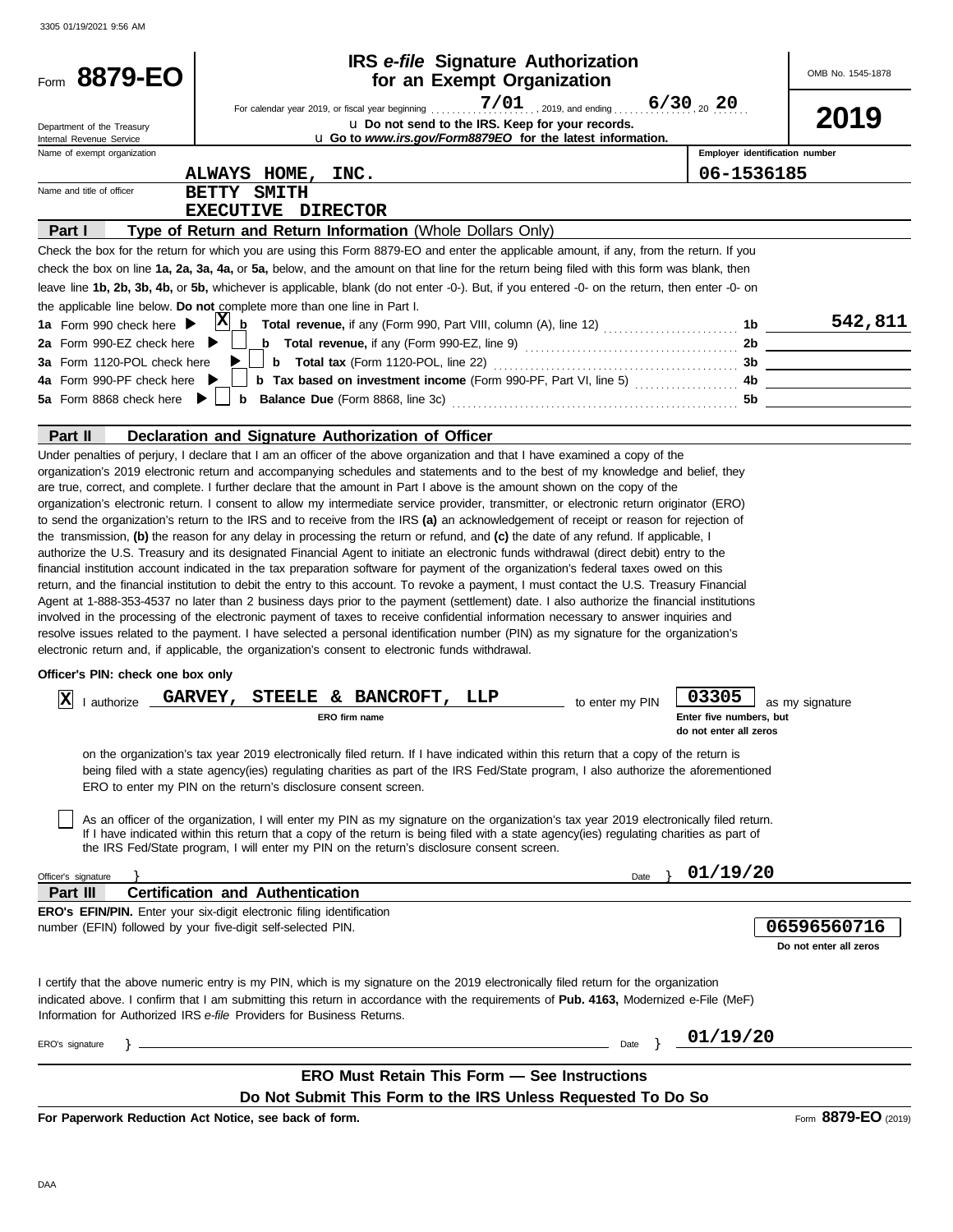Form 990

**990 2019 2019 2019 2019 Depend From Income Tax Promegage 1019 2019 2019 2019** 

OMB No. 1545-0047

|  | Open to Public |
|--|----------------|
|  | Insnection     |

|                                | Under section 501(C), 527, or 4947(a)(1) or the internal Revenue Code (except private foundations)<br>ZU I J<br>(Rev. January 2020)<br><b>u</b> Do not enter social security numbers on this form as it may be made public.<br>Open to Public<br>Department of the Treasury |                                        |                                                                                                                                                                            |             |                      |                                                                                 |                     |                           |                                               |                |                                  |          |
|--------------------------------|-----------------------------------------------------------------------------------------------------------------------------------------------------------------------------------------------------------------------------------------------------------------------------|----------------------------------------|----------------------------------------------------------------------------------------------------------------------------------------------------------------------------|-------------|----------------------|---------------------------------------------------------------------------------|---------------------|---------------------------|-----------------------------------------------|----------------|----------------------------------|----------|
|                                |                                                                                                                                                                                                                                                                             | Internal Revenue Service               |                                                                                                                                                                            |             |                      | <b>u</b> Go to www.irs.gov/Form990 for instructions and the latest information. |                     |                           |                                               |                | <b>Inspection</b>                |          |
|                                |                                                                                                                                                                                                                                                                             |                                        | For the 2019 calendar year, or tax year beginning                                                                                                                          |             |                      | $07/01/19$ , and ending                                                         | 06/30/20            |                           |                                               |                |                                  |          |
|                                | <b>B</b> Check if applicable:                                                                                                                                                                                                                                               |                                        | C Name of organization                                                                                                                                                     |             |                      |                                                                                 |                     |                           |                                               |                | D Employer identification number |          |
|                                | Address change                                                                                                                                                                                                                                                              |                                        |                                                                                                                                                                            |             | ALWAYS HOME, INC.    |                                                                                 |                     |                           |                                               |                |                                  |          |
|                                | Name change                                                                                                                                                                                                                                                                 |                                        | Doing business as                                                                                                                                                          |             |                      |                                                                                 |                     |                           |                                               | 06-1536185     |                                  |          |
|                                | Initial return                                                                                                                                                                                                                                                              |                                        | Number and street (or P.O. box if mail is not delivered to street address)<br>Room/suite<br><b>119 HIGH STREET</b>                                                         |             |                      |                                                                                 | E Telephone number  | 860-245-0222              |                                               |                |                                  |          |
|                                | Final return/                                                                                                                                                                                                                                                               |                                        | City or town, state or province, country, and ZIP or foreign postal code                                                                                                   |             |                      |                                                                                 |                     |                           |                                               |                |                                  |          |
|                                | terminated                                                                                                                                                                                                                                                                  |                                        |                                                                                                                                                                            |             |                      |                                                                                 |                     |                           |                                               |                |                                  |          |
|                                | CT 06355<br><b>MYSTIC</b><br>Amended return<br>Name and address of principal officer:                                                                                                                                                                                       |                                        |                                                                                                                                                                            |             |                      |                                                                                 | G Gross receipts \$ |                           |                                               | 761,154        |                                  |          |
|                                |                                                                                                                                                                                                                                                                             |                                        |                                                                                                                                                                            |             |                      |                                                                                 |                     |                           | H(a) Is this a group return for subordinates? |                | Yes                              | X No     |
|                                | Application pending                                                                                                                                                                                                                                                         |                                        | BETTY SMITH                                                                                                                                                                |             |                      |                                                                                 |                     |                           |                                               |                |                                  |          |
|                                |                                                                                                                                                                                                                                                                             |                                        | 119 HIGH STREET                                                                                                                                                            |             |                      |                                                                                 |                     |                           | H(b) Are all subordinates included?           |                | Yes                              | No       |
|                                |                                                                                                                                                                                                                                                                             |                                        | <b>MYSTIC</b>                                                                                                                                                              |             | CT                   | 06355                                                                           |                     |                           | If "No," attach a list. (see instructions)    |                |                                  |          |
|                                |                                                                                                                                                                                                                                                                             | $\mathbf{x}$<br>Tax-exempt status:     | 501(c)(3)<br>501(c)                                                                                                                                                        |             | $t$ (insert no.)     | 4947(a)(1) or                                                                   | 527                 |                           |                                               |                |                                  |          |
|                                | WWW.ALWAYSHOME.ORG<br>Website: U<br>H(c) Group exemption number LI                                                                                                                                                                                                          |                                        |                                                                                                                                                                            |             |                      |                                                                                 |                     |                           |                                               |                |                                  |          |
| ĸ                              |                                                                                                                                                                                                                                                                             | Form of organization:                  | $ \mathbf{X} $ Corporation<br>Trust                                                                                                                                        | Association | Other $\mathbf u$    |                                                                                 |                     | L Year of formation: 1999 |                                               |                | M State of legal domicile:       | CT       |
|                                | Part I                                                                                                                                                                                                                                                                      | <b>Summary</b>                         |                                                                                                                                                                            |             |                      |                                                                                 |                     |                           |                                               |                |                                  |          |
|                                |                                                                                                                                                                                                                                                                             |                                        |                                                                                                                                                                            |             |                      |                                                                                 |                     |                           |                                               |                |                                  |          |
|                                |                                                                                                                                                                                                                                                                             | SEE SCHEDULE O                         |                                                                                                                                                                            |             |                      |                                                                                 |                     |                           |                                               |                |                                  |          |
|                                |                                                                                                                                                                                                                                                                             |                                        |                                                                                                                                                                            |             |                      |                                                                                 |                     |                           |                                               |                |                                  |          |
|                                |                                                                                                                                                                                                                                                                             |                                        |                                                                                                                                                                            |             |                      |                                                                                 |                     |                           |                                               |                |                                  |          |
| Governance                     |                                                                                                                                                                                                                                                                             |                                        |                                                                                                                                                                            |             |                      |                                                                                 |                     |                           |                                               |                |                                  |          |
|                                |                                                                                                                                                                                                                                                                             |                                        | 2 Check this box $\mathbf{u}$   if the organization discontinued its operations or disposed of more than 25% of its net assets.                                            |             |                      |                                                                                 |                     |                           |                                               |                |                                  |          |
| య                              |                                                                                                                                                                                                                                                                             |                                        |                                                                                                                                                                            |             |                      |                                                                                 |                     |                           | 3                                             | 9              |                                  |          |
| Activities                     |                                                                                                                                                                                                                                                                             |                                        |                                                                                                                                                                            |             |                      |                                                                                 |                     |                           | 4                                             | $\overline{9}$ |                                  |          |
|                                |                                                                                                                                                                                                                                                                             |                                        |                                                                                                                                                                            |             |                      |                                                                                 |                     |                           | 5                                             | 5              |                                  |          |
|                                |                                                                                                                                                                                                                                                                             |                                        | 6 Total number of volunteers (estimate if necessary)                                                                                                                       |             |                      |                                                                                 |                     |                           | 6                                             | 75             |                                  |          |
|                                |                                                                                                                                                                                                                                                                             |                                        |                                                                                                                                                                            |             |                      |                                                                                 |                     |                           | 7a                                            |                |                                  | 0        |
|                                |                                                                                                                                                                                                                                                                             |                                        |                                                                                                                                                                            |             |                      |                                                                                 |                     |                           | 7b                                            |                |                                  | 0        |
|                                |                                                                                                                                                                                                                                                                             |                                        |                                                                                                                                                                            |             |                      |                                                                                 |                     | Prior Year                |                                               |                | Current Year                     |          |
|                                |                                                                                                                                                                                                                                                                             |                                        |                                                                                                                                                                            |             |                      |                                                                                 |                     | 403,865                   |                                               |                | 500,794                          |          |
| Revenue                        | 9                                                                                                                                                                                                                                                                           |                                        | Program service revenue (Part VIII, line 2g)                                                                                                                               |             |                      |                                                                                 | 30,065              |                           |                                               |                | 31,669                           |          |
|                                | 10                                                                                                                                                                                                                                                                          |                                        |                                                                                                                                                                            |             |                      |                                                                                 |                     |                           | 7,887                                         |                | 10,348                           |          |
|                                |                                                                                                                                                                                                                                                                             |                                        | 11 Other revenue (Part VIII, column (A), lines 5, 6d, 8c, 9c, 10c, and 11e)                                                                                                |             |                      |                                                                                 |                     |                           |                                               |                |                                  | 0        |
|                                |                                                                                                                                                                                                                                                                             |                                        | 12 Total revenue - add lines 8 through 11 (must equal Part VIII, column (A), line 12)                                                                                      |             |                      |                                                                                 |                     |                           | 441,817                                       |                |                                  | 542,811  |
|                                |                                                                                                                                                                                                                                                                             |                                        | 13 Grants and similar amounts paid (Part IX, column (A), lines 1-3)                                                                                                        |             |                      |                                                                                 |                     |                           |                                               |                |                                  | 0        |
|                                | 14                                                                                                                                                                                                                                                                          |                                        | Benefits paid to or for members (Part IX, column (A), line 4)                                                                                                              |             |                      |                                                                                 |                     |                           |                                               |                |                                  | $\Omega$ |
|                                |                                                                                                                                                                                                                                                                             |                                        | 15 Salaries, other compensation, employee benefits (Part IX, column (A), lines 5-10)                                                                                       |             |                      |                                                                                 |                     |                           | 216,326                                       |                |                                  | 300,863  |
| w                              |                                                                                                                                                                                                                                                                             |                                        |                                                                                                                                                                            |             |                      |                                                                                 |                     |                           |                                               |                |                                  | 0        |
| Expense                        |                                                                                                                                                                                                                                                                             |                                        |                                                                                                                                                                            |             |                      |                                                                                 |                     |                           |                                               |                |                                  |          |
|                                |                                                                                                                                                                                                                                                                             |                                        |                                                                                                                                                                            |             |                      |                                                                                 |                     |                           | 159,294                                       |                |                                  | 173,973  |
|                                |                                                                                                                                                                                                                                                                             |                                        | 17 Other expenses (Part IX, column (A), lines 11a-11d, 11f-24e)                                                                                                            |             |                      |                                                                                 |                     |                           |                                               |                |                                  |          |
|                                | 18.                                                                                                                                                                                                                                                                         |                                        | Total expenses. Add lines 13-17 (must equal Part IX, column (A), line 25) [[[[[[[[[[[[[[[[[[[[[[[[[[[]]]]]]]]                                                              |             |                      |                                                                                 |                     |                           | 375,620                                       |                |                                  | 474,836  |
|                                | 19                                                                                                                                                                                                                                                                          |                                        | Revenue less expenses. Subtract line 18 from line 12                                                                                                                       |             |                      |                                                                                 |                     | Beginning of Current Year | 66,197                                        |                | End of Year                      | 67,975   |
| Net Assets or<br>Fund Balances |                                                                                                                                                                                                                                                                             | 20 Total assets (Part X, line 16)      |                                                                                                                                                                            |             |                      |                                                                                 |                     |                           | 831,565                                       |                |                                  | 961,205  |
|                                |                                                                                                                                                                                                                                                                             |                                        |                                                                                                                                                                            |             |                      |                                                                                 |                     |                           | 22,310                                        |                |                                  | 82,936   |
|                                |                                                                                                                                                                                                                                                                             | 21 Total liabilities (Part X, line 26) |                                                                                                                                                                            |             |                      |                                                                                 |                     |                           |                                               |                |                                  |          |
|                                |                                                                                                                                                                                                                                                                             |                                        |                                                                                                                                                                            |             |                      |                                                                                 |                     |                           | 809,255                                       |                |                                  | 878,269  |
|                                | Part II                                                                                                                                                                                                                                                                     | <b>Signature Block</b>                 |                                                                                                                                                                            |             |                      |                                                                                 |                     |                           |                                               |                |                                  |          |
|                                |                                                                                                                                                                                                                                                                             |                                        | Under penalties of perjury, I declare that I have examined this return, including accompanying schedules and statements, and to the best of my knowledge and belief, it is |             |                      |                                                                                 |                     |                           |                                               |                |                                  |          |
|                                |                                                                                                                                                                                                                                                                             |                                        | true, correct, and complete. Declaration of preparer (other than officer) is based on all information of which preparer has any knowledge.                                 |             |                      |                                                                                 |                     |                           |                                               |                |                                  |          |
|                                |                                                                                                                                                                                                                                                                             |                                        |                                                                                                                                                                            |             |                      |                                                                                 |                     |                           |                                               | 1/20/2021      |                                  |          |
| Sign                           |                                                                                                                                                                                                                                                                             | Signature of officer                   |                                                                                                                                                                            |             |                      |                                                                                 |                     |                           | Date                                          |                |                                  |          |
| Here                           |                                                                                                                                                                                                                                                                             | <b>BETTY</b>                           | <b>SMITH</b>                                                                                                                                                               |             |                      |                                                                                 | <b>EXECUTIVE</b>    |                           | <b>DIRECTOR</b>                               |                |                                  |          |
|                                |                                                                                                                                                                                                                                                                             |                                        | Type or print name and title                                                                                                                                               |             |                      |                                                                                 |                     |                           |                                               |                |                                  |          |
|                                |                                                                                                                                                                                                                                                                             | Print/Type preparer's name             |                                                                                                                                                                            |             | Preparer's signature |                                                                                 |                     | Date                      | Check                                         |                | PTIN                             |          |
| Paid                           |                                                                                                                                                                                                                                                                             | NANETTE A. BANCROFT, CPA               |                                                                                                                                                                            |             |                      |                                                                                 |                     |                           | 01/19/21                                      | self-employed  | P01315598                        |          |
|                                | Preparer                                                                                                                                                                                                                                                                    | Firm's name                            | <b>GARVEY,</b>                                                                                                                                                             |             | STEELE & BANCROFT,   | LLP                                                                             |                     |                           | Firm's $EIN$ }                                |                | 47-2604526                       |          |
|                                | <b>Use Only</b>                                                                                                                                                                                                                                                             |                                        | PO BOX 397                                                                                                                                                                 |             |                      |                                                                                 |                     |                           |                                               |                |                                  |          |
|                                |                                                                                                                                                                                                                                                                             |                                        | MYSTIC, CT                                                                                                                                                                 |             | 06355-0397           |                                                                                 |                     |                           | Phone no.                                     |                | 860-536-9831                     |          |
|                                |                                                                                                                                                                                                                                                                             | Firm's address                         | May the IRS discuss this return with the preparer shown above? (see instructions)                                                                                          |             |                      |                                                                                 |                     |                           |                                               |                | $\mathbf{X}$ Yes                 | No       |
|                                |                                                                                                                                                                                                                                                                             |                                        |                                                                                                                                                                            |             |                      |                                                                                 |                     |                           |                                               |                |                                  |          |

|          | Print/Type preparer's name                                                                              |                |  |  | Preparer's signature   |  | Date |                   | Check                    | <b>PTIN</b>  |  |
|----------|---------------------------------------------------------------------------------------------------------|----------------|--|--|------------------------|--|------|-------------------|--------------------------|--------------|--|
| Paid     | NANETTE A.                                                                                              | BANCROFT, CPA  |  |  |                        |  |      |                   | $01/19/21$ self-employed | P01315598    |  |
| Preparer | Firm's name                                                                                             | <b>GARVEY,</b> |  |  | STEELE & BANCROFT, LLP |  |      | Firm's $EIN$ $\}$ |                          | 47-2604526   |  |
| Use Only |                                                                                                         | PO BOX 397     |  |  |                        |  |      |                   |                          |              |  |
|          | Firm's address                                                                                          | MYSTIC, CT     |  |  | 06355-0397             |  |      | Phone no.         |                          | 860-536-9831 |  |
|          | ΙxΙ<br>May the IRS discuss this return with the preparer shown above? (see instructions)<br>l No<br>Yes |                |  |  |                        |  |      |                   |                          |              |  |
|          | Form 990 (2019)<br>For Paperwork Reduction Act Notice, see the separate instructions.                   |                |  |  |                        |  |      |                   |                          |              |  |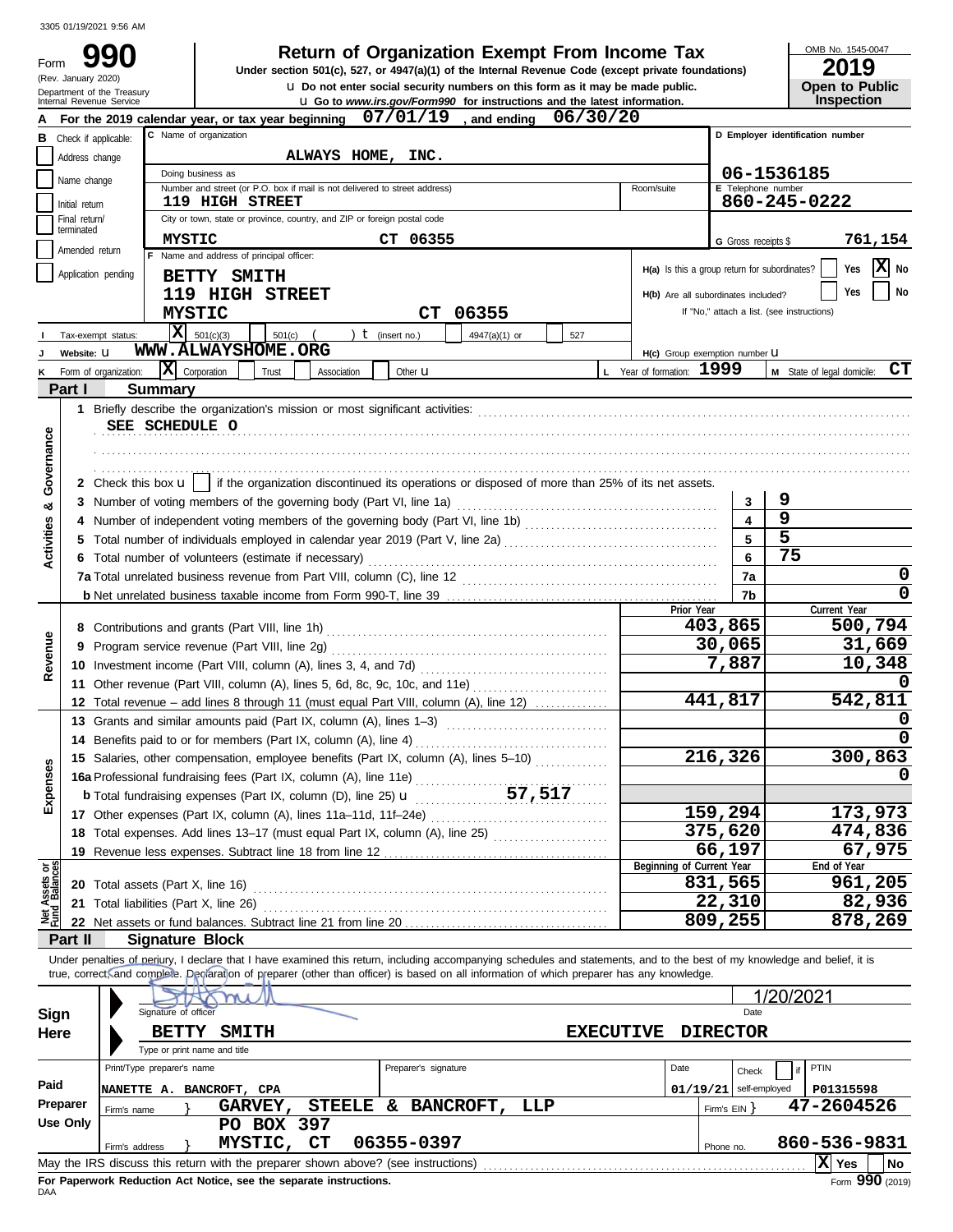|              | Form 990 (2019) ALWAYS HOME, INC.                                                                                              |                                                     | 06-1536185          | Page 2                     |
|--------------|--------------------------------------------------------------------------------------------------------------------------------|-----------------------------------------------------|---------------------|----------------------------|
|              | Part III                                                                                                                       | <b>Statement of Program Service Accomplishments</b> |                     |                            |
|              |                                                                                                                                |                                                     |                     | X                          |
| 1.           | Briefly describe the organization's mission:                                                                                   |                                                     |                     |                            |
|              | SEE SCHEDULE O                                                                                                                 |                                                     |                     |                            |
|              |                                                                                                                                |                                                     |                     |                            |
|              |                                                                                                                                |                                                     |                     |                            |
|              |                                                                                                                                |                                                     |                     |                            |
| $\mathbf{2}$ | Did the organization undertake any significant program services during the year which were not listed on the                   |                                                     |                     |                            |
|              | prior Form 990 or 990-EZ?                                                                                                      |                                                     |                     | Yes $ X $ No               |
|              | If "Yes," describe these new services on Schedule O.                                                                           |                                                     |                     |                            |
| 3            | Did the organization cease conducting, or make significant changes in how it conducts, any program                             |                                                     |                     |                            |
|              | services?                                                                                                                      |                                                     |                     | $\sqrt{}$ Yes $\sqrt{}$ No |
|              | If "Yes," describe these changes on Schedule O.                                                                                |                                                     |                     |                            |
| 4            | Describe the organization's program service accomplishments for each of its three largest program services, as measured by     |                                                     |                     |                            |
|              | expenses. Section 501(c)(3) and 501(c)(4) organizations are required to report the amount of grants and allocations to others, |                                                     |                     |                            |
|              | the total expenses, and revenue, if any, for each program service reported.                                                    |                                                     |                     |                            |
|              |                                                                                                                                |                                                     |                     |                            |
|              | 4a (Code:<br>) (Expenses \$                                                                                                    | 384, 588 including grants of \$                     |                     | 532, 463<br>) (Revenue \$  |
|              | THE ORGANIZATION PROVIDES ASSISTANCE                                                                                           |                                                     | TO HOMELESS PEOPLE. | THE ASSISTANCE IS          |
|              | IN THE FORM OF SHORT-TERM HOUSING AT NO COST OR ASSISTANCE WITH HOUSING                                                        |                                                     |                     |                            |
|              | EXPENSES IN ORDER TO ALLOW PEOPLE TO SAVE MONEY WITH THE GOAL OF RETURNING                                                     |                                                     |                     |                            |
|              | THEM TO THE SOCIETY AS PRODUCTIVE MEMBERS.                                                                                     |                                                     |                     |                            |
|              |                                                                                                                                |                                                     |                     |                            |
|              |                                                                                                                                |                                                     |                     |                            |
|              |                                                                                                                                |                                                     |                     |                            |
|              |                                                                                                                                |                                                     |                     |                            |
|              |                                                                                                                                |                                                     |                     |                            |
|              |                                                                                                                                |                                                     |                     |                            |
|              |                                                                                                                                |                                                     |                     |                            |
|              |                                                                                                                                |                                                     |                     |                            |
|              |                                                                                                                                |                                                     |                     |                            |
|              | 4b (Code: $\ldots$                                                                                                             |                                                     |                     |                            |
|              | N/A                                                                                                                            |                                                     |                     |                            |
|              |                                                                                                                                |                                                     |                     |                            |
|              |                                                                                                                                |                                                     |                     |                            |
|              |                                                                                                                                |                                                     |                     |                            |
|              |                                                                                                                                |                                                     |                     |                            |
|              |                                                                                                                                |                                                     |                     |                            |
|              |                                                                                                                                |                                                     |                     |                            |
|              |                                                                                                                                |                                                     |                     |                            |
|              |                                                                                                                                |                                                     |                     |                            |
|              |                                                                                                                                |                                                     |                     |                            |
|              |                                                                                                                                |                                                     |                     |                            |
|              |                                                                                                                                |                                                     |                     |                            |
|              | $(1)$ (Expenses \$<br>4c (Code:                                                                                                |                                                     |                     |                            |
|              | N/A                                                                                                                            |                                                     |                     |                            |
|              |                                                                                                                                |                                                     |                     |                            |
|              |                                                                                                                                |                                                     |                     |                            |
|              |                                                                                                                                |                                                     |                     |                            |
|              |                                                                                                                                |                                                     |                     |                            |
|              |                                                                                                                                |                                                     |                     |                            |
|              |                                                                                                                                |                                                     |                     |                            |
|              |                                                                                                                                |                                                     |                     |                            |
|              |                                                                                                                                |                                                     |                     |                            |
|              |                                                                                                                                |                                                     |                     |                            |
|              |                                                                                                                                |                                                     |                     |                            |
|              |                                                                                                                                |                                                     |                     |                            |
|              | 4d Other program services (Describe on Schedule O.)                                                                            |                                                     |                     |                            |
|              | (Expenses \$                                                                                                                   |                                                     | (Revenue \$         |                            |
|              | 4e Total program service expenses u                                                                                            | including grants of \$<br>384,588                   |                     |                            |
|              |                                                                                                                                |                                                     |                     |                            |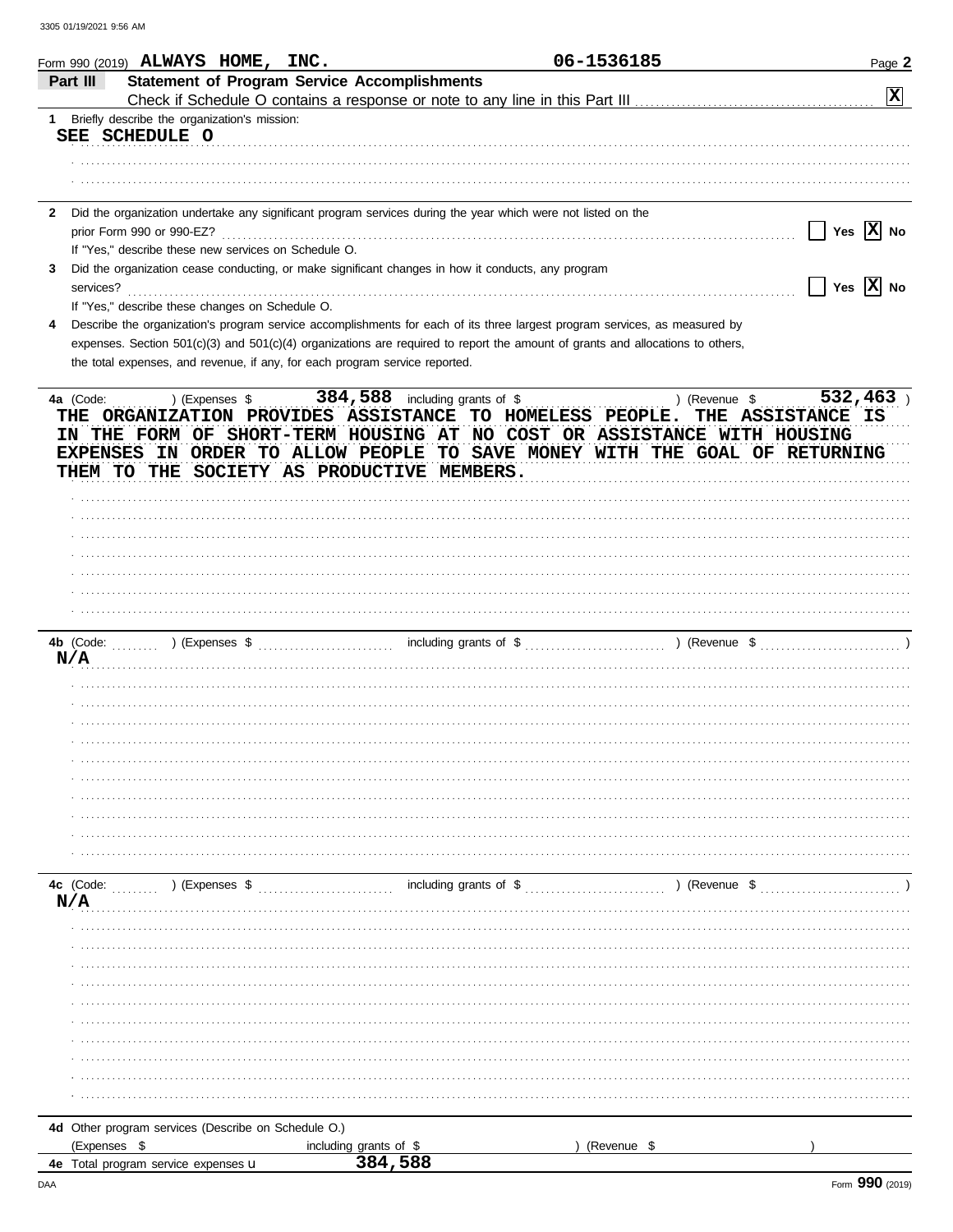|        | Part IV<br><b>Checklist of Required Schedules</b>                                                                                                                                                        |                     |             |             |
|--------|----------------------------------------------------------------------------------------------------------------------------------------------------------------------------------------------------------|---------------------|-------------|-------------|
|        |                                                                                                                                                                                                          |                     | Yes         | No          |
| 1.     | Is the organization described in section $501(c)(3)$ or $4947(a)(1)$ (other than a private foundation)? If "Yes,"                                                                                        |                     | X           |             |
|        | complete Schedule A                                                                                                                                                                                      | 1<br>$\overline{2}$ | $\mathbf x$ |             |
| 2<br>3 | Did the organization engage in direct or indirect political campaign activities on behalf of or in opposition to                                                                                         |                     |             |             |
|        | candidates for public office? If "Yes," complete Schedule C, Part I                                                                                                                                      | 3                   |             | X           |
| 4      | Section 501(c)(3) organizations. Did the organization engage in lobbying activities, or have a section 501(h)                                                                                            |                     |             |             |
|        | election in effect during the tax year? If "Yes," complete Schedule C, Part II                                                                                                                           | 4                   |             | x           |
| 5      | Is the organization a section $501(c)(4)$ , $501(c)(5)$ , or $501(c)(6)$ organization that receives membership dues,                                                                                     |                     |             |             |
|        | assessments, or similar amounts as defined in Revenue Procedure 98-19? If "Yes," complete Schedule C, Part III                                                                                           | 5                   |             | X           |
| 6      | Did the organization maintain any donor advised funds or any similar funds or accounts for which donors                                                                                                  |                     |             |             |
|        | have the right to provide advice on the distribution or investment of amounts in such funds or accounts? If                                                                                              |                     |             |             |
|        | "Yes," complete Schedule D, Part I                                                                                                                                                                       | 6                   |             | X           |
| 7      | Did the organization receive or hold a conservation easement, including easements to preserve open space,                                                                                                |                     |             |             |
|        | the environment, historic land areas, or historic structures? If "Yes," complete Schedule D, Part II                                                                                                     | 7                   |             | X           |
| 8      | Did the organization maintain collections of works of art, historical treasures, or other similar assets? If "Yes,"                                                                                      |                     |             |             |
|        | complete Schedule D, Part III                                                                                                                                                                            | 8                   |             | X           |
| 9      | Did the organization report an amount in Part X, line 21, for escrow or custodial account liability, serve as a                                                                                          |                     |             |             |
|        | custodian for amounts not listed in Part X; or provide credit counseling, debt management, credit repair, or                                                                                             |                     |             |             |
|        | debt negotiation services? If "Yes," complete Schedule D, Part IV                                                                                                                                        | 9                   |             | X           |
| 10     | Did the organization, directly or through a related organization, hold assets in donor-restricted endowments                                                                                             |                     |             |             |
|        | or in quasi endowments? If "Yes," complete Schedule D, Part V                                                                                                                                            | 10                  |             | X           |
| 11     | If the organization's answer to any of the following questions is "Yes," then complete Schedule D, Parts VI,                                                                                             |                     |             |             |
|        | VII, VIII, IX, or X as applicable.                                                                                                                                                                       |                     |             |             |
|        | Did the organization report an amount for land, buildings, and equipment in Part X, line 10? If "Yes,"                                                                                                   |                     |             |             |
| а      | complete Schedule D, Part VI                                                                                                                                                                             | 11a                 | X           |             |
| b      | Did the organization report an amount for investments—other securities in Part X, line 12, that is 5% or more                                                                                            |                     |             |             |
|        |                                                                                                                                                                                                          | 11b                 |             | x           |
|        | of its total assets reported in Part X, line 16? If "Yes," complete Schedule D, Part VII<br>Did the organization report an amount for investments—program related in Part X, line 13, that is 5% or more |                     |             |             |
| c      |                                                                                                                                                                                                          | 11c                 |             | X           |
|        | Did the organization report an amount for other assets in Part X, line 15, that is 5% or more of its total assets                                                                                        |                     |             |             |
| d      | reported in Part X, line 16? If "Yes," complete Schedule D, Part IX                                                                                                                                      | 11d                 |             | X           |
|        | Did the organization report an amount for other liabilities in Part X, line 25? If "Yes," complete Schedule D, Part X                                                                                    | 11e                 |             | $\mathbf x$ |
| е<br>f | .<br>Did the organization's separate or consolidated financial statements for the tax year include a footnote that addresses                                                                             |                     |             |             |
|        | the organization's liability for uncertain tax positions under FIN 48 (ASC 740)? If "Yes," complete Schedule D, Part X                                                                                   | 11f                 | x           |             |
| 12a    | Did the organization obtain separate, independent audited financial statements for the tax year? If "Yes," complete                                                                                      |                     |             |             |
|        | Schedule D, Parts XI and XII                                                                                                                                                                             | 12a                 | x           |             |
| b      | Was the organization included in consolidated, independent audited financial statements for the tax year? If                                                                                             |                     |             |             |
|        |                                                                                                                                                                                                          | 12b                 |             | X           |
| 13     |                                                                                                                                                                                                          | 13                  |             | X           |
| 14a    |                                                                                                                                                                                                          | 14a                 |             | X           |
| b      | Did the organization have aggregate revenues or expenses of more than \$10,000 from grantmaking,                                                                                                         |                     |             |             |
|        | fundraising, business, investment, and program service activities outside the United States, or aggregate                                                                                                |                     |             |             |
|        | foreign investments valued at \$100,000 or more? If "Yes," complete Schedule F, Parts I and IV [[[[[[[[[[[[[[[[                                                                                          | 14b                 |             | X           |
| 15     | Did the organization report on Part IX, column (A), line 3, more than \$5,000 of grants or other assistance to or                                                                                        |                     |             |             |
|        | for any foreign organization? If "Yes," complete Schedule F, Parts II and IV                                                                                                                             | 15                  |             | X           |
| 16     | Did the organization report on Part IX, column (A), line 3, more than \$5,000 of aggregate grants or other                                                                                               |                     |             |             |
|        | assistance to or for foreign individuals? If "Yes," complete Schedule F, Parts III and IV [[[[[[[[[[[[[[[[[[[                                                                                            | 16                  |             | X           |
| 17     | Did the organization report a total of more than \$15,000 of expenses for professional fundraising services on                                                                                           |                     |             |             |
|        |                                                                                                                                                                                                          | 17                  |             | x           |
| 18     | Did the organization report more than \$15,000 total of fundraising event gross income and contributions on                                                                                              |                     |             |             |
|        | Part VIII, lines 1c and 8a? If "Yes," complete Schedule G, Part II                                                                                                                                       | 18                  | x           |             |
| 19     | Did the organization report more than \$15,000 of gross income from gaming activities on Part VIII, line 9a?                                                                                             |                     |             |             |
|        |                                                                                                                                                                                                          | 19                  |             | X           |
| 20a    |                                                                                                                                                                                                          | 20a                 |             | X           |
| b      |                                                                                                                                                                                                          | 20b                 |             |             |
| 21     | Did the organization report more than \$5,000 of grants or other assistance to any domestic organization or                                                                                              |                     |             |             |
|        |                                                                                                                                                                                                          | 21                  |             | X           |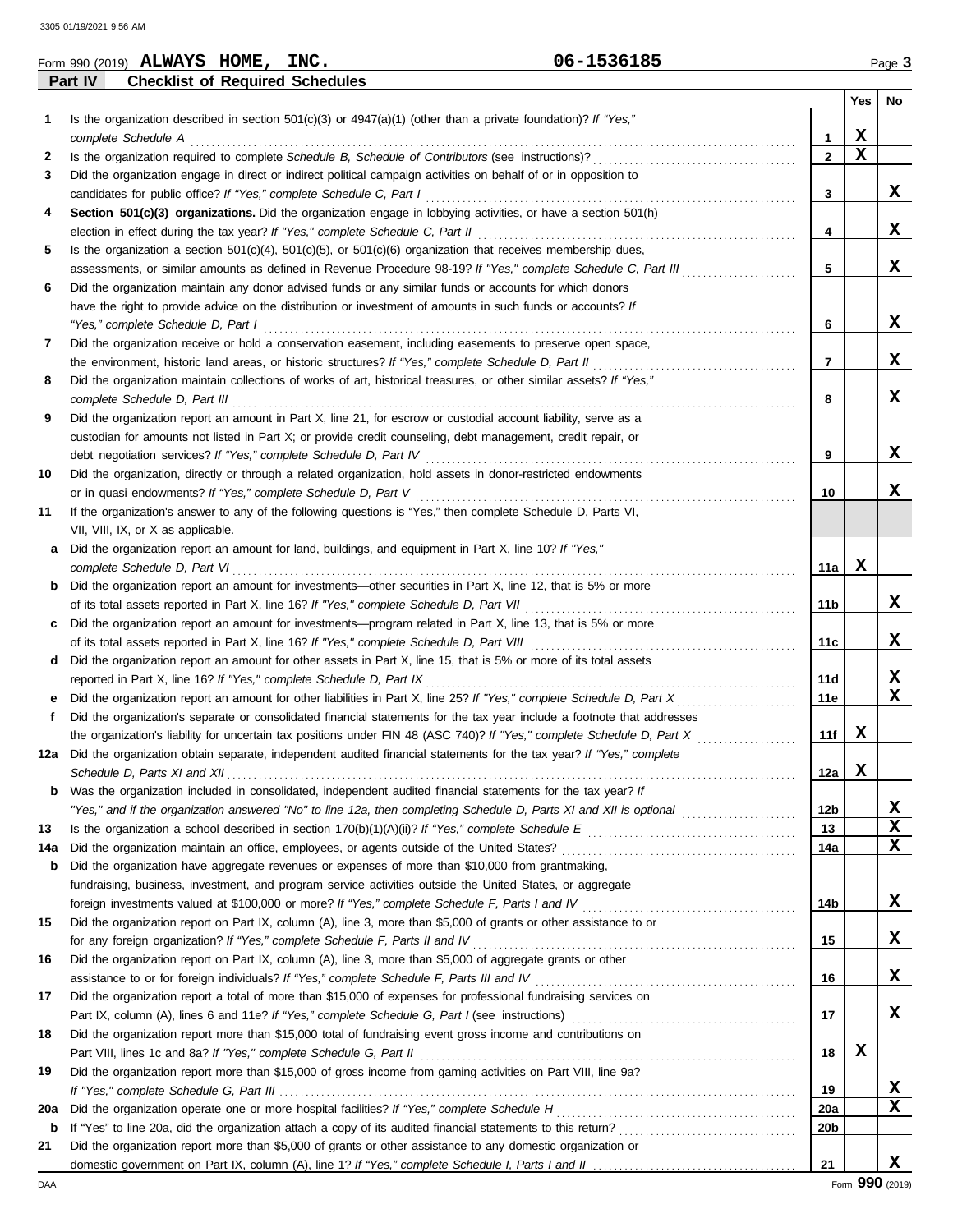| Part IV<br><b>Checklist of Required Schedules (continued)</b><br>Yes<br>No<br>Did the organization report more than \$5,000 of grants or other assistance to or for domestic individuals on<br>22<br>X<br>Part IX, column (A), line 2? If "Yes," complete Schedule I, Parts I and III<br>22<br>Did the organization answer "Yes" to Part VII, Section A, line 3, 4, or 5 about compensation of the<br>23<br>organization's current and former officers, directors, trustees, key employees, and highest compensated<br>X<br>employees? If "Yes," complete Schedule J<br>23<br>Did the organization have a tax-exempt bond issue with an outstanding principal amount of more than<br>24a<br>\$100,000 as of the last day of the year, that was issued after December 31, 2002? If "Yes," answer lines 24b<br>X<br>through 24d and complete Schedule K. If "No," go to line 25a<br>24a<br>Did the organization invest any proceeds of tax-exempt bonds beyond a temporary period exception?<br>24b<br>b<br>Did the organization maintain an escrow account other than a refunding escrow at any time during the year<br>c<br>24c<br>to defease any tax-exempt bonds?<br>24d<br>d<br>Section 501(c)(3), 501(c)(4), and 501(c)(29) organizations. Did the organization engage in an excess benefit<br>25a<br>x<br>transaction with a disqualified person during the year? If "Yes," complete Schedule L, Part I<br>25a<br>Is the organization aware that it engaged in an excess benefit transaction with a disqualified person in a prior<br>b<br>year, and that the transaction has not been reported on any of the organization's prior Forms 990 or 990-EZ?<br>X<br>25 <sub>b</sub><br>If "Yes," complete Schedule L, Part I<br>Did the organization report any amount on Part X, line 5 or 22, for receivables from or payables to any current<br>26<br>or former officer, director, trustee, key employee, creator or founder, substantial contributor, or 35%<br>X<br>controlled entity or family member of any of these persons? If "Yes," complete Schedule L, Part II<br>26<br>Did the organization provide a grant or other assistance to any current or former officer, director, trustee, key<br>27<br>employee, creator or founder, substantial contributor or employee thereof, a grant selection committee<br>member, or to a 35% controlled entity (including an employee thereof) or family member of any of these<br>x<br>persons? If "Yes," complete Schedule L, Part III<br>27<br>Was the organization a party to a business transaction with one of the following parties (see Schedule L, Part<br>28<br>IV instructions, for applicable filing thresholds, conditions, and exceptions):<br>A current or former officer, director, trustee, key employee, creator or founder, or substantial contributor? If<br>а<br>X<br>"Yes," complete Schedule L, Part IV<br>28a<br>$\mathbf x$<br>A family member of any individual described in line 28a? If "Yes," complete Schedule L, Part IV<br>28b<br>b<br>A 35% controlled entity of one or more individuals and/or organizations described in lines 28a or 28b? If<br>c<br>x<br>"Yes," complete Schedule L, Part IV<br>28c<br>$\mathbf x$<br>29<br>29<br>Did the organization receive contributions of art, historical treasures, or other similar assets, or qualified<br>30<br>x<br>conservation contributions? If "Yes," complete Schedule M<br>30<br>.<br>$\overline{\textbf{X}}$<br>31<br>Did the organization liquidate, terminate, or dissolve and cease operations? If "Yes," complete Schedule N, Part I<br>31<br>Did the organization sell, exchange, dispose of, or transfer more than 25% of its net assets? If "Yes,"<br>32<br>x<br>complete Schedule N, Part II<br>32<br>Did the organization own 100% of an entity disregarded as separate from the organization under Regulations<br>33<br>x<br>sections 301.7701-2 and 301.7701-3? If "Yes," complete Schedule R, Part I<br>33<br>Was the organization related to any tax-exempt or taxable entity? If "Yes," complete Schedule R, Part II, III,<br>34<br>X<br>or IV, and Part V, line 1<br>34<br>$\mathbf x$<br><b>35a</b><br>35a<br>If "Yes" to line 35a, did the organization receive any payment from or engage in any transaction with a<br>b<br>controlled entity within the meaning of section 512(b)(13)? If "Yes," complete Schedule R, Part V, line 2<br>35 <sub>b</sub><br>Section 501(c)(3) organizations. Did the organization make any transfers to an exempt non-charitable<br>36<br>x<br>related organization? If "Yes," complete Schedule R, Part V, line 2<br>36<br>Did the organization conduct more than 5% of its activities through an entity that is not a related organization<br>37<br>x<br>and that is treated as a partnership for federal income tax purposes? If "Yes," complete Schedule R, Part VI<br>37<br>Did the organization complete Schedule O and provide explanations in Schedule O for Part VI, lines 11b and<br>38<br>X<br>19? Note: All Form 990 filers are required to complete Schedule O.<br>38<br>Statements Regarding Other IRS Filings and Tax Compliance<br>Part V<br>Check if Schedule O contains a response or note to any line in this Part V [11] Check if Schedule O contains a response or note to any line in this Part V<br>Yes<br>No<br>5<br>Enter the number reported in Box 3 of Form 1096. Enter -0- if not applicable<br>1a<br>1a<br>$\overline{0}$<br>1 <sub>b</sub><br>Enter the number of Forms W-2G included in line 1a. Enter -0- if not applicable<br>b<br>Did the organization comply with backup withholding rules for reportable payments to vendors and<br>c<br>1c |     | Form 990 (2019) ALWAYS HOME, INC. | 06-1536185 |  | Page 4 |
|-----------------------------------------------------------------------------------------------------------------------------------------------------------------------------------------------------------------------------------------------------------------------------------------------------------------------------------------------------------------------------------------------------------------------------------------------------------------------------------------------------------------------------------------------------------------------------------------------------------------------------------------------------------------------------------------------------------------------------------------------------------------------------------------------------------------------------------------------------------------------------------------------------------------------------------------------------------------------------------------------------------------------------------------------------------------------------------------------------------------------------------------------------------------------------------------------------------------------------------------------------------------------------------------------------------------------------------------------------------------------------------------------------------------------------------------------------------------------------------------------------------------------------------------------------------------------------------------------------------------------------------------------------------------------------------------------------------------------------------------------------------------------------------------------------------------------------------------------------------------------------------------------------------------------------------------------------------------------------------------------------------------------------------------------------------------------------------------------------------------------------------------------------------------------------------------------------------------------------------------------------------------------------------------------------------------------------------------------------------------------------------------------------------------------------------------------------------------------------------------------------------------------------------------------------------------------------------------------------------------------------------------------------------------------------------------------------------------------------------------------------------------------------------------------------------------------------------------------------------------------------------------------------------------------------------------------------------------------------------------------------------------------------------------------------------------------------------------------------------------------------------------------------------------------------------------------------------------------------------------------------------------------------------------------------------------------------------------------------------------------------------------------------------------------------------------------------------------------------------------------------------------------------------------------------------------------------------------------------------------------------------------------------------------------------------------------------------------------------------------------------------------------------------------------------------------------------------------------------------------------------------------------------------------------------------------------------------------------------------------------------------------------------------------------------------------------------------------------------------------------------------------------------------------------------------------------------------------------------------------------------------------------------------------------------------------------------------------------------------------------------------------------------------------------------------------------------------------------------------------------------------------------------------------------------------------------------------------------------------------------------------------------------------------------------------------------------------------------------------------------------------------------------------------------------------------------------------------------------------------------------------------------------------------------------------------------------------------------------------------------------------------------------------------------------------------------------------------------------------------------------------------------------------------------------------------------------------------------------------------------------------------------------------------------------------------------------------------------------------------------------------------------------------------------------------------------------------------------------------------------------------------------------------------------------------------------------------------------------------------------------------------------------------------------------|-----|-----------------------------------|------------|--|--------|
|                                                                                                                                                                                                                                                                                                                                                                                                                                                                                                                                                                                                                                                                                                                                                                                                                                                                                                                                                                                                                                                                                                                                                                                                                                                                                                                                                                                                                                                                                                                                                                                                                                                                                                                                                                                                                                                                                                                                                                                                                                                                                                                                                                                                                                                                                                                                                                                                                                                                                                                                                                                                                                                                                                                                                                                                                                                                                                                                                                                                                                                                                                                                                                                                                                                                                                                                                                                                                                                                                                                                                                                                                                                                                                                                                                                                                                                                                                                                                                                                                                                                                                                                                                                                                                                                                                                                                                                                                                                                                                                                                                                                                                                                                                                                                                                                                                                                                                                                                                                                                                                                                                                                                                                                                                                                                                                                                                                                                                                                                                                                                                                                                                                                             |     |                                   |            |  |        |
|                                                                                                                                                                                                                                                                                                                                                                                                                                                                                                                                                                                                                                                                                                                                                                                                                                                                                                                                                                                                                                                                                                                                                                                                                                                                                                                                                                                                                                                                                                                                                                                                                                                                                                                                                                                                                                                                                                                                                                                                                                                                                                                                                                                                                                                                                                                                                                                                                                                                                                                                                                                                                                                                                                                                                                                                                                                                                                                                                                                                                                                                                                                                                                                                                                                                                                                                                                                                                                                                                                                                                                                                                                                                                                                                                                                                                                                                                                                                                                                                                                                                                                                                                                                                                                                                                                                                                                                                                                                                                                                                                                                                                                                                                                                                                                                                                                                                                                                                                                                                                                                                                                                                                                                                                                                                                                                                                                                                                                                                                                                                                                                                                                                                             |     |                                   |            |  |        |
|                                                                                                                                                                                                                                                                                                                                                                                                                                                                                                                                                                                                                                                                                                                                                                                                                                                                                                                                                                                                                                                                                                                                                                                                                                                                                                                                                                                                                                                                                                                                                                                                                                                                                                                                                                                                                                                                                                                                                                                                                                                                                                                                                                                                                                                                                                                                                                                                                                                                                                                                                                                                                                                                                                                                                                                                                                                                                                                                                                                                                                                                                                                                                                                                                                                                                                                                                                                                                                                                                                                                                                                                                                                                                                                                                                                                                                                                                                                                                                                                                                                                                                                                                                                                                                                                                                                                                                                                                                                                                                                                                                                                                                                                                                                                                                                                                                                                                                                                                                                                                                                                                                                                                                                                                                                                                                                                                                                                                                                                                                                                                                                                                                                                             |     |                                   |            |  |        |
|                                                                                                                                                                                                                                                                                                                                                                                                                                                                                                                                                                                                                                                                                                                                                                                                                                                                                                                                                                                                                                                                                                                                                                                                                                                                                                                                                                                                                                                                                                                                                                                                                                                                                                                                                                                                                                                                                                                                                                                                                                                                                                                                                                                                                                                                                                                                                                                                                                                                                                                                                                                                                                                                                                                                                                                                                                                                                                                                                                                                                                                                                                                                                                                                                                                                                                                                                                                                                                                                                                                                                                                                                                                                                                                                                                                                                                                                                                                                                                                                                                                                                                                                                                                                                                                                                                                                                                                                                                                                                                                                                                                                                                                                                                                                                                                                                                                                                                                                                                                                                                                                                                                                                                                                                                                                                                                                                                                                                                                                                                                                                                                                                                                                             |     |                                   |            |  |        |
|                                                                                                                                                                                                                                                                                                                                                                                                                                                                                                                                                                                                                                                                                                                                                                                                                                                                                                                                                                                                                                                                                                                                                                                                                                                                                                                                                                                                                                                                                                                                                                                                                                                                                                                                                                                                                                                                                                                                                                                                                                                                                                                                                                                                                                                                                                                                                                                                                                                                                                                                                                                                                                                                                                                                                                                                                                                                                                                                                                                                                                                                                                                                                                                                                                                                                                                                                                                                                                                                                                                                                                                                                                                                                                                                                                                                                                                                                                                                                                                                                                                                                                                                                                                                                                                                                                                                                                                                                                                                                                                                                                                                                                                                                                                                                                                                                                                                                                                                                                                                                                                                                                                                                                                                                                                                                                                                                                                                                                                                                                                                                                                                                                                                             |     |                                   |            |  |        |
|                                                                                                                                                                                                                                                                                                                                                                                                                                                                                                                                                                                                                                                                                                                                                                                                                                                                                                                                                                                                                                                                                                                                                                                                                                                                                                                                                                                                                                                                                                                                                                                                                                                                                                                                                                                                                                                                                                                                                                                                                                                                                                                                                                                                                                                                                                                                                                                                                                                                                                                                                                                                                                                                                                                                                                                                                                                                                                                                                                                                                                                                                                                                                                                                                                                                                                                                                                                                                                                                                                                                                                                                                                                                                                                                                                                                                                                                                                                                                                                                                                                                                                                                                                                                                                                                                                                                                                                                                                                                                                                                                                                                                                                                                                                                                                                                                                                                                                                                                                                                                                                                                                                                                                                                                                                                                                                                                                                                                                                                                                                                                                                                                                                                             |     |                                   |            |  |        |
|                                                                                                                                                                                                                                                                                                                                                                                                                                                                                                                                                                                                                                                                                                                                                                                                                                                                                                                                                                                                                                                                                                                                                                                                                                                                                                                                                                                                                                                                                                                                                                                                                                                                                                                                                                                                                                                                                                                                                                                                                                                                                                                                                                                                                                                                                                                                                                                                                                                                                                                                                                                                                                                                                                                                                                                                                                                                                                                                                                                                                                                                                                                                                                                                                                                                                                                                                                                                                                                                                                                                                                                                                                                                                                                                                                                                                                                                                                                                                                                                                                                                                                                                                                                                                                                                                                                                                                                                                                                                                                                                                                                                                                                                                                                                                                                                                                                                                                                                                                                                                                                                                                                                                                                                                                                                                                                                                                                                                                                                                                                                                                                                                                                                             |     |                                   |            |  |        |
|                                                                                                                                                                                                                                                                                                                                                                                                                                                                                                                                                                                                                                                                                                                                                                                                                                                                                                                                                                                                                                                                                                                                                                                                                                                                                                                                                                                                                                                                                                                                                                                                                                                                                                                                                                                                                                                                                                                                                                                                                                                                                                                                                                                                                                                                                                                                                                                                                                                                                                                                                                                                                                                                                                                                                                                                                                                                                                                                                                                                                                                                                                                                                                                                                                                                                                                                                                                                                                                                                                                                                                                                                                                                                                                                                                                                                                                                                                                                                                                                                                                                                                                                                                                                                                                                                                                                                                                                                                                                                                                                                                                                                                                                                                                                                                                                                                                                                                                                                                                                                                                                                                                                                                                                                                                                                                                                                                                                                                                                                                                                                                                                                                                                             |     |                                   |            |  |        |
|                                                                                                                                                                                                                                                                                                                                                                                                                                                                                                                                                                                                                                                                                                                                                                                                                                                                                                                                                                                                                                                                                                                                                                                                                                                                                                                                                                                                                                                                                                                                                                                                                                                                                                                                                                                                                                                                                                                                                                                                                                                                                                                                                                                                                                                                                                                                                                                                                                                                                                                                                                                                                                                                                                                                                                                                                                                                                                                                                                                                                                                                                                                                                                                                                                                                                                                                                                                                                                                                                                                                                                                                                                                                                                                                                                                                                                                                                                                                                                                                                                                                                                                                                                                                                                                                                                                                                                                                                                                                                                                                                                                                                                                                                                                                                                                                                                                                                                                                                                                                                                                                                                                                                                                                                                                                                                                                                                                                                                                                                                                                                                                                                                                                             |     |                                   |            |  |        |
|                                                                                                                                                                                                                                                                                                                                                                                                                                                                                                                                                                                                                                                                                                                                                                                                                                                                                                                                                                                                                                                                                                                                                                                                                                                                                                                                                                                                                                                                                                                                                                                                                                                                                                                                                                                                                                                                                                                                                                                                                                                                                                                                                                                                                                                                                                                                                                                                                                                                                                                                                                                                                                                                                                                                                                                                                                                                                                                                                                                                                                                                                                                                                                                                                                                                                                                                                                                                                                                                                                                                                                                                                                                                                                                                                                                                                                                                                                                                                                                                                                                                                                                                                                                                                                                                                                                                                                                                                                                                                                                                                                                                                                                                                                                                                                                                                                                                                                                                                                                                                                                                                                                                                                                                                                                                                                                                                                                                                                                                                                                                                                                                                                                                             |     |                                   |            |  |        |
|                                                                                                                                                                                                                                                                                                                                                                                                                                                                                                                                                                                                                                                                                                                                                                                                                                                                                                                                                                                                                                                                                                                                                                                                                                                                                                                                                                                                                                                                                                                                                                                                                                                                                                                                                                                                                                                                                                                                                                                                                                                                                                                                                                                                                                                                                                                                                                                                                                                                                                                                                                                                                                                                                                                                                                                                                                                                                                                                                                                                                                                                                                                                                                                                                                                                                                                                                                                                                                                                                                                                                                                                                                                                                                                                                                                                                                                                                                                                                                                                                                                                                                                                                                                                                                                                                                                                                                                                                                                                                                                                                                                                                                                                                                                                                                                                                                                                                                                                                                                                                                                                                                                                                                                                                                                                                                                                                                                                                                                                                                                                                                                                                                                                             |     |                                   |            |  |        |
|                                                                                                                                                                                                                                                                                                                                                                                                                                                                                                                                                                                                                                                                                                                                                                                                                                                                                                                                                                                                                                                                                                                                                                                                                                                                                                                                                                                                                                                                                                                                                                                                                                                                                                                                                                                                                                                                                                                                                                                                                                                                                                                                                                                                                                                                                                                                                                                                                                                                                                                                                                                                                                                                                                                                                                                                                                                                                                                                                                                                                                                                                                                                                                                                                                                                                                                                                                                                                                                                                                                                                                                                                                                                                                                                                                                                                                                                                                                                                                                                                                                                                                                                                                                                                                                                                                                                                                                                                                                                                                                                                                                                                                                                                                                                                                                                                                                                                                                                                                                                                                                                                                                                                                                                                                                                                                                                                                                                                                                                                                                                                                                                                                                                             |     |                                   |            |  |        |
|                                                                                                                                                                                                                                                                                                                                                                                                                                                                                                                                                                                                                                                                                                                                                                                                                                                                                                                                                                                                                                                                                                                                                                                                                                                                                                                                                                                                                                                                                                                                                                                                                                                                                                                                                                                                                                                                                                                                                                                                                                                                                                                                                                                                                                                                                                                                                                                                                                                                                                                                                                                                                                                                                                                                                                                                                                                                                                                                                                                                                                                                                                                                                                                                                                                                                                                                                                                                                                                                                                                                                                                                                                                                                                                                                                                                                                                                                                                                                                                                                                                                                                                                                                                                                                                                                                                                                                                                                                                                                                                                                                                                                                                                                                                                                                                                                                                                                                                                                                                                                                                                                                                                                                                                                                                                                                                                                                                                                                                                                                                                                                                                                                                                             |     |                                   |            |  |        |
|                                                                                                                                                                                                                                                                                                                                                                                                                                                                                                                                                                                                                                                                                                                                                                                                                                                                                                                                                                                                                                                                                                                                                                                                                                                                                                                                                                                                                                                                                                                                                                                                                                                                                                                                                                                                                                                                                                                                                                                                                                                                                                                                                                                                                                                                                                                                                                                                                                                                                                                                                                                                                                                                                                                                                                                                                                                                                                                                                                                                                                                                                                                                                                                                                                                                                                                                                                                                                                                                                                                                                                                                                                                                                                                                                                                                                                                                                                                                                                                                                                                                                                                                                                                                                                                                                                                                                                                                                                                                                                                                                                                                                                                                                                                                                                                                                                                                                                                                                                                                                                                                                                                                                                                                                                                                                                                                                                                                                                                                                                                                                                                                                                                                             |     |                                   |            |  |        |
|                                                                                                                                                                                                                                                                                                                                                                                                                                                                                                                                                                                                                                                                                                                                                                                                                                                                                                                                                                                                                                                                                                                                                                                                                                                                                                                                                                                                                                                                                                                                                                                                                                                                                                                                                                                                                                                                                                                                                                                                                                                                                                                                                                                                                                                                                                                                                                                                                                                                                                                                                                                                                                                                                                                                                                                                                                                                                                                                                                                                                                                                                                                                                                                                                                                                                                                                                                                                                                                                                                                                                                                                                                                                                                                                                                                                                                                                                                                                                                                                                                                                                                                                                                                                                                                                                                                                                                                                                                                                                                                                                                                                                                                                                                                                                                                                                                                                                                                                                                                                                                                                                                                                                                                                                                                                                                                                                                                                                                                                                                                                                                                                                                                                             |     |                                   |            |  |        |
|                                                                                                                                                                                                                                                                                                                                                                                                                                                                                                                                                                                                                                                                                                                                                                                                                                                                                                                                                                                                                                                                                                                                                                                                                                                                                                                                                                                                                                                                                                                                                                                                                                                                                                                                                                                                                                                                                                                                                                                                                                                                                                                                                                                                                                                                                                                                                                                                                                                                                                                                                                                                                                                                                                                                                                                                                                                                                                                                                                                                                                                                                                                                                                                                                                                                                                                                                                                                                                                                                                                                                                                                                                                                                                                                                                                                                                                                                                                                                                                                                                                                                                                                                                                                                                                                                                                                                                                                                                                                                                                                                                                                                                                                                                                                                                                                                                                                                                                                                                                                                                                                                                                                                                                                                                                                                                                                                                                                                                                                                                                                                                                                                                                                             |     |                                   |            |  |        |
|                                                                                                                                                                                                                                                                                                                                                                                                                                                                                                                                                                                                                                                                                                                                                                                                                                                                                                                                                                                                                                                                                                                                                                                                                                                                                                                                                                                                                                                                                                                                                                                                                                                                                                                                                                                                                                                                                                                                                                                                                                                                                                                                                                                                                                                                                                                                                                                                                                                                                                                                                                                                                                                                                                                                                                                                                                                                                                                                                                                                                                                                                                                                                                                                                                                                                                                                                                                                                                                                                                                                                                                                                                                                                                                                                                                                                                                                                                                                                                                                                                                                                                                                                                                                                                                                                                                                                                                                                                                                                                                                                                                                                                                                                                                                                                                                                                                                                                                                                                                                                                                                                                                                                                                                                                                                                                                                                                                                                                                                                                                                                                                                                                                                             |     |                                   |            |  |        |
|                                                                                                                                                                                                                                                                                                                                                                                                                                                                                                                                                                                                                                                                                                                                                                                                                                                                                                                                                                                                                                                                                                                                                                                                                                                                                                                                                                                                                                                                                                                                                                                                                                                                                                                                                                                                                                                                                                                                                                                                                                                                                                                                                                                                                                                                                                                                                                                                                                                                                                                                                                                                                                                                                                                                                                                                                                                                                                                                                                                                                                                                                                                                                                                                                                                                                                                                                                                                                                                                                                                                                                                                                                                                                                                                                                                                                                                                                                                                                                                                                                                                                                                                                                                                                                                                                                                                                                                                                                                                                                                                                                                                                                                                                                                                                                                                                                                                                                                                                                                                                                                                                                                                                                                                                                                                                                                                                                                                                                                                                                                                                                                                                                                                             |     |                                   |            |  |        |
|                                                                                                                                                                                                                                                                                                                                                                                                                                                                                                                                                                                                                                                                                                                                                                                                                                                                                                                                                                                                                                                                                                                                                                                                                                                                                                                                                                                                                                                                                                                                                                                                                                                                                                                                                                                                                                                                                                                                                                                                                                                                                                                                                                                                                                                                                                                                                                                                                                                                                                                                                                                                                                                                                                                                                                                                                                                                                                                                                                                                                                                                                                                                                                                                                                                                                                                                                                                                                                                                                                                                                                                                                                                                                                                                                                                                                                                                                                                                                                                                                                                                                                                                                                                                                                                                                                                                                                                                                                                                                                                                                                                                                                                                                                                                                                                                                                                                                                                                                                                                                                                                                                                                                                                                                                                                                                                                                                                                                                                                                                                                                                                                                                                                             |     |                                   |            |  |        |
|                                                                                                                                                                                                                                                                                                                                                                                                                                                                                                                                                                                                                                                                                                                                                                                                                                                                                                                                                                                                                                                                                                                                                                                                                                                                                                                                                                                                                                                                                                                                                                                                                                                                                                                                                                                                                                                                                                                                                                                                                                                                                                                                                                                                                                                                                                                                                                                                                                                                                                                                                                                                                                                                                                                                                                                                                                                                                                                                                                                                                                                                                                                                                                                                                                                                                                                                                                                                                                                                                                                                                                                                                                                                                                                                                                                                                                                                                                                                                                                                                                                                                                                                                                                                                                                                                                                                                                                                                                                                                                                                                                                                                                                                                                                                                                                                                                                                                                                                                                                                                                                                                                                                                                                                                                                                                                                                                                                                                                                                                                                                                                                                                                                                             |     |                                   |            |  |        |
|                                                                                                                                                                                                                                                                                                                                                                                                                                                                                                                                                                                                                                                                                                                                                                                                                                                                                                                                                                                                                                                                                                                                                                                                                                                                                                                                                                                                                                                                                                                                                                                                                                                                                                                                                                                                                                                                                                                                                                                                                                                                                                                                                                                                                                                                                                                                                                                                                                                                                                                                                                                                                                                                                                                                                                                                                                                                                                                                                                                                                                                                                                                                                                                                                                                                                                                                                                                                                                                                                                                                                                                                                                                                                                                                                                                                                                                                                                                                                                                                                                                                                                                                                                                                                                                                                                                                                                                                                                                                                                                                                                                                                                                                                                                                                                                                                                                                                                                                                                                                                                                                                                                                                                                                                                                                                                                                                                                                                                                                                                                                                                                                                                                                             |     |                                   |            |  |        |
|                                                                                                                                                                                                                                                                                                                                                                                                                                                                                                                                                                                                                                                                                                                                                                                                                                                                                                                                                                                                                                                                                                                                                                                                                                                                                                                                                                                                                                                                                                                                                                                                                                                                                                                                                                                                                                                                                                                                                                                                                                                                                                                                                                                                                                                                                                                                                                                                                                                                                                                                                                                                                                                                                                                                                                                                                                                                                                                                                                                                                                                                                                                                                                                                                                                                                                                                                                                                                                                                                                                                                                                                                                                                                                                                                                                                                                                                                                                                                                                                                                                                                                                                                                                                                                                                                                                                                                                                                                                                                                                                                                                                                                                                                                                                                                                                                                                                                                                                                                                                                                                                                                                                                                                                                                                                                                                                                                                                                                                                                                                                                                                                                                                                             |     |                                   |            |  |        |
|                                                                                                                                                                                                                                                                                                                                                                                                                                                                                                                                                                                                                                                                                                                                                                                                                                                                                                                                                                                                                                                                                                                                                                                                                                                                                                                                                                                                                                                                                                                                                                                                                                                                                                                                                                                                                                                                                                                                                                                                                                                                                                                                                                                                                                                                                                                                                                                                                                                                                                                                                                                                                                                                                                                                                                                                                                                                                                                                                                                                                                                                                                                                                                                                                                                                                                                                                                                                                                                                                                                                                                                                                                                                                                                                                                                                                                                                                                                                                                                                                                                                                                                                                                                                                                                                                                                                                                                                                                                                                                                                                                                                                                                                                                                                                                                                                                                                                                                                                                                                                                                                                                                                                                                                                                                                                                                                                                                                                                                                                                                                                                                                                                                                             |     |                                   |            |  |        |
|                                                                                                                                                                                                                                                                                                                                                                                                                                                                                                                                                                                                                                                                                                                                                                                                                                                                                                                                                                                                                                                                                                                                                                                                                                                                                                                                                                                                                                                                                                                                                                                                                                                                                                                                                                                                                                                                                                                                                                                                                                                                                                                                                                                                                                                                                                                                                                                                                                                                                                                                                                                                                                                                                                                                                                                                                                                                                                                                                                                                                                                                                                                                                                                                                                                                                                                                                                                                                                                                                                                                                                                                                                                                                                                                                                                                                                                                                                                                                                                                                                                                                                                                                                                                                                                                                                                                                                                                                                                                                                                                                                                                                                                                                                                                                                                                                                                                                                                                                                                                                                                                                                                                                                                                                                                                                                                                                                                                                                                                                                                                                                                                                                                                             |     |                                   |            |  |        |
|                                                                                                                                                                                                                                                                                                                                                                                                                                                                                                                                                                                                                                                                                                                                                                                                                                                                                                                                                                                                                                                                                                                                                                                                                                                                                                                                                                                                                                                                                                                                                                                                                                                                                                                                                                                                                                                                                                                                                                                                                                                                                                                                                                                                                                                                                                                                                                                                                                                                                                                                                                                                                                                                                                                                                                                                                                                                                                                                                                                                                                                                                                                                                                                                                                                                                                                                                                                                                                                                                                                                                                                                                                                                                                                                                                                                                                                                                                                                                                                                                                                                                                                                                                                                                                                                                                                                                                                                                                                                                                                                                                                                                                                                                                                                                                                                                                                                                                                                                                                                                                                                                                                                                                                                                                                                                                                                                                                                                                                                                                                                                                                                                                                                             |     |                                   |            |  |        |
|                                                                                                                                                                                                                                                                                                                                                                                                                                                                                                                                                                                                                                                                                                                                                                                                                                                                                                                                                                                                                                                                                                                                                                                                                                                                                                                                                                                                                                                                                                                                                                                                                                                                                                                                                                                                                                                                                                                                                                                                                                                                                                                                                                                                                                                                                                                                                                                                                                                                                                                                                                                                                                                                                                                                                                                                                                                                                                                                                                                                                                                                                                                                                                                                                                                                                                                                                                                                                                                                                                                                                                                                                                                                                                                                                                                                                                                                                                                                                                                                                                                                                                                                                                                                                                                                                                                                                                                                                                                                                                                                                                                                                                                                                                                                                                                                                                                                                                                                                                                                                                                                                                                                                                                                                                                                                                                                                                                                                                                                                                                                                                                                                                                                             |     |                                   |            |  |        |
|                                                                                                                                                                                                                                                                                                                                                                                                                                                                                                                                                                                                                                                                                                                                                                                                                                                                                                                                                                                                                                                                                                                                                                                                                                                                                                                                                                                                                                                                                                                                                                                                                                                                                                                                                                                                                                                                                                                                                                                                                                                                                                                                                                                                                                                                                                                                                                                                                                                                                                                                                                                                                                                                                                                                                                                                                                                                                                                                                                                                                                                                                                                                                                                                                                                                                                                                                                                                                                                                                                                                                                                                                                                                                                                                                                                                                                                                                                                                                                                                                                                                                                                                                                                                                                                                                                                                                                                                                                                                                                                                                                                                                                                                                                                                                                                                                                                                                                                                                                                                                                                                                                                                                                                                                                                                                                                                                                                                                                                                                                                                                                                                                                                                             |     |                                   |            |  |        |
|                                                                                                                                                                                                                                                                                                                                                                                                                                                                                                                                                                                                                                                                                                                                                                                                                                                                                                                                                                                                                                                                                                                                                                                                                                                                                                                                                                                                                                                                                                                                                                                                                                                                                                                                                                                                                                                                                                                                                                                                                                                                                                                                                                                                                                                                                                                                                                                                                                                                                                                                                                                                                                                                                                                                                                                                                                                                                                                                                                                                                                                                                                                                                                                                                                                                                                                                                                                                                                                                                                                                                                                                                                                                                                                                                                                                                                                                                                                                                                                                                                                                                                                                                                                                                                                                                                                                                                                                                                                                                                                                                                                                                                                                                                                                                                                                                                                                                                                                                                                                                                                                                                                                                                                                                                                                                                                                                                                                                                                                                                                                                                                                                                                                             |     |                                   |            |  |        |
|                                                                                                                                                                                                                                                                                                                                                                                                                                                                                                                                                                                                                                                                                                                                                                                                                                                                                                                                                                                                                                                                                                                                                                                                                                                                                                                                                                                                                                                                                                                                                                                                                                                                                                                                                                                                                                                                                                                                                                                                                                                                                                                                                                                                                                                                                                                                                                                                                                                                                                                                                                                                                                                                                                                                                                                                                                                                                                                                                                                                                                                                                                                                                                                                                                                                                                                                                                                                                                                                                                                                                                                                                                                                                                                                                                                                                                                                                                                                                                                                                                                                                                                                                                                                                                                                                                                                                                                                                                                                                                                                                                                                                                                                                                                                                                                                                                                                                                                                                                                                                                                                                                                                                                                                                                                                                                                                                                                                                                                                                                                                                                                                                                                                             |     |                                   |            |  |        |
|                                                                                                                                                                                                                                                                                                                                                                                                                                                                                                                                                                                                                                                                                                                                                                                                                                                                                                                                                                                                                                                                                                                                                                                                                                                                                                                                                                                                                                                                                                                                                                                                                                                                                                                                                                                                                                                                                                                                                                                                                                                                                                                                                                                                                                                                                                                                                                                                                                                                                                                                                                                                                                                                                                                                                                                                                                                                                                                                                                                                                                                                                                                                                                                                                                                                                                                                                                                                                                                                                                                                                                                                                                                                                                                                                                                                                                                                                                                                                                                                                                                                                                                                                                                                                                                                                                                                                                                                                                                                                                                                                                                                                                                                                                                                                                                                                                                                                                                                                                                                                                                                                                                                                                                                                                                                                                                                                                                                                                                                                                                                                                                                                                                                             |     |                                   |            |  |        |
|                                                                                                                                                                                                                                                                                                                                                                                                                                                                                                                                                                                                                                                                                                                                                                                                                                                                                                                                                                                                                                                                                                                                                                                                                                                                                                                                                                                                                                                                                                                                                                                                                                                                                                                                                                                                                                                                                                                                                                                                                                                                                                                                                                                                                                                                                                                                                                                                                                                                                                                                                                                                                                                                                                                                                                                                                                                                                                                                                                                                                                                                                                                                                                                                                                                                                                                                                                                                                                                                                                                                                                                                                                                                                                                                                                                                                                                                                                                                                                                                                                                                                                                                                                                                                                                                                                                                                                                                                                                                                                                                                                                                                                                                                                                                                                                                                                                                                                                                                                                                                                                                                                                                                                                                                                                                                                                                                                                                                                                                                                                                                                                                                                                                             |     |                                   |            |  |        |
|                                                                                                                                                                                                                                                                                                                                                                                                                                                                                                                                                                                                                                                                                                                                                                                                                                                                                                                                                                                                                                                                                                                                                                                                                                                                                                                                                                                                                                                                                                                                                                                                                                                                                                                                                                                                                                                                                                                                                                                                                                                                                                                                                                                                                                                                                                                                                                                                                                                                                                                                                                                                                                                                                                                                                                                                                                                                                                                                                                                                                                                                                                                                                                                                                                                                                                                                                                                                                                                                                                                                                                                                                                                                                                                                                                                                                                                                                                                                                                                                                                                                                                                                                                                                                                                                                                                                                                                                                                                                                                                                                                                                                                                                                                                                                                                                                                                                                                                                                                                                                                                                                                                                                                                                                                                                                                                                                                                                                                                                                                                                                                                                                                                                             |     |                                   |            |  |        |
|                                                                                                                                                                                                                                                                                                                                                                                                                                                                                                                                                                                                                                                                                                                                                                                                                                                                                                                                                                                                                                                                                                                                                                                                                                                                                                                                                                                                                                                                                                                                                                                                                                                                                                                                                                                                                                                                                                                                                                                                                                                                                                                                                                                                                                                                                                                                                                                                                                                                                                                                                                                                                                                                                                                                                                                                                                                                                                                                                                                                                                                                                                                                                                                                                                                                                                                                                                                                                                                                                                                                                                                                                                                                                                                                                                                                                                                                                                                                                                                                                                                                                                                                                                                                                                                                                                                                                                                                                                                                                                                                                                                                                                                                                                                                                                                                                                                                                                                                                                                                                                                                                                                                                                                                                                                                                                                                                                                                                                                                                                                                                                                                                                                                             |     |                                   |            |  |        |
|                                                                                                                                                                                                                                                                                                                                                                                                                                                                                                                                                                                                                                                                                                                                                                                                                                                                                                                                                                                                                                                                                                                                                                                                                                                                                                                                                                                                                                                                                                                                                                                                                                                                                                                                                                                                                                                                                                                                                                                                                                                                                                                                                                                                                                                                                                                                                                                                                                                                                                                                                                                                                                                                                                                                                                                                                                                                                                                                                                                                                                                                                                                                                                                                                                                                                                                                                                                                                                                                                                                                                                                                                                                                                                                                                                                                                                                                                                                                                                                                                                                                                                                                                                                                                                                                                                                                                                                                                                                                                                                                                                                                                                                                                                                                                                                                                                                                                                                                                                                                                                                                                                                                                                                                                                                                                                                                                                                                                                                                                                                                                                                                                                                                             |     |                                   |            |  |        |
|                                                                                                                                                                                                                                                                                                                                                                                                                                                                                                                                                                                                                                                                                                                                                                                                                                                                                                                                                                                                                                                                                                                                                                                                                                                                                                                                                                                                                                                                                                                                                                                                                                                                                                                                                                                                                                                                                                                                                                                                                                                                                                                                                                                                                                                                                                                                                                                                                                                                                                                                                                                                                                                                                                                                                                                                                                                                                                                                                                                                                                                                                                                                                                                                                                                                                                                                                                                                                                                                                                                                                                                                                                                                                                                                                                                                                                                                                                                                                                                                                                                                                                                                                                                                                                                                                                                                                                                                                                                                                                                                                                                                                                                                                                                                                                                                                                                                                                                                                                                                                                                                                                                                                                                                                                                                                                                                                                                                                                                                                                                                                                                                                                                                             |     |                                   |            |  |        |
|                                                                                                                                                                                                                                                                                                                                                                                                                                                                                                                                                                                                                                                                                                                                                                                                                                                                                                                                                                                                                                                                                                                                                                                                                                                                                                                                                                                                                                                                                                                                                                                                                                                                                                                                                                                                                                                                                                                                                                                                                                                                                                                                                                                                                                                                                                                                                                                                                                                                                                                                                                                                                                                                                                                                                                                                                                                                                                                                                                                                                                                                                                                                                                                                                                                                                                                                                                                                                                                                                                                                                                                                                                                                                                                                                                                                                                                                                                                                                                                                                                                                                                                                                                                                                                                                                                                                                                                                                                                                                                                                                                                                                                                                                                                                                                                                                                                                                                                                                                                                                                                                                                                                                                                                                                                                                                                                                                                                                                                                                                                                                                                                                                                                             |     |                                   |            |  |        |
|                                                                                                                                                                                                                                                                                                                                                                                                                                                                                                                                                                                                                                                                                                                                                                                                                                                                                                                                                                                                                                                                                                                                                                                                                                                                                                                                                                                                                                                                                                                                                                                                                                                                                                                                                                                                                                                                                                                                                                                                                                                                                                                                                                                                                                                                                                                                                                                                                                                                                                                                                                                                                                                                                                                                                                                                                                                                                                                                                                                                                                                                                                                                                                                                                                                                                                                                                                                                                                                                                                                                                                                                                                                                                                                                                                                                                                                                                                                                                                                                                                                                                                                                                                                                                                                                                                                                                                                                                                                                                                                                                                                                                                                                                                                                                                                                                                                                                                                                                                                                                                                                                                                                                                                                                                                                                                                                                                                                                                                                                                                                                                                                                                                                             |     |                                   |            |  |        |
|                                                                                                                                                                                                                                                                                                                                                                                                                                                                                                                                                                                                                                                                                                                                                                                                                                                                                                                                                                                                                                                                                                                                                                                                                                                                                                                                                                                                                                                                                                                                                                                                                                                                                                                                                                                                                                                                                                                                                                                                                                                                                                                                                                                                                                                                                                                                                                                                                                                                                                                                                                                                                                                                                                                                                                                                                                                                                                                                                                                                                                                                                                                                                                                                                                                                                                                                                                                                                                                                                                                                                                                                                                                                                                                                                                                                                                                                                                                                                                                                                                                                                                                                                                                                                                                                                                                                                                                                                                                                                                                                                                                                                                                                                                                                                                                                                                                                                                                                                                                                                                                                                                                                                                                                                                                                                                                                                                                                                                                                                                                                                                                                                                                                             |     |                                   |            |  |        |
|                                                                                                                                                                                                                                                                                                                                                                                                                                                                                                                                                                                                                                                                                                                                                                                                                                                                                                                                                                                                                                                                                                                                                                                                                                                                                                                                                                                                                                                                                                                                                                                                                                                                                                                                                                                                                                                                                                                                                                                                                                                                                                                                                                                                                                                                                                                                                                                                                                                                                                                                                                                                                                                                                                                                                                                                                                                                                                                                                                                                                                                                                                                                                                                                                                                                                                                                                                                                                                                                                                                                                                                                                                                                                                                                                                                                                                                                                                                                                                                                                                                                                                                                                                                                                                                                                                                                                                                                                                                                                                                                                                                                                                                                                                                                                                                                                                                                                                                                                                                                                                                                                                                                                                                                                                                                                                                                                                                                                                                                                                                                                                                                                                                                             |     |                                   |            |  |        |
|                                                                                                                                                                                                                                                                                                                                                                                                                                                                                                                                                                                                                                                                                                                                                                                                                                                                                                                                                                                                                                                                                                                                                                                                                                                                                                                                                                                                                                                                                                                                                                                                                                                                                                                                                                                                                                                                                                                                                                                                                                                                                                                                                                                                                                                                                                                                                                                                                                                                                                                                                                                                                                                                                                                                                                                                                                                                                                                                                                                                                                                                                                                                                                                                                                                                                                                                                                                                                                                                                                                                                                                                                                                                                                                                                                                                                                                                                                                                                                                                                                                                                                                                                                                                                                                                                                                                                                                                                                                                                                                                                                                                                                                                                                                                                                                                                                                                                                                                                                                                                                                                                                                                                                                                                                                                                                                                                                                                                                                                                                                                                                                                                                                                             |     |                                   |            |  |        |
|                                                                                                                                                                                                                                                                                                                                                                                                                                                                                                                                                                                                                                                                                                                                                                                                                                                                                                                                                                                                                                                                                                                                                                                                                                                                                                                                                                                                                                                                                                                                                                                                                                                                                                                                                                                                                                                                                                                                                                                                                                                                                                                                                                                                                                                                                                                                                                                                                                                                                                                                                                                                                                                                                                                                                                                                                                                                                                                                                                                                                                                                                                                                                                                                                                                                                                                                                                                                                                                                                                                                                                                                                                                                                                                                                                                                                                                                                                                                                                                                                                                                                                                                                                                                                                                                                                                                                                                                                                                                                                                                                                                                                                                                                                                                                                                                                                                                                                                                                                                                                                                                                                                                                                                                                                                                                                                                                                                                                                                                                                                                                                                                                                                                             |     |                                   |            |  |        |
|                                                                                                                                                                                                                                                                                                                                                                                                                                                                                                                                                                                                                                                                                                                                                                                                                                                                                                                                                                                                                                                                                                                                                                                                                                                                                                                                                                                                                                                                                                                                                                                                                                                                                                                                                                                                                                                                                                                                                                                                                                                                                                                                                                                                                                                                                                                                                                                                                                                                                                                                                                                                                                                                                                                                                                                                                                                                                                                                                                                                                                                                                                                                                                                                                                                                                                                                                                                                                                                                                                                                                                                                                                                                                                                                                                                                                                                                                                                                                                                                                                                                                                                                                                                                                                                                                                                                                                                                                                                                                                                                                                                                                                                                                                                                                                                                                                                                                                                                                                                                                                                                                                                                                                                                                                                                                                                                                                                                                                                                                                                                                                                                                                                                             |     |                                   |            |  |        |
|                                                                                                                                                                                                                                                                                                                                                                                                                                                                                                                                                                                                                                                                                                                                                                                                                                                                                                                                                                                                                                                                                                                                                                                                                                                                                                                                                                                                                                                                                                                                                                                                                                                                                                                                                                                                                                                                                                                                                                                                                                                                                                                                                                                                                                                                                                                                                                                                                                                                                                                                                                                                                                                                                                                                                                                                                                                                                                                                                                                                                                                                                                                                                                                                                                                                                                                                                                                                                                                                                                                                                                                                                                                                                                                                                                                                                                                                                                                                                                                                                                                                                                                                                                                                                                                                                                                                                                                                                                                                                                                                                                                                                                                                                                                                                                                                                                                                                                                                                                                                                                                                                                                                                                                                                                                                                                                                                                                                                                                                                                                                                                                                                                                                             |     |                                   |            |  |        |
|                                                                                                                                                                                                                                                                                                                                                                                                                                                                                                                                                                                                                                                                                                                                                                                                                                                                                                                                                                                                                                                                                                                                                                                                                                                                                                                                                                                                                                                                                                                                                                                                                                                                                                                                                                                                                                                                                                                                                                                                                                                                                                                                                                                                                                                                                                                                                                                                                                                                                                                                                                                                                                                                                                                                                                                                                                                                                                                                                                                                                                                                                                                                                                                                                                                                                                                                                                                                                                                                                                                                                                                                                                                                                                                                                                                                                                                                                                                                                                                                                                                                                                                                                                                                                                                                                                                                                                                                                                                                                                                                                                                                                                                                                                                                                                                                                                                                                                                                                                                                                                                                                                                                                                                                                                                                                                                                                                                                                                                                                                                                                                                                                                                                             |     |                                   |            |  |        |
|                                                                                                                                                                                                                                                                                                                                                                                                                                                                                                                                                                                                                                                                                                                                                                                                                                                                                                                                                                                                                                                                                                                                                                                                                                                                                                                                                                                                                                                                                                                                                                                                                                                                                                                                                                                                                                                                                                                                                                                                                                                                                                                                                                                                                                                                                                                                                                                                                                                                                                                                                                                                                                                                                                                                                                                                                                                                                                                                                                                                                                                                                                                                                                                                                                                                                                                                                                                                                                                                                                                                                                                                                                                                                                                                                                                                                                                                                                                                                                                                                                                                                                                                                                                                                                                                                                                                                                                                                                                                                                                                                                                                                                                                                                                                                                                                                                                                                                                                                                                                                                                                                                                                                                                                                                                                                                                                                                                                                                                                                                                                                                                                                                                                             |     |                                   |            |  |        |
|                                                                                                                                                                                                                                                                                                                                                                                                                                                                                                                                                                                                                                                                                                                                                                                                                                                                                                                                                                                                                                                                                                                                                                                                                                                                                                                                                                                                                                                                                                                                                                                                                                                                                                                                                                                                                                                                                                                                                                                                                                                                                                                                                                                                                                                                                                                                                                                                                                                                                                                                                                                                                                                                                                                                                                                                                                                                                                                                                                                                                                                                                                                                                                                                                                                                                                                                                                                                                                                                                                                                                                                                                                                                                                                                                                                                                                                                                                                                                                                                                                                                                                                                                                                                                                                                                                                                                                                                                                                                                                                                                                                                                                                                                                                                                                                                                                                                                                                                                                                                                                                                                                                                                                                                                                                                                                                                                                                                                                                                                                                                                                                                                                                                             |     |                                   |            |  |        |
|                                                                                                                                                                                                                                                                                                                                                                                                                                                                                                                                                                                                                                                                                                                                                                                                                                                                                                                                                                                                                                                                                                                                                                                                                                                                                                                                                                                                                                                                                                                                                                                                                                                                                                                                                                                                                                                                                                                                                                                                                                                                                                                                                                                                                                                                                                                                                                                                                                                                                                                                                                                                                                                                                                                                                                                                                                                                                                                                                                                                                                                                                                                                                                                                                                                                                                                                                                                                                                                                                                                                                                                                                                                                                                                                                                                                                                                                                                                                                                                                                                                                                                                                                                                                                                                                                                                                                                                                                                                                                                                                                                                                                                                                                                                                                                                                                                                                                                                                                                                                                                                                                                                                                                                                                                                                                                                                                                                                                                                                                                                                                                                                                                                                             |     |                                   |            |  |        |
|                                                                                                                                                                                                                                                                                                                                                                                                                                                                                                                                                                                                                                                                                                                                                                                                                                                                                                                                                                                                                                                                                                                                                                                                                                                                                                                                                                                                                                                                                                                                                                                                                                                                                                                                                                                                                                                                                                                                                                                                                                                                                                                                                                                                                                                                                                                                                                                                                                                                                                                                                                                                                                                                                                                                                                                                                                                                                                                                                                                                                                                                                                                                                                                                                                                                                                                                                                                                                                                                                                                                                                                                                                                                                                                                                                                                                                                                                                                                                                                                                                                                                                                                                                                                                                                                                                                                                                                                                                                                                                                                                                                                                                                                                                                                                                                                                                                                                                                                                                                                                                                                                                                                                                                                                                                                                                                                                                                                                                                                                                                                                                                                                                                                             |     |                                   |            |  |        |
|                                                                                                                                                                                                                                                                                                                                                                                                                                                                                                                                                                                                                                                                                                                                                                                                                                                                                                                                                                                                                                                                                                                                                                                                                                                                                                                                                                                                                                                                                                                                                                                                                                                                                                                                                                                                                                                                                                                                                                                                                                                                                                                                                                                                                                                                                                                                                                                                                                                                                                                                                                                                                                                                                                                                                                                                                                                                                                                                                                                                                                                                                                                                                                                                                                                                                                                                                                                                                                                                                                                                                                                                                                                                                                                                                                                                                                                                                                                                                                                                                                                                                                                                                                                                                                                                                                                                                                                                                                                                                                                                                                                                                                                                                                                                                                                                                                                                                                                                                                                                                                                                                                                                                                                                                                                                                                                                                                                                                                                                                                                                                                                                                                                                             |     |                                   |            |  |        |
|                                                                                                                                                                                                                                                                                                                                                                                                                                                                                                                                                                                                                                                                                                                                                                                                                                                                                                                                                                                                                                                                                                                                                                                                                                                                                                                                                                                                                                                                                                                                                                                                                                                                                                                                                                                                                                                                                                                                                                                                                                                                                                                                                                                                                                                                                                                                                                                                                                                                                                                                                                                                                                                                                                                                                                                                                                                                                                                                                                                                                                                                                                                                                                                                                                                                                                                                                                                                                                                                                                                                                                                                                                                                                                                                                                                                                                                                                                                                                                                                                                                                                                                                                                                                                                                                                                                                                                                                                                                                                                                                                                                                                                                                                                                                                                                                                                                                                                                                                                                                                                                                                                                                                                                                                                                                                                                                                                                                                                                                                                                                                                                                                                                                             |     |                                   |            |  |        |
|                                                                                                                                                                                                                                                                                                                                                                                                                                                                                                                                                                                                                                                                                                                                                                                                                                                                                                                                                                                                                                                                                                                                                                                                                                                                                                                                                                                                                                                                                                                                                                                                                                                                                                                                                                                                                                                                                                                                                                                                                                                                                                                                                                                                                                                                                                                                                                                                                                                                                                                                                                                                                                                                                                                                                                                                                                                                                                                                                                                                                                                                                                                                                                                                                                                                                                                                                                                                                                                                                                                                                                                                                                                                                                                                                                                                                                                                                                                                                                                                                                                                                                                                                                                                                                                                                                                                                                                                                                                                                                                                                                                                                                                                                                                                                                                                                                                                                                                                                                                                                                                                                                                                                                                                                                                                                                                                                                                                                                                                                                                                                                                                                                                                             |     |                                   |            |  |        |
|                                                                                                                                                                                                                                                                                                                                                                                                                                                                                                                                                                                                                                                                                                                                                                                                                                                                                                                                                                                                                                                                                                                                                                                                                                                                                                                                                                                                                                                                                                                                                                                                                                                                                                                                                                                                                                                                                                                                                                                                                                                                                                                                                                                                                                                                                                                                                                                                                                                                                                                                                                                                                                                                                                                                                                                                                                                                                                                                                                                                                                                                                                                                                                                                                                                                                                                                                                                                                                                                                                                                                                                                                                                                                                                                                                                                                                                                                                                                                                                                                                                                                                                                                                                                                                                                                                                                                                                                                                                                                                                                                                                                                                                                                                                                                                                                                                                                                                                                                                                                                                                                                                                                                                                                                                                                                                                                                                                                                                                                                                                                                                                                                                                                             |     |                                   |            |  |        |
|                                                                                                                                                                                                                                                                                                                                                                                                                                                                                                                                                                                                                                                                                                                                                                                                                                                                                                                                                                                                                                                                                                                                                                                                                                                                                                                                                                                                                                                                                                                                                                                                                                                                                                                                                                                                                                                                                                                                                                                                                                                                                                                                                                                                                                                                                                                                                                                                                                                                                                                                                                                                                                                                                                                                                                                                                                                                                                                                                                                                                                                                                                                                                                                                                                                                                                                                                                                                                                                                                                                                                                                                                                                                                                                                                                                                                                                                                                                                                                                                                                                                                                                                                                                                                                                                                                                                                                                                                                                                                                                                                                                                                                                                                                                                                                                                                                                                                                                                                                                                                                                                                                                                                                                                                                                                                                                                                                                                                                                                                                                                                                                                                                                                             |     |                                   |            |  |        |
|                                                                                                                                                                                                                                                                                                                                                                                                                                                                                                                                                                                                                                                                                                                                                                                                                                                                                                                                                                                                                                                                                                                                                                                                                                                                                                                                                                                                                                                                                                                                                                                                                                                                                                                                                                                                                                                                                                                                                                                                                                                                                                                                                                                                                                                                                                                                                                                                                                                                                                                                                                                                                                                                                                                                                                                                                                                                                                                                                                                                                                                                                                                                                                                                                                                                                                                                                                                                                                                                                                                                                                                                                                                                                                                                                                                                                                                                                                                                                                                                                                                                                                                                                                                                                                                                                                                                                                                                                                                                                                                                                                                                                                                                                                                                                                                                                                                                                                                                                                                                                                                                                                                                                                                                                                                                                                                                                                                                                                                                                                                                                                                                                                                                             |     |                                   |            |  |        |
|                                                                                                                                                                                                                                                                                                                                                                                                                                                                                                                                                                                                                                                                                                                                                                                                                                                                                                                                                                                                                                                                                                                                                                                                                                                                                                                                                                                                                                                                                                                                                                                                                                                                                                                                                                                                                                                                                                                                                                                                                                                                                                                                                                                                                                                                                                                                                                                                                                                                                                                                                                                                                                                                                                                                                                                                                                                                                                                                                                                                                                                                                                                                                                                                                                                                                                                                                                                                                                                                                                                                                                                                                                                                                                                                                                                                                                                                                                                                                                                                                                                                                                                                                                                                                                                                                                                                                                                                                                                                                                                                                                                                                                                                                                                                                                                                                                                                                                                                                                                                                                                                                                                                                                                                                                                                                                                                                                                                                                                                                                                                                                                                                                                                             |     |                                   |            |  |        |
|                                                                                                                                                                                                                                                                                                                                                                                                                                                                                                                                                                                                                                                                                                                                                                                                                                                                                                                                                                                                                                                                                                                                                                                                                                                                                                                                                                                                                                                                                                                                                                                                                                                                                                                                                                                                                                                                                                                                                                                                                                                                                                                                                                                                                                                                                                                                                                                                                                                                                                                                                                                                                                                                                                                                                                                                                                                                                                                                                                                                                                                                                                                                                                                                                                                                                                                                                                                                                                                                                                                                                                                                                                                                                                                                                                                                                                                                                                                                                                                                                                                                                                                                                                                                                                                                                                                                                                                                                                                                                                                                                                                                                                                                                                                                                                                                                                                                                                                                                                                                                                                                                                                                                                                                                                                                                                                                                                                                                                                                                                                                                                                                                                                                             |     |                                   |            |  |        |
| Form 990 (2019)                                                                                                                                                                                                                                                                                                                                                                                                                                                                                                                                                                                                                                                                                                                                                                                                                                                                                                                                                                                                                                                                                                                                                                                                                                                                                                                                                                                                                                                                                                                                                                                                                                                                                                                                                                                                                                                                                                                                                                                                                                                                                                                                                                                                                                                                                                                                                                                                                                                                                                                                                                                                                                                                                                                                                                                                                                                                                                                                                                                                                                                                                                                                                                                                                                                                                                                                                                                                                                                                                                                                                                                                                                                                                                                                                                                                                                                                                                                                                                                                                                                                                                                                                                                                                                                                                                                                                                                                                                                                                                                                                                                                                                                                                                                                                                                                                                                                                                                                                                                                                                                                                                                                                                                                                                                                                                                                                                                                                                                                                                                                                                                                                                                             |     |                                   |            |  |        |
|                                                                                                                                                                                                                                                                                                                                                                                                                                                                                                                                                                                                                                                                                                                                                                                                                                                                                                                                                                                                                                                                                                                                                                                                                                                                                                                                                                                                                                                                                                                                                                                                                                                                                                                                                                                                                                                                                                                                                                                                                                                                                                                                                                                                                                                                                                                                                                                                                                                                                                                                                                                                                                                                                                                                                                                                                                                                                                                                                                                                                                                                                                                                                                                                                                                                                                                                                                                                                                                                                                                                                                                                                                                                                                                                                                                                                                                                                                                                                                                                                                                                                                                                                                                                                                                                                                                                                                                                                                                                                                                                                                                                                                                                                                                                                                                                                                                                                                                                                                                                                                                                                                                                                                                                                                                                                                                                                                                                                                                                                                                                                                                                                                                                             |     |                                   |            |  |        |
|                                                                                                                                                                                                                                                                                                                                                                                                                                                                                                                                                                                                                                                                                                                                                                                                                                                                                                                                                                                                                                                                                                                                                                                                                                                                                                                                                                                                                                                                                                                                                                                                                                                                                                                                                                                                                                                                                                                                                                                                                                                                                                                                                                                                                                                                                                                                                                                                                                                                                                                                                                                                                                                                                                                                                                                                                                                                                                                                                                                                                                                                                                                                                                                                                                                                                                                                                                                                                                                                                                                                                                                                                                                                                                                                                                                                                                                                                                                                                                                                                                                                                                                                                                                                                                                                                                                                                                                                                                                                                                                                                                                                                                                                                                                                                                                                                                                                                                                                                                                                                                                                                                                                                                                                                                                                                                                                                                                                                                                                                                                                                                                                                                                                             |     |                                   |            |  |        |
|                                                                                                                                                                                                                                                                                                                                                                                                                                                                                                                                                                                                                                                                                                                                                                                                                                                                                                                                                                                                                                                                                                                                                                                                                                                                                                                                                                                                                                                                                                                                                                                                                                                                                                                                                                                                                                                                                                                                                                                                                                                                                                                                                                                                                                                                                                                                                                                                                                                                                                                                                                                                                                                                                                                                                                                                                                                                                                                                                                                                                                                                                                                                                                                                                                                                                                                                                                                                                                                                                                                                                                                                                                                                                                                                                                                                                                                                                                                                                                                                                                                                                                                                                                                                                                                                                                                                                                                                                                                                                                                                                                                                                                                                                                                                                                                                                                                                                                                                                                                                                                                                                                                                                                                                                                                                                                                                                                                                                                                                                                                                                                                                                                                                             | DAA |                                   |            |  |        |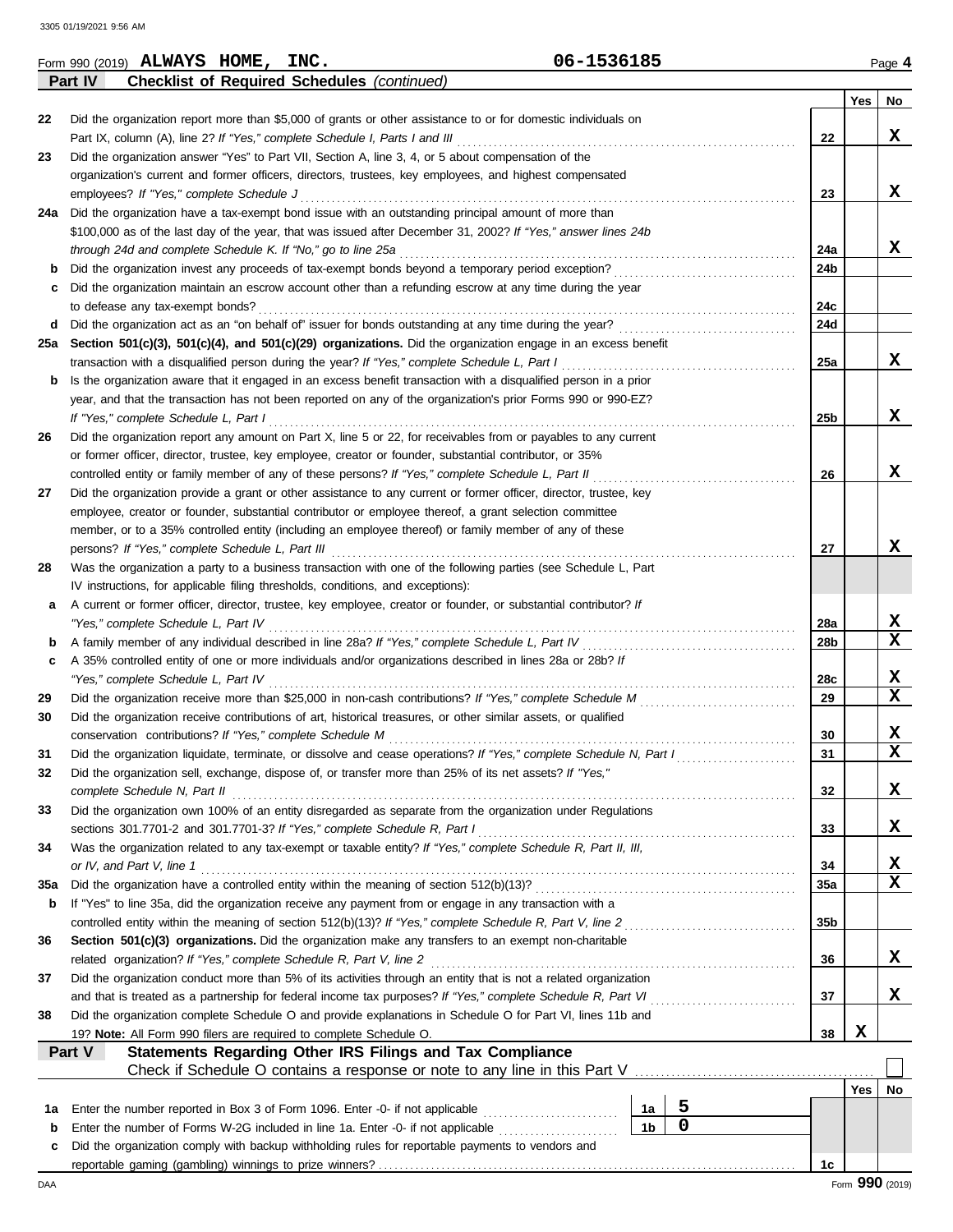|             | Statements Regarding Other IRS Filings and Tax Compliance (continued)<br>Part V                                                    |                 |   |          |             |                            |
|-------------|------------------------------------------------------------------------------------------------------------------------------------|-----------------|---|----------|-------------|----------------------------|
|             |                                                                                                                                    |                 |   |          | Yes         | No                         |
| 2a          | Enter the number of employees reported on Form W-3, Transmittal of Wage and Tax                                                    |                 |   |          |             |                            |
|             | Statements, filed for the calendar year ending with or within the year covered by this return                                      | 2a              | 5 |          |             |                            |
| b           | If at least one is reported on line 2a, did the organization file all required federal employment tax returns?                     |                 |   | 2b       | X           |                            |
|             | Note: If the sum of lines 1a and 2a is greater than 250, you may be required to e-file (see instructions)                          |                 |   |          |             |                            |
| За          | Did the organization have unrelated business gross income of \$1,000 or more during the year?                                      |                 |   | 3a       |             | X.                         |
| b           |                                                                                                                                    |                 |   | 3b       |             |                            |
| 4a          | At any time during the calendar year, did the organization have an interest in, or a signature or other authority over,            |                 |   |          |             |                            |
|             |                                                                                                                                    |                 |   | 4a       |             | x                          |
| b           | If "Yes," enter the name of the foreign country <b>u</b>                                                                           |                 |   |          |             |                            |
|             | See instructions for filing requirements for FinCEN Form 114, Report of Foreign Bank and Financial Accounts (FBAR).                |                 |   |          |             |                            |
| 5а          | Was the organization a party to a prohibited tax shelter transaction at any time during the tax year?                              |                 |   | 5a       |             | X                          |
| b           |                                                                                                                                    |                 |   | 5b       |             | $\overline{\mathbf{x}}$    |
| c           | If "Yes" to line 5a or 5b, did the organization file Form 8886-T?                                                                  |                 |   | 5c       |             |                            |
| 6а          | Does the organization have annual gross receipts that are normally greater than \$100,000, and did the                             |                 |   |          |             |                            |
|             | organization solicit any contributions that were not tax deductible as charitable contributions?                                   |                 |   | 6a       |             | X.                         |
| b           | If "Yes," did the organization include with every solicitation an express statement that such contributions or                     |                 |   |          |             |                            |
|             | gifts were not tax deductible?                                                                                                     |                 |   | 6b       |             |                            |
| 7           | Organizations that may receive deductible contributions under section 170(c).                                                      |                 |   |          |             |                            |
| а           | Did the organization receive a payment in excess of \$75 made partly as a contribution and partly for goods                        |                 |   |          |             |                            |
|             | and services provided to the payor?                                                                                                |                 |   | 7a       | X           |                            |
| b           |                                                                                                                                    |                 |   | 7b       | $\mathbf x$ |                            |
| c           | Did the organization sell, exchange, or otherwise dispose of tangible personal property for which it was                           |                 |   |          |             |                            |
|             |                                                                                                                                    |                 |   | 7с       |             | x                          |
| d           |                                                                                                                                    | 7d              |   |          |             |                            |
| е           |                                                                                                                                    |                 |   | 7е       |             | X                          |
| f           | Did the organization, during the year, pay premiums, directly or indirectly, on a personal benefit contract?                       |                 |   | 7f       |             | $\mathbf x$                |
| g           | If the organization received a contribution of qualified intellectual property, did the organization file Form 8899 as required?   |                 |   | 7g<br>7h |             | $\mathbf x$<br>$\mathbf x$ |
| h           | If the organization received a contribution of cars, boats, airplanes, or other vehicles, did the organization file a Form 1098-C? |                 |   |          |             |                            |
|             | Sponsoring organizations maintaining donor advised funds. Did a donor advised fund maintained by the<br>8                          |                 |   |          |             |                            |
|             | sponsoring organization have excess business holdings at any time during the year?                                                 |                 |   | 8        |             |                            |
| 9           | Sponsoring organizations maintaining donor advised funds.                                                                          |                 |   |          |             |                            |
| a           | Did the sponsoring organization make any taxable distributions under section 4966?                                                 |                 |   | 9a       |             |                            |
| $\mathbf b$ |                                                                                                                                    |                 |   | 9b       |             |                            |
| 10          | Section 501(c)(7) organizations. Enter:                                                                                            |                 |   |          |             |                            |
|             |                                                                                                                                    | 10a             |   |          |             |                            |
|             | Gross receipts, included on Form 990, Part VIII, line 12, for public use of club facilities                                        | 10 <sub>b</sub> |   |          |             |                            |
| 11          | Section 501(c)(12) organizations. Enter:                                                                                           |                 |   |          |             |                            |
| а           | Gross income from members or shareholders                                                                                          | 11a             |   |          |             |                            |
| b           | Gross income from other sources (Do not net amounts due or paid to other sources                                                   |                 |   |          |             |                            |
|             | against amounts due or received from them.)                                                                                        | 11 <sub>b</sub> |   |          |             |                            |
| 12a         | Section 4947(a)(1) non-exempt charitable trusts. Is the organization filing Form 990 in lieu of Form 1041?                         |                 |   | 12a      |             |                            |
| b           | If "Yes," enter the amount of tax-exempt interest received or accrued during the year                                              | 12b             |   |          |             |                            |
| 13          | Section 501(c)(29) qualified nonprofit health insurance issuers.                                                                   |                 |   |          |             |                            |
| а           | Is the organization licensed to issue qualified health plans in more than one state?                                               |                 |   | 13a      |             |                            |
|             | Note: See the instructions for additional information the organization must report on Schedule O.                                  |                 |   |          |             |                            |
| b           | Enter the amount of reserves the organization is required to maintain by the states in which                                       |                 |   |          |             |                            |
|             |                                                                                                                                    | 13 <sub>b</sub> |   |          |             |                            |
| c           | Enter the amount of reserves on hand                                                                                               | 13 <sub>c</sub> |   |          |             |                            |
| 14a         | Did the organization receive any payments for indoor tanning services during the tax year?                                         |                 |   | 14a      |             | X                          |
| b           | If "Yes," has it filed a Form 720 to report these payments? If "No," provide an explanation on Schedule O                          |                 |   | 14b      |             |                            |
| 15          | Is the organization subject to the section 4960 tax on payment(s) of more than \$1,000,000 in remuneration or                      |                 |   |          |             |                            |
|             | excess parachute payment(s) during the year?                                                                                       |                 |   | 15       |             | x                          |
|             | If "Yes," see instructions and file Form 4720, Schedule N.                                                                         |                 |   |          |             |                            |
| 16          | Is the organization an educational institution subject to the section 4968 excise tax on net investment income?                    |                 |   | 16       |             | X.                         |
|             | If "Yes," complete Form 4720, Schedule O.                                                                                          |                 |   |          |             |                            |

Form 990 (2019) Page **5 ALWAYS HOME, INC. 06-1536185**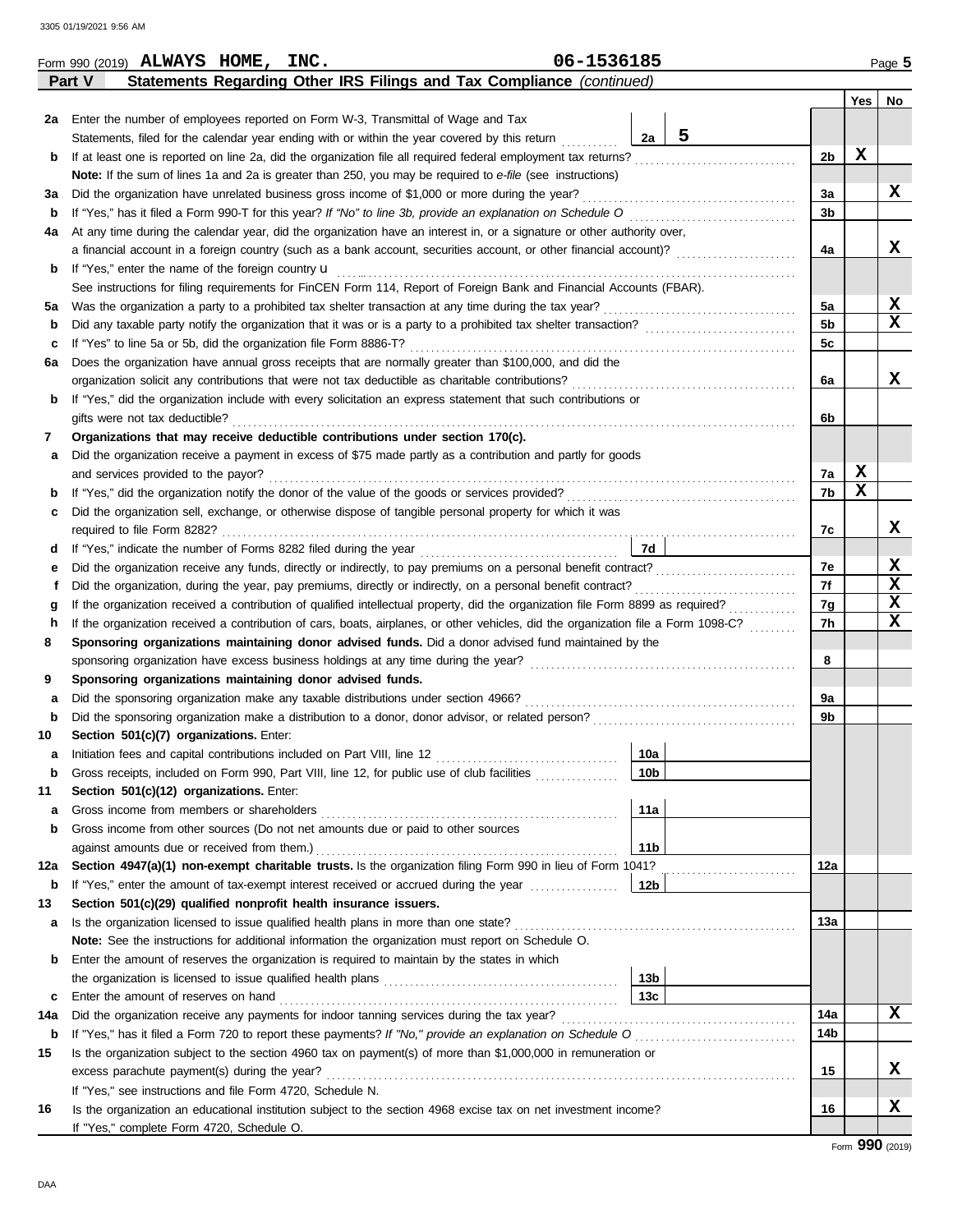|     | 06-1536185<br>Form 990 (2019) ALWAYS HOME, INC.                                                                                     |                         |                 | Page $6$ |
|-----|-------------------------------------------------------------------------------------------------------------------------------------|-------------------------|-----------------|----------|
|     | Part VI<br>Governance, Management, and Disclosure For each "Yes" response to lines 2 through 7b below, and for a "No"               |                         |                 |          |
|     | response to line 8a, 8b, or 10b below, describe the circumstances, processes, or changes on Schedule O. See instructions.           |                         |                 |          |
|     |                                                                                                                                     |                         |                 | x        |
|     | Section A. Governing Body and Management                                                                                            |                         |                 |          |
|     |                                                                                                                                     |                         | Yes             | No       |
| 1а  | 9<br>1a<br>Enter the number of voting members of the governing body at the end of the tax year                                      |                         |                 |          |
|     | If there are material differences in voting rights among members of the governing body, or                                          |                         |                 |          |
|     | if the governing body delegated broad authority to an executive committee or similar                                                |                         |                 |          |
|     | committee, explain on Schedule O.                                                                                                   |                         |                 |          |
| b   | 9<br>1b<br>Enter the number of voting members included on line 1a, above, who are independent                                       |                         |                 |          |
| 2   | Did any officer, director, trustee, or key employee have a family relationship or a business relationship with                      |                         |                 |          |
|     | any other officer, director, trustee, or key employee?                                                                              | 2                       |                 | X        |
| 3   | Did the organization delegate control over management duties customarily performed by or under the direct                           |                         |                 |          |
|     | supervision of officers, directors, trustees, or key employees to a management company or other person?<br>.                        | 3                       |                 | X        |
| 4   | Did the organization make any significant changes to its governing documents since the prior Form 990 was filed?                    | $\overline{\mathbf{4}}$ |                 | X        |
| 5   | Did the organization become aware during the year of a significant diversion of the organization's assets?                          | 5                       |                 | X        |
| 6   | Did the organization have members or stockholders?                                                                                  | 6                       |                 | X        |
| 7a  | Did the organization have members, stockholders, or other persons who had the power to elect or appoint                             |                         |                 |          |
|     | one or more members of the governing body?                                                                                          | 7a                      |                 | X        |
| b   | Are any governance decisions of the organization reserved to (or subject to approval by) members,                                   |                         |                 |          |
|     | stockholders, or persons other than the governing body?                                                                             | 7b                      |                 | x        |
| 8   | Did the organization contemporaneously document the meetings held or written actions undertaken during the year by the following:   |                         |                 |          |
|     | The governing body?                                                                                                                 | 8а                      | X               |          |
| а   | Each committee with authority to act on behalf of the governing body?                                                               | 8b                      | х               |          |
| b   | Is there any officer, director, trustee, or key employee listed in Part VII, Section A, who cannot be reached at                    |                         |                 |          |
| 9   |                                                                                                                                     | 9                       |                 | x        |
|     | <b>Section B. Policies</b> (This Section B requests information about policies not required by the Internal Revenue Code.)          |                         |                 |          |
|     |                                                                                                                                     |                         |                 |          |
|     |                                                                                                                                     |                         | Yes             | No<br>x  |
| 10a | Did the organization have local chapters, branches, or affiliates?                                                                  | 10a                     |                 |          |
| b   | If "Yes," did the organization have written policies and procedures governing the activities of such chapters,                      |                         |                 |          |
|     | affiliates, and branches to ensure their operations are consistent with the organization's exempt purposes?                         | 10b                     |                 |          |
| 11a | Has the organization provided a complete copy of this Form 990 to all members of its governing body before filing the form?         | 11a                     | X               |          |
| b   | Describe in Schedule O the process, if any, used by the organization to review this Form 990.                                       |                         |                 |          |
| 12a | Did the organization have a written conflict of interest policy? If "No," go to line 13                                             | 12a                     | X               |          |
| b   | Were officers, directors, or trustees, and key employees required to disclose annually interests that could give rise to conflicts? | 12b                     | $\mathbf x$     |          |
| c   | Did the organization regularly and consistently monitor and enforce compliance with the policy? If "Yes,"                           |                         |                 |          |
|     | describe in Schedule O how this was done                                                                                            | 12c                     | X               |          |
| 13  | Did the organization have a written whistleblower policy?                                                                           | 13                      |                 | X        |
| 14  | Did the organization have a written document retention and destruction policy?                                                      | 14                      |                 | X        |
| 15  | Did the process for determining compensation of the following persons include a review and approval by                              |                         |                 |          |
|     | independent persons, comparability data, and contemporaneous substantiation of the deliberation and decision?                       |                         |                 |          |
| а   | The organization's CEO, Executive Director, or top management official                                                              | 15a                     | X               |          |
| b   | Other officers or key employees of the organization                                                                                 | 15 <sub>b</sub>         |                 | x        |
|     | If "Yes" to line 15a or 15b, describe the process in Schedule O (see instructions).                                                 |                         |                 |          |
| 16a | Did the organization invest in, contribute assets to, or participate in a joint venture or similar arrangement                      |                         |                 |          |
|     | with a taxable entity during the year?                                                                                              | 16a                     |                 | X        |
| b   | If "Yes," did the organization follow a written policy or procedure requiring the organization to evaluate its                      |                         |                 |          |
|     | participation in joint venture arrangements under applicable federal tax law, and take steps to safeguard the                       |                         |                 |          |
|     |                                                                                                                                     | 16b                     |                 |          |
|     | <b>Section C. Disclosure</b>                                                                                                        |                         |                 |          |
| 17  | List the states with which a copy of this Form 990 is required to be filed $\mathbf u$<br><b>NONE</b>                               |                         |                 |          |
| 18  | Section 6104 requires an organization to make its Forms 1023 (1024 or 1024-A, if applicable), 990, and 990-T (Section 501(c)        |                         |                 |          |
|     | (3)s only) available for public inspection. Indicate how you made these available. Check all that apply.                            |                         |                 |          |
|     | $ \mathbf{X} $ Another's website $ \mathbf{X} $ Upon request<br>Other (explain on Schedule O)<br>Own website                        |                         |                 |          |
| 19  | Describe on Schedule O whether (and if so, how) the organization made its governing documents, conflict of interest policy, and     |                         |                 |          |
|     | financial statements available to the public during the tax year.                                                                   |                         |                 |          |
| 20  | State the name, address, and telephone number of the person who possesses the organization's books and records u                    |                         |                 |          |
|     | 119 HIGH STREET<br>BETTY SMITH                                                                                                      |                         |                 |          |
|     | 06355<br>CT<br><b>MYSTIC</b>                                                                                                        | 860-245-0222            |                 |          |
| DAA |                                                                                                                                     |                         | Form 990 (2019) |          |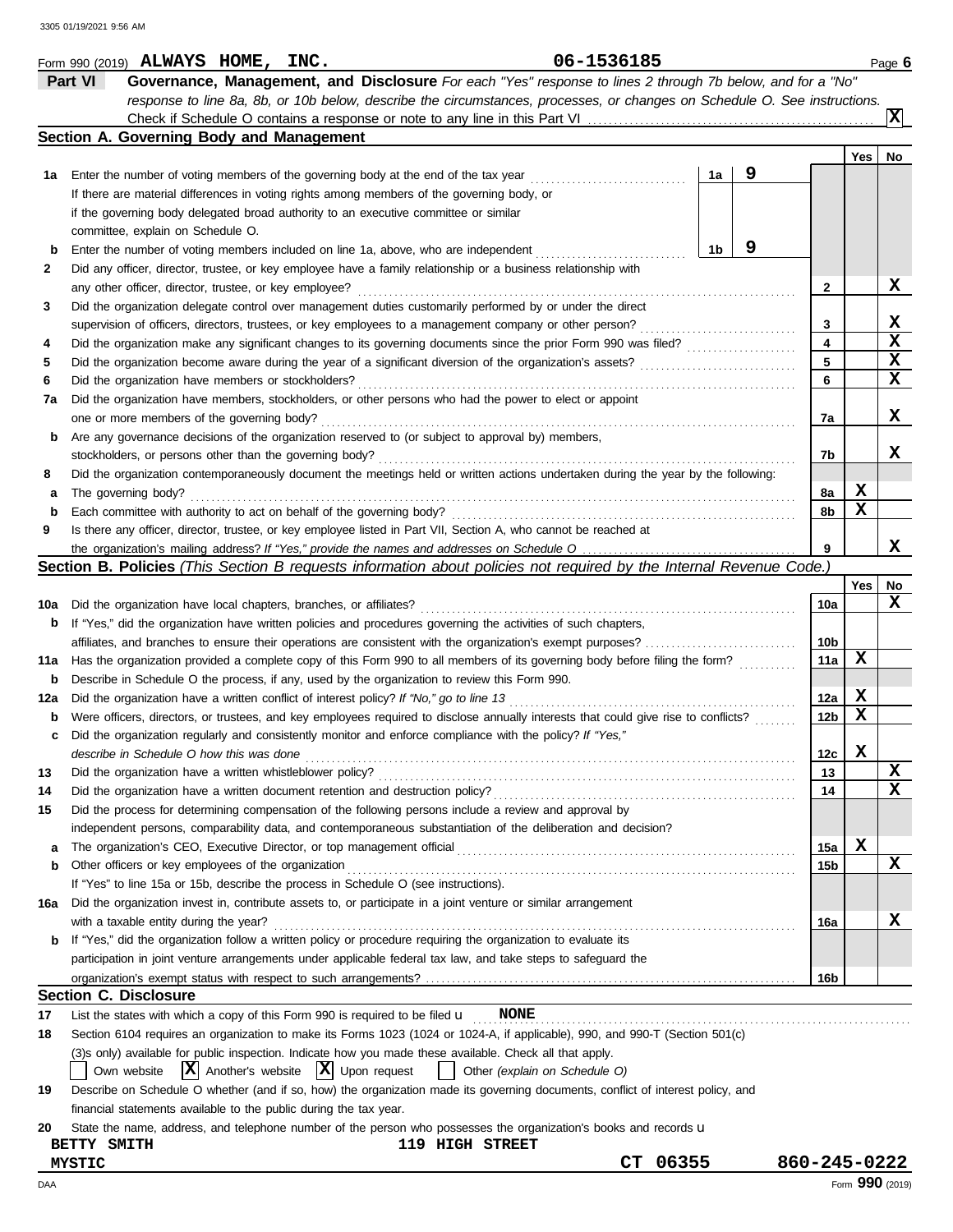|                          | Form 990 (2019) ALWAYS HOME, INC.                                                         | 06-1536185                                                                                                                                                                                                                                                       | Page 7 |
|--------------------------|-------------------------------------------------------------------------------------------|------------------------------------------------------------------------------------------------------------------------------------------------------------------------------------------------------------------------------------------------------------------|--------|
| <b>Part VII</b>          |                                                                                           | Compensation of Officers, Directors, Trustees, Key Employees, Highest Compensated Employees, and                                                                                                                                                                 |        |
|                          | Independent Contractors                                                                   |                                                                                                                                                                                                                                                                  |        |
|                          |                                                                                           | Check if Schedule O contains a response or note to any line in this Part VII [11] [11] Check if Schedule O contains a response or note to any line in this Part VII                                                                                              |        |
| Section A.               |                                                                                           | Officers, Directors, Trustees, Key Employees, and Highest Compensated Employees                                                                                                                                                                                  |        |
| organization's tax year. |                                                                                           | 1a Complete this table for all persons required to be listed. Report compensation for the calendar year ending with or within the                                                                                                                                |        |
|                          | compensation. Enter -0- in columns $(D)$ , $(E)$ , and $(F)$ if no compensation was paid. | • List all of the organization's <b>current</b> officers, directors, trustees (whether individuals or organizations), regardless of amount of                                                                                                                    |        |
|                          |                                                                                           | • List all of the organization's <b>current</b> key employees, if any. See instructions for definition of "key employee."                                                                                                                                        |        |
|                          |                                                                                           | List the organization's five <b>current</b> highest compensated employees (other than an officer, director, trustee, or key employee)<br>who received reportable companeation (Rey 5 of Ferm W 2 and/or Rey 7 of Ferm 1000 MISC) of mere than \$100,000 from the |        |

who received reportable compensation (Box 5 of Form W-2 and/or Box 7 of Form 1099-MISC) of more than \$100,000 from the organization and any related organizations.

■ List all of the organization's **former** officers, key employees, and highest compensated employees who received more than<br> **•** 00.000 of reportable compensation from the examization and any related erganizations \$100,000 of reportable compensation from the organization and any related organizations.

List all of the organization's **former directors or trustees** that received, in the capacity as a former director or trustee of the organization, more than \$10,000 of reportable compensation from the organization and any related organizations. See instructions for the order in which to list the persons above. **•**

Check this box if neither the organization nor any related organization compensated any current officer, director, or trustee.

| (A)<br>Name and title                               | (B)<br>Average<br>hours<br>per week<br>(list any<br>hours for |                                   |                          | (C)<br>Position |              | (do not check more than one<br>box, unless person is both an<br>officer and a director/trustee) |        | (D)<br>Reportable<br>compensation<br>from the<br>organization<br>(W-2/1099-MISC) | (E)<br>Reportable<br>compensation<br>from related<br>organizations<br>(W-2/1099-MISC) | (F)<br>Estimated amount<br>of other<br>compensation<br>from the<br>organization and |
|-----------------------------------------------------|---------------------------------------------------------------|-----------------------------------|--------------------------|-----------------|--------------|-------------------------------------------------------------------------------------------------|--------|----------------------------------------------------------------------------------|---------------------------------------------------------------------------------------|-------------------------------------------------------------------------------------|
|                                                     | related<br>organizations<br>below<br>dotted line)             | Individual trustee<br>or director | Institutional<br>trustee | Officer         | Key employee | Highest compensated<br>employee                                                                 | Former |                                                                                  |                                                                                       | related organizations                                                               |
| $(1)$ BETTY SMITH                                   |                                                               |                                   |                          |                 |              |                                                                                                 |        |                                                                                  |                                                                                       |                                                                                     |
|                                                     | 40.00                                                         |                                   |                          |                 |              |                                                                                                 |        |                                                                                  |                                                                                       |                                                                                     |
| EXECUTIVE DIRECTOR                                  | 0.00                                                          | $\mathbf x$                       |                          |                 |              |                                                                                                 |        | 70,000                                                                           | 0                                                                                     | 0                                                                                   |
| (2) REVEREND KEN                                    | <b>CARPENTER</b>                                              |                                   |                          |                 |              |                                                                                                 |        |                                                                                  |                                                                                       |                                                                                     |
|                                                     | 1.00                                                          |                                   |                          |                 |              |                                                                                                 |        |                                                                                  |                                                                                       |                                                                                     |
| MEMBER, EMERITUS                                    | 0.00                                                          | $\mathbf x$                       |                          |                 |              |                                                                                                 |        | 0                                                                                | 0                                                                                     | 0                                                                                   |
| (3) BETSY MOUKAWSHER                                |                                                               |                                   |                          |                 |              |                                                                                                 |        |                                                                                  |                                                                                       |                                                                                     |
| <b>MEMBER</b>                                       | 1.00<br>0.00                                                  | $\mathbf x$                       |                          |                 |              |                                                                                                 |        | 0                                                                                | 0                                                                                     | 0                                                                                   |
| (4) LIAN OBREY                                      |                                                               |                                   |                          |                 |              |                                                                                                 |        |                                                                                  |                                                                                       |                                                                                     |
|                                                     | 1.00                                                          |                                   |                          |                 |              |                                                                                                 |        |                                                                                  |                                                                                       |                                                                                     |
| <b>MEMBER</b>                                       | 0.00                                                          | $\mathbf x$                       |                          |                 |              |                                                                                                 |        | 0                                                                                | 0                                                                                     | 0                                                                                   |
| (5) CRYSTAL SIDES                                   |                                                               |                                   |                          |                 |              |                                                                                                 |        |                                                                                  |                                                                                       |                                                                                     |
|                                                     | 1.00                                                          |                                   |                          |                 |              |                                                                                                 |        |                                                                                  |                                                                                       |                                                                                     |
| <b>MEMBER</b>                                       | 0.00                                                          | $\mathbf x$                       |                          |                 |              |                                                                                                 |        | 0                                                                                | 0                                                                                     | 0                                                                                   |
| (6) MAGGIE WEI                                      |                                                               |                                   |                          |                 |              |                                                                                                 |        |                                                                                  |                                                                                       |                                                                                     |
|                                                     | 1.00                                                          |                                   |                          |                 |              |                                                                                                 |        |                                                                                  |                                                                                       |                                                                                     |
| <b>MEMBER</b>                                       | 0.00                                                          | $\mathbf x$                       |                          |                 |              |                                                                                                 |        | 0                                                                                | 0                                                                                     | 0                                                                                   |
| (7) REVEREND DR.                                    | <b>BROWN</b><br><b>LONNIE</b>                                 |                                   |                          |                 |              |                                                                                                 |        |                                                                                  |                                                                                       |                                                                                     |
|                                                     | 2.00                                                          |                                   |                          |                 |              |                                                                                                 |        |                                                                                  |                                                                                       |                                                                                     |
| <b>VICE PRESIDENT</b>                               | 0.00                                                          |                                   |                          | $\mathbf x$     |              |                                                                                                 |        | 0                                                                                | 0                                                                                     | $\mathbf 0$                                                                         |
| (8) PETER GREEN                                     | 2.00                                                          |                                   |                          |                 |              |                                                                                                 |        |                                                                                  |                                                                                       |                                                                                     |
|                                                     | 0.00                                                          |                                   |                          | X               |              |                                                                                                 |        | 0                                                                                | 0                                                                                     | $\mathbf 0$                                                                         |
| <b>TREASURER</b><br>(9) ANNEMARIE<br><b>SEIFERT</b> |                                                               |                                   |                          |                 |              |                                                                                                 |        |                                                                                  |                                                                                       |                                                                                     |
|                                                     | 2.00                                                          |                                   |                          |                 |              |                                                                                                 |        |                                                                                  |                                                                                       |                                                                                     |
| <b>PRESIDENT</b>                                    | 0.00                                                          |                                   |                          | $\mathbf X$     |              |                                                                                                 |        | 0                                                                                | 0                                                                                     | 0                                                                                   |
| (10) REVEREND ADAM THOMAS                           |                                                               |                                   |                          |                 |              |                                                                                                 |        |                                                                                  |                                                                                       |                                                                                     |
|                                                     | 2.00                                                          |                                   |                          |                 |              |                                                                                                 |        |                                                                                  |                                                                                       |                                                                                     |
| <b>SECRETARY</b>                                    | 0.00                                                          |                                   |                          | $\mathbf x$     |              |                                                                                                 |        | 0                                                                                | 0                                                                                     | 0                                                                                   |
| (11)                                                |                                                               |                                   |                          |                 |              |                                                                                                 |        |                                                                                  |                                                                                       |                                                                                     |
|                                                     |                                                               |                                   |                          |                 |              |                                                                                                 |        |                                                                                  |                                                                                       |                                                                                     |
|                                                     |                                                               |                                   |                          |                 |              |                                                                                                 |        |                                                                                  |                                                                                       |                                                                                     |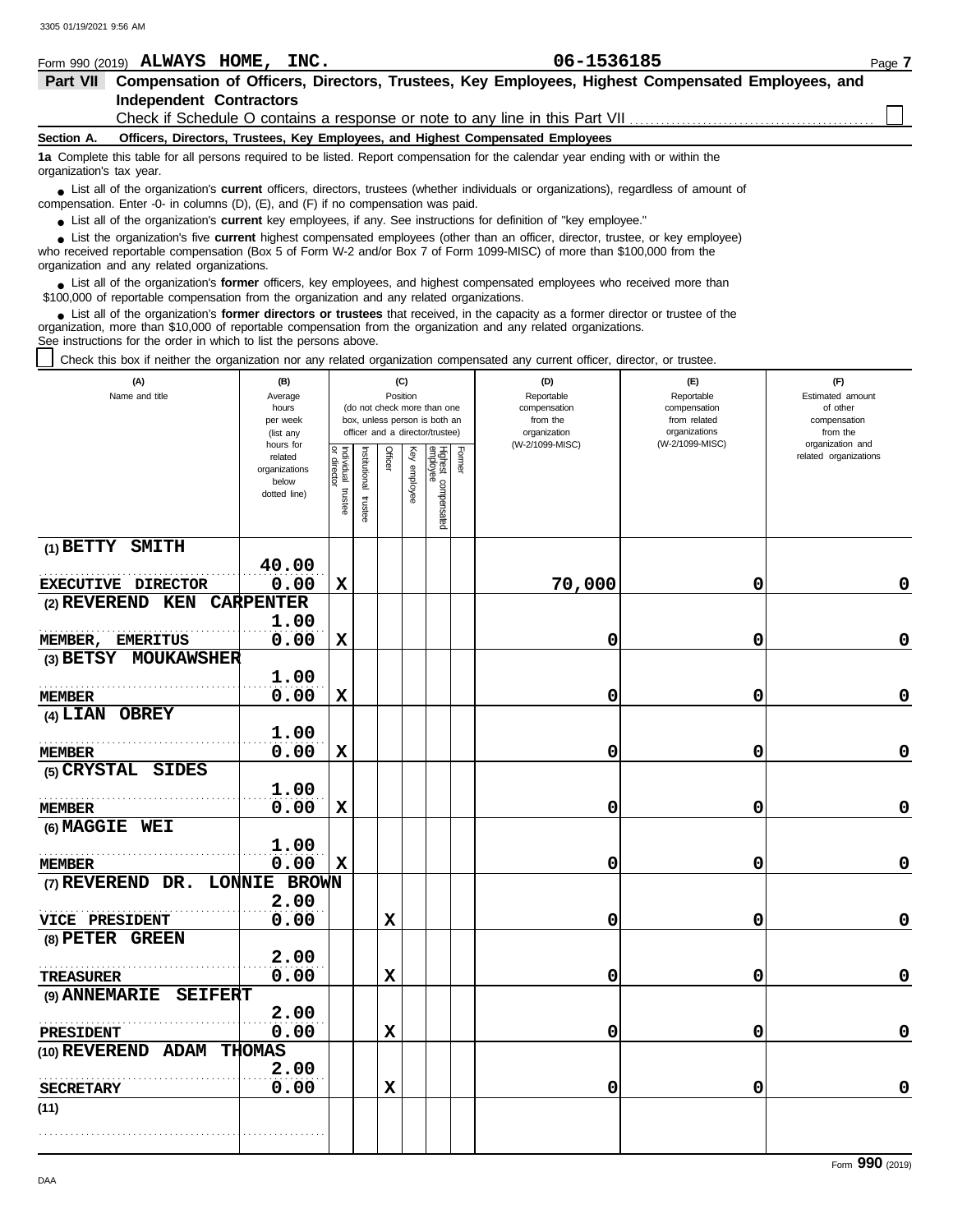|                   | 3305 01/19/2021 9:56 AM<br>Form 990 (2019) ALWAYS HOME, INC.<br><b>Part VII</b>                                                                                                                                                                        |                                                                |                                                                                                                                                                  |  |                                           |                                                                                                 |   | 06-1536185<br>Section A. Officers, Directors, Trustees, Key Employees, and Highest Compensated Employees (continued) |                                                                    |                                                                 |                     | Page 8 |
|-------------------|--------------------------------------------------------------------------------------------------------------------------------------------------------------------------------------------------------------------------------------------------------|----------------------------------------------------------------|------------------------------------------------------------------------------------------------------------------------------------------------------------------|--|-------------------------------------------|-------------------------------------------------------------------------------------------------|---|----------------------------------------------------------------------------------------------------------------------|--------------------------------------------------------------------|-----------------------------------------------------------------|---------------------|--------|
|                   | (A)<br>Name and title                                                                                                                                                                                                                                  | (B)<br>Average<br>hours<br>per week<br>(list any               |                                                                                                                                                                  |  | (C)<br>Position                           | (do not check more than one<br>box, unless person is both an<br>officer and a director/trustee) |   | (D)<br>Reportable<br>compensation<br>from the<br>organization                                                        | (E)<br>Reportable<br>compensation<br>from related<br>organizations | (F)<br>Estimated amount<br>of other<br>compensation<br>from the |                     |        |
|                   |                                                                                                                                                                                                                                                        | hours for<br>related<br>organizations<br>below<br>dotted line) | (W-2/1099-MISC)<br>(W-2/1099-MISC)<br>Individual 1<br>Highest compensated<br>employee<br>Former<br>Officer<br>Key employee<br>nstitutional<br>trustee<br>trustee |  | organization and<br>related organizations |                                                                                                 |   |                                                                                                                      |                                                                    |                                                                 |                     |        |
|                   |                                                                                                                                                                                                                                                        |                                                                |                                                                                                                                                                  |  |                                           |                                                                                                 |   |                                                                                                                      |                                                                    |                                                                 |                     |        |
|                   |                                                                                                                                                                                                                                                        |                                                                |                                                                                                                                                                  |  |                                           |                                                                                                 |   |                                                                                                                      |                                                                    |                                                                 |                     |        |
|                   |                                                                                                                                                                                                                                                        |                                                                |                                                                                                                                                                  |  |                                           |                                                                                                 |   |                                                                                                                      |                                                                    |                                                                 |                     |        |
|                   |                                                                                                                                                                                                                                                        |                                                                |                                                                                                                                                                  |  |                                           |                                                                                                 |   |                                                                                                                      |                                                                    |                                                                 |                     |        |
|                   |                                                                                                                                                                                                                                                        |                                                                |                                                                                                                                                                  |  |                                           |                                                                                                 |   |                                                                                                                      |                                                                    |                                                                 |                     |        |
|                   |                                                                                                                                                                                                                                                        |                                                                |                                                                                                                                                                  |  |                                           |                                                                                                 |   |                                                                                                                      |                                                                    |                                                                 |                     |        |
|                   |                                                                                                                                                                                                                                                        |                                                                |                                                                                                                                                                  |  |                                           |                                                                                                 |   |                                                                                                                      |                                                                    |                                                                 |                     |        |
|                   |                                                                                                                                                                                                                                                        |                                                                |                                                                                                                                                                  |  |                                           |                                                                                                 |   |                                                                                                                      |                                                                    |                                                                 |                     |        |
|                   | Total from continuation sheets to Part VII, Section A                                                                                                                                                                                                  |                                                                |                                                                                                                                                                  |  |                                           |                                                                                                 | u | 70,000                                                                                                               |                                                                    |                                                                 |                     |        |
| d<br>$\mathbf{2}$ | Total number of individuals (including but not limited to those listed above) who received more than \$100,000 of                                                                                                                                      |                                                                |                                                                                                                                                                  |  |                                           |                                                                                                 |   | 70,000                                                                                                               |                                                                    |                                                                 |                     |        |
|                   | reportable compensation from the organization $\mathbf{u} \quad \mathbf{0}$                                                                                                                                                                            |                                                                |                                                                                                                                                                  |  |                                           |                                                                                                 |   |                                                                                                                      |                                                                    |                                                                 |                     |        |
| 3                 | Did the organization list any former officer, director, trustee, key employee, or highest compensated                                                                                                                                                  |                                                                |                                                                                                                                                                  |  |                                           |                                                                                                 |   |                                                                                                                      |                                                                    |                                                                 | Yes                 | No     |
| 4                 | For any individual listed on line 1a, is the sum of reportable compensation and other compensation from the                                                                                                                                            |                                                                |                                                                                                                                                                  |  |                                           |                                                                                                 |   |                                                                                                                      |                                                                    | 3                                                               |                     | x      |
|                   | organization and related organizations greater than \$150,000? If "Yes," complete Schedule J for such                                                                                                                                                  |                                                                |                                                                                                                                                                  |  |                                           |                                                                                                 |   |                                                                                                                      |                                                                    | 4                                                               |                     | X      |
| 5                 | Did any person listed on line 1a receive or accrue compensation from any unrelated organization or individual                                                                                                                                          |                                                                |                                                                                                                                                                  |  |                                           |                                                                                                 |   |                                                                                                                      |                                                                    | 5                                                               |                     | X      |
|                   | Section B. Independent Contractors                                                                                                                                                                                                                     |                                                                |                                                                                                                                                                  |  |                                           |                                                                                                 |   |                                                                                                                      |                                                                    |                                                                 |                     |        |
| 1                 | Complete this table for your five highest compensated independent contractors that received more than \$100,000 of<br>compensation from the organization. Report compensation for the calendar year ending with or within the organization's tax year. |                                                                |                                                                                                                                                                  |  |                                           |                                                                                                 |   |                                                                                                                      |                                                                    |                                                                 |                     |        |
|                   |                                                                                                                                                                                                                                                        | (A)<br>Name and business address                               |                                                                                                                                                                  |  |                                           |                                                                                                 |   |                                                                                                                      | (B)<br>Description of services                                     |                                                                 | (C)<br>Compensation |        |
|                   |                                                                                                                                                                                                                                                        |                                                                |                                                                                                                                                                  |  |                                           |                                                                                                 |   |                                                                                                                      |                                                                    |                                                                 |                     |        |
|                   |                                                                                                                                                                                                                                                        |                                                                |                                                                                                                                                                  |  |                                           |                                                                                                 |   |                                                                                                                      |                                                                    |                                                                 |                     |        |
|                   |                                                                                                                                                                                                                                                        |                                                                |                                                                                                                                                                  |  |                                           |                                                                                                 |   |                                                                                                                      |                                                                    |                                                                 |                     |        |
|                   |                                                                                                                                                                                                                                                        |                                                                |                                                                                                                                                                  |  |                                           |                                                                                                 |   |                                                                                                                      |                                                                    |                                                                 |                     |        |
|                   |                                                                                                                                                                                                                                                        |                                                                |                                                                                                                                                                  |  |                                           |                                                                                                 |   |                                                                                                                      |                                                                    |                                                                 |                     |        |
|                   |                                                                                                                                                                                                                                                        |                                                                |                                                                                                                                                                  |  |                                           |                                                                                                 |   |                                                                                                                      |                                                                    |                                                                 |                     |        |
| 2                 | Total number of independent contractors (including but not limited to those listed above) who<br>received more than \$100,000 of compensation from the organization u                                                                                  |                                                                |                                                                                                                                                                  |  |                                           |                                                                                                 |   |                                                                                                                      | 0                                                                  |                                                                 |                     |        |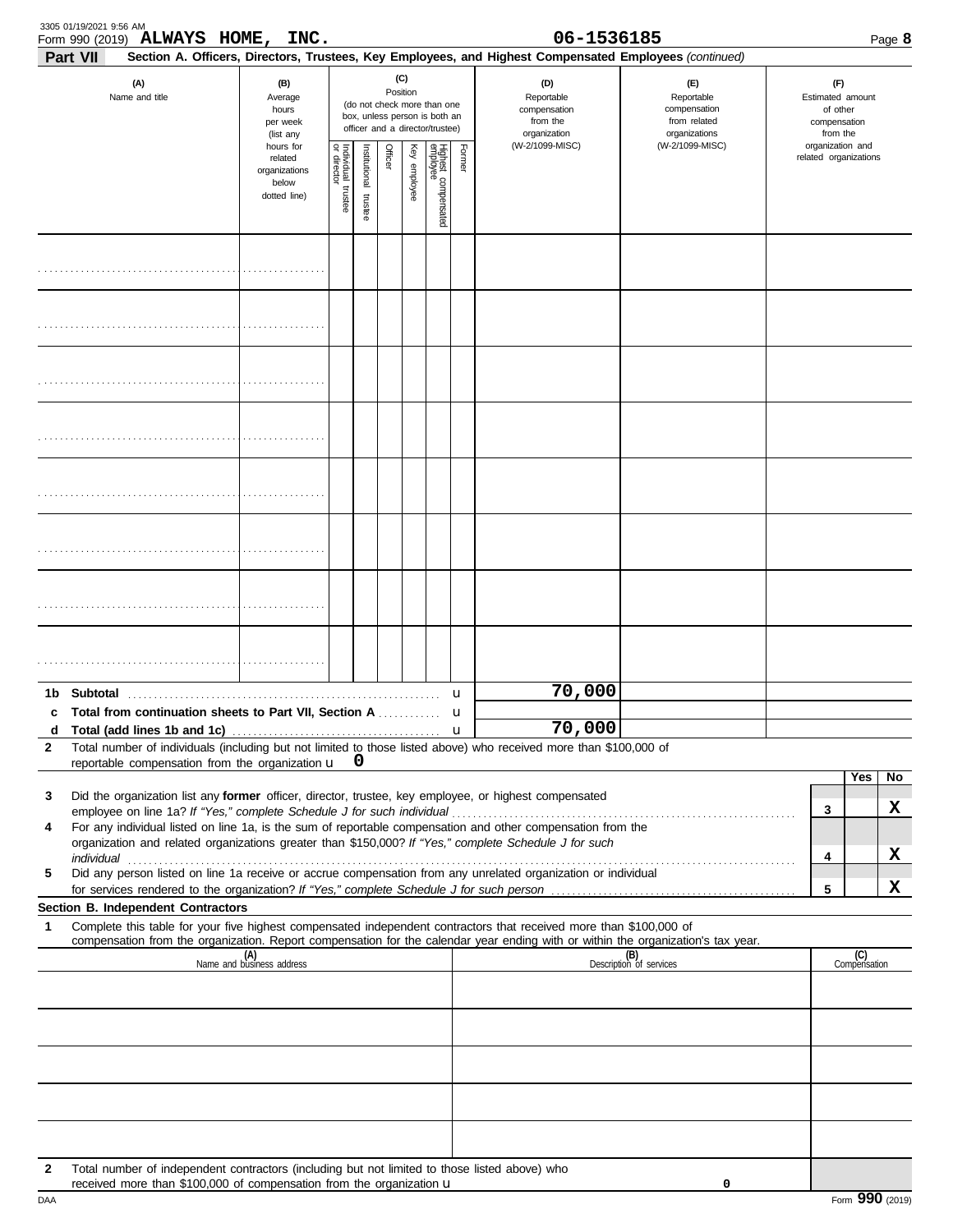| 1536185<br>INC.<br>HOME<br><b>ALWAYS</b><br>Form 990 (2019) | Page |
|-------------------------------------------------------------|------|
|-------------------------------------------------------------|------|

#### **Part VIII Statement of Revenue** Check if Schedule O contains a response or note to any line in this Part VIII. **(A) (B) (C) (D)** Total revenue Related or exempt Unrelated Revenue excluded function revenue business revenue from tax under sections 512-514 Contributions, Gifts, Grants<br>and Other Similar Amounts **Contributions, Gifts, Grants 1a and Other Similar Amounts 1a** Federated campaigns **. . . . . . . . . . . . 1b b** Membership dues . . . . . . . . . . . . . . . . **123,998 1c c** Fundraising events . . . . . . . . . . . . . . . . **1d d** Related organizations ............... **36,250 1e e** Government grants (contributions) . . . . . . . . . . . . **f** All other contributions, gifts, grants, and similar amounts not included above ........ **340,546 1f 1g g** Noncash contributions included in lines 1a-1f . . . . .  $\frac{\$}{\$}$ **500,794** u **h Total.** Add lines 1a–1f . . . . . . . . . . . . . . . . . . . . . . . . . . . . . . . . . . . . . . . . . Business Code . . . . . . . . . . . . . . . . . . . . . . . . . . . . . . . . . . . . . . . . . . . . . . . . . . . . . . . **2a PROGRAM RENTALS 31,669 31,669 Program Service Program Service b** . . . . . . . . . . . . . . . . . . . . . . . . . . . . . . . . . . . . . . . . . . . . . . . . . . . . . . . **c d** . . . . . . . . . . . . . . . . . . . . . . . . . . . . . . . . . . . . . . . . . . . . . . . . . . . . . . . **e** . . . . . . . . . . . . . . . . . . . . . . . . . . . . . . . . . . . . . . . . . . . . . . . . . . . . . . . **f** All other program service revenue . . . . . . . . . . . . . . . . . . . . **31,669 g Total.** Add lines 2a–2f . . . . . . . . . . . . . . . . . . . . . . . . . . . . . . . . . . . . . . . . . u **3** Investment income (including dividends, interest, and **4,832 4,832** other similar amounts) . . . . . . . . . . . . . . . . . . . . . . . . . . . . . . . . . . . . . . . . . u Income from investment of tax-exempt bond proceeds **4** u **5** Royalties ...... u (i) Real (ii) Personal **6a 6a** Gross rents **6b b** Less: rental expenses **6c c** Rental inc. or (loss) u **d** Net rental income or (loss) . . . . . . . . . . . . . . . . . . . . . . . . . . . . . . . . . . . . **7a** Gross amount from (i) Securities (ii) Other sales of assets **180,424 7a** other than inventory Revenue **b** Less: cost or other **Other Revenue 174,908** basis and sales exps. **7b 5,516 7c c** Gain or (loss) Other I **5,516 5,516 d** u Net gain or (loss) . . . . . . . . . . . . . . . . . . . . . . . . . . . . . . . . . . . . . . . . . . . . . . **8a** Gross income from fundraising events (not including \$ . . . . . . . . . . . . . . . . . . . . . **123,998** of contributions reported on line 1c). See Part IV, line 18 . . . . . . . . . . . . . . . . . . . . **8a 43,435 8b 43,435 b** Less: direct expenses ................ u **c** Net income or (loss) from fundraising events . . . . . . . . . . . . . . . . 9a Gross income from gaming activities. See Part IV, line 19 . . . . . . . . . . . . . . . . . . . . **9a 9b b** Less: direct expenses ............... u Net income or (loss) from gaming activities . . . . . . . . . . . . . . . . . . . . **c** 10a Gross sales of inventory, less returns and allowances ........... **10a 10b b** Less:  $\cosh$  of goods  $\sinh$ Net income or (loss) from sales of inventory . . . . . . . . . . . . . . . . . . . **c** u Business Code **Iscellaneous**<br>Revenue **Miscellaneous 11a b** . . . . . . . . . . . . . . . . . . . . . . . . . . . . . . . . . . . . . . . . . . . . . . . . . . . . . . **c d** All other revenue . . . . . . . . . . . . . . . . . . . . . . . . . . . . . . . . . . . . . Total. Add lines 11a-11d. **e** u **542,811 0 0 42,017 12 Total revenue.** See instructions u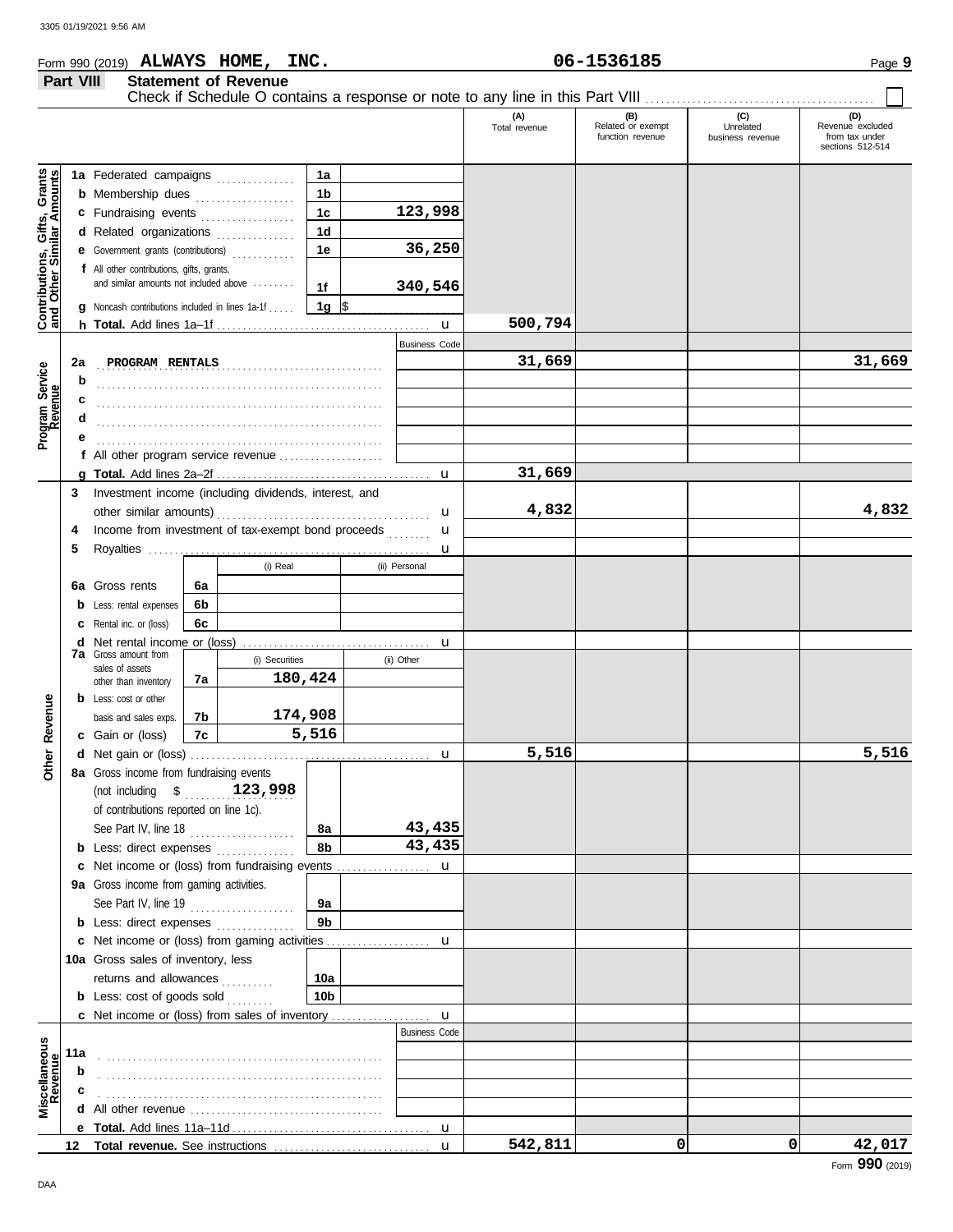#### **Part IX Statement of Functional Expenses** Form 990 (2019) Page **10 ALWAYS HOME, INC. 06-1536185** *Section 501(c)(3) and 501(c)(4) organizations must complete all columns. All other organizations must complete column (A). Do not include amounts reported on lines 6b, 7b, 8b, 9b, and 10b of Part VIII.* **1 2 3** Grants and other assistance to foreign **4 5 6** Grants and other assistance to domestic organizations and domestic governments. See Part IV, line 21 . . . . . . . . . . Grants and other assistance to domestic individuals. See Part IV, line 22 . . . . . . . . . . . . . . organizations, foreign governments, and foreign individuals. See Part IV, lines 15 and 16 . . . . . . . . . . Benefits paid to or for members .............. Compensation of current officers, directors, trustees, and key employees . . . . . . . . . . . . . . . . Compensation not included above to disqualified persons (as defined under section 4958(f)(1)) and persons described in section 4958(c)(3)(B) . . . . . . . . **(A) (B) (C) (D)** Total expenses<br>
expenses<br>
Program service<br>
Program service<br>  $\frac{1}{2}$ <br>  $\frac{1}{2}$ <br>  $\frac{1}{2}$ <br>  $\frac{1}{2}$ <br>  $\frac{1}{2}$ <br>  $\frac{1}{2}$ <br>  $\frac{1}{2}$ <br>  $\frac{1}{2}$ <br>  $\frac{1}{2}$ <br>  $\frac{1}{2}$ <br>  $\frac{1}{2}$ <br>  $\frac{1}{2}$ <br>  $\frac{1}{2}$ <br>  $\frac{1}{2}$ <br>  $\frac{1}{2}$ expenses general expenses (D)<br>Fundraising expenses Check if Schedule O contains a response or note to any line in this Part IX

**269,192 205,162 20,966 43,064**

**7,109 5,449 544 1,116 24,562 18,677 1,926 3,959**

**1,380 1,090 110 180 8,530 6,739 682 1,109**

**2,639 2,023 202 414 5,486 4,181 427 878 15,109 11,515 1,177 2,417**

**5,082 3,873 396 813**

**7,301 5,564 569 1,168**

**6,031 5,392 470 169 474,836 384,588 32,731 57,517**

**12,539 9,766 2,773**

**18,024 16,620 1,404**

|   | Other salaries and wages                          |
|---|---------------------------------------------------|
| 8 | Pension plan accruals and contributions (include  |
|   | section 401(k) and 403(b) employer contributions) |

- **9** Other employee benefits . . . . . . . . . . . . . . . . . . . . .
- **10 11 a** Management ................................. Payroll taxes . . . . . . . . . . . . . . . . . . . . . . . . . . . . . . . . . Fees for services (nonemployees):
- **b** Legal . . . . . . . . . . . . . . . . . . . . . . . . . . . . . . . . . . . . . . . . **c** Accounting . . . . . . . . . . . . . . . . . . . . . . . . . . . . . . . . . . **d** Lobbying . . . . . . . . . . . . . . . . . . . . . . . . . . . . . . . . . . . . . **e** Professional fundraising services. See Part IV, line 17 **f g** Other. (If line 11g amount exceeds 10% of line 25, column **12** Advertising and promotion . . . . . . . . . . . . . . . . . . Investment management fees ................ (A) amount, list line 11g expenses on Schedule O.) ........
- **13 14 15 16 17 18 19 20 21** Office expenses . . . . . . . . . . . . . . . . . . . . . . . . . . . . . Information technology . . . . . . . . . . . . . . . . . . . . . . Royalties . . . . . . . . . . . . . . . . . . . . . . . . . . . . . . . . . . . . Occupancy . . . . . . . . . . . . . . . . . . . . . . . . . . . . . . . . . . Travel . . . . . . . . . . . . . . . . . . . . . . . . . . . . . . . . . . . . . . . Payments of travel or entertainment expenses for any federal, state, or local public officials Conferences, conventions, and meetings Interest . . . . . . . . . . . . . . . . . . . . . . . . . . . . . . . . . . . . . . Payments to affiliates . . . . . . . . . . . . . . . . . . . . . . . .
- **22 23 24** Depreciation, depletion, and amortization Insurance . . . . . . . . . . . . . . . . . . . . . . . . . . . . . . . . . . . . Other expenses. Itemize expenses not covered above (List miscellaneous expenses on line 24e. If line 24e amount exceeds 10% of line 25, column
- **a b c d** (A) amount, list line 24e expenses on Schedule O.) **ASSISTANCE TO INDIVIDUALS 60,050 60,050** . . . . . . . . . . . . . . . . . . . . . . . . . . . . . . . . . . . . . . . . . . . . . . **PROGRAM EXPENSES 17,865 17,865** . . . . . . . . . . . . . . . . . . . . . . . . . . . . . . . . . . . . . . . . . . . . . . **MISCELLANEOUS 7,992 6,091 622 1,279** TELEPHONE **TELEPHONE 5,945 4,531 463 951**

**e** All other expenses . . . . . . . . . . . . . . . . . . . . . . . . . . . **25 26** Total functional expenses. Add lines 1 through 24e . fundraising solicitation. Check here  $\mathbf{u}$  | if organization reported in column (B) joint costs from a combined educational campaign and following SOP 98-2 (ASC 958-720) **Joint costs.** Complete this line only if the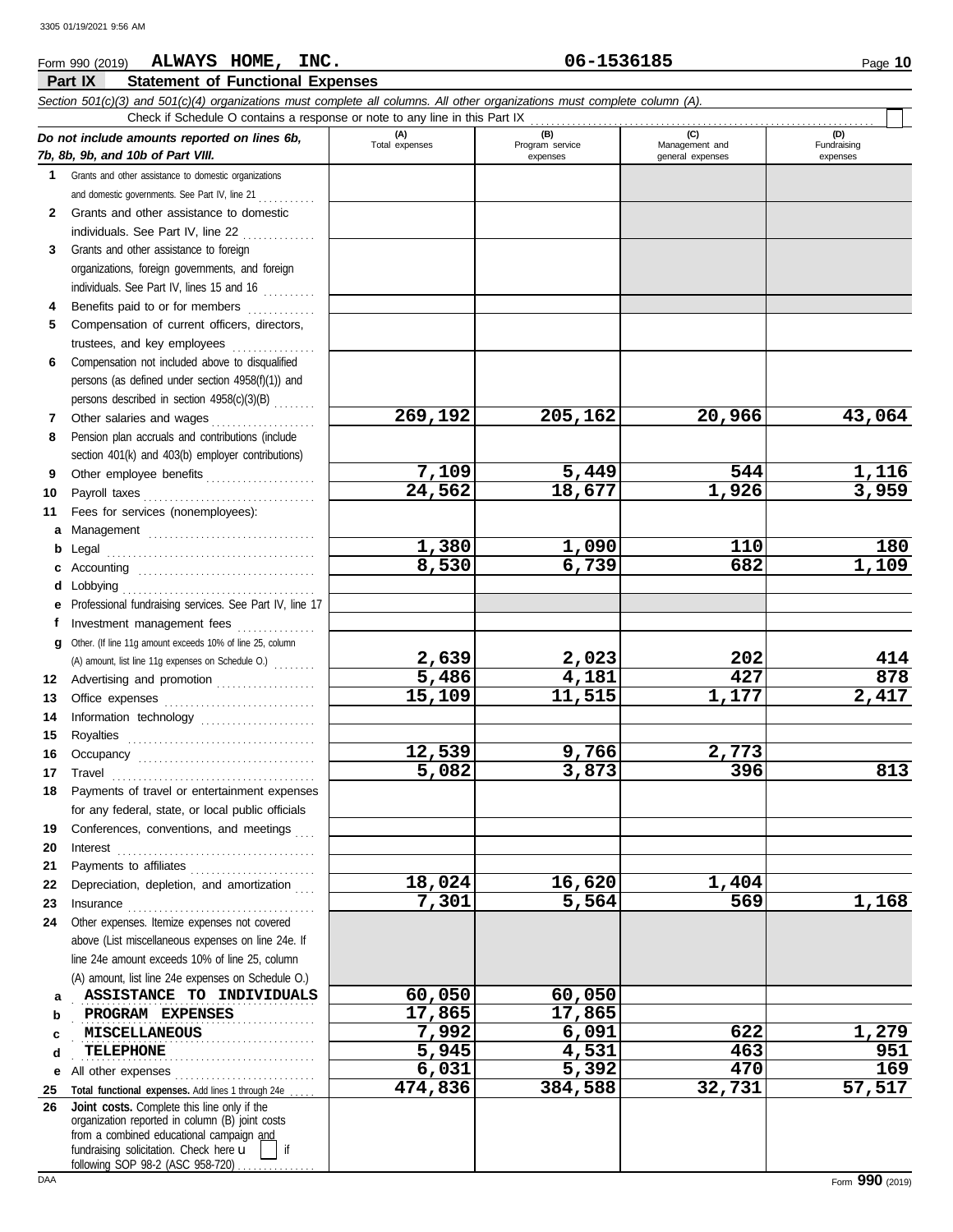|             | ALWAYS HOME, INC.<br>Form 990 (2019)                                                                                                                                                                                                |                 |                         | 06-1536185               |                 | Page 11            |  |
|-------------|-------------------------------------------------------------------------------------------------------------------------------------------------------------------------------------------------------------------------------------|-----------------|-------------------------|--------------------------|-----------------|--------------------|--|
| Part X      | <b>Balance Sheet</b>                                                                                                                                                                                                                |                 |                         |                          |                 |                    |  |
|             |                                                                                                                                                                                                                                     |                 |                         |                          |                 |                    |  |
|             |                                                                                                                                                                                                                                     |                 |                         | (A)<br>Beginning of year |                 | (B)<br>End of year |  |
| 1           | Cash-non-interest-bearing                                                                                                                                                                                                           |                 |                         | 121,779                  | $\mathbf{1}$    | 226,445            |  |
| 2           |                                                                                                                                                                                                                                     | 53,987          | $\overline{2}$          | 54,976                   |                 |                    |  |
| 3           |                                                                                                                                                                                                                                     | 64,167          | $\overline{\mathbf{3}}$ | 63,005                   |                 |                    |  |
| 4           |                                                                                                                                                                                                                                     | 12,755          | 4                       | 5,400                    |                 |                    |  |
| 5           | Loans and other receivables from any current or former officer, director,                                                                                                                                                           |                 |                         |                          |                 |                    |  |
|             | trustee, key employee, creator or founder, substantial contributor, or 35%                                                                                                                                                          |                 |                         |                          |                 |                    |  |
|             |                                                                                                                                                                                                                                     |                 | 5                       |                          |                 |                    |  |
| 6           | Loans and other receivables from other disqualified persons (as defined                                                                                                                                                             |                 |                         |                          |                 |                    |  |
|             |                                                                                                                                                                                                                                     |                 |                         |                          | 6               |                    |  |
| -7          |                                                                                                                                                                                                                                     |                 |                         |                          | $\overline{7}$  |                    |  |
| Assets<br>8 | Inventories for sale or use <i>communication</i> and the contract of the contract of the contract of the contract of the contract of the contract of the contract of the contract of the contract of the contract of the contract o |                 |                         |                          | 8               |                    |  |
| 9           |                                                                                                                                                                                                                                     |                 |                         | 4,748                    | 9               | 10,419             |  |
|             | 10a Land, buildings, and equipment: cost or other                                                                                                                                                                                   |                 |                         |                          |                 |                    |  |
|             |                                                                                                                                                                                                                                     |                 | 626,053                 |                          |                 |                    |  |
| b           |                                                                                                                                                                                                                                     | 10 <sub>b</sub> | 212,100                 | 395,809                  | 10 <sub>c</sub> | 413,953            |  |
| 11          |                                                                                                                                                                                                                                     |                 |                         | 177,470                  | 11              | 187,007            |  |
| 12          |                                                                                                                                                                                                                                     |                 |                         |                          |                 |                    |  |
| 13          |                                                                                                                                                                                                                                     |                 | 13                      |                          |                 |                    |  |
| 14          | Intangible assets                                                                                                                                                                                                                   |                 | 14                      |                          |                 |                    |  |
| 15          | Other assets. See Part IV, line 11                                                                                                                                                                                                  |                 |                         | 850                      | 15              |                    |  |
| 16          |                                                                                                                                                                                                                                     |                 |                         | 831,565                  | 16              | 961,205            |  |
| 17          | Accounts payable and accrued expenses                                                                                                                                                                                               |                 |                         | 22,310                   | 17              | 39,030             |  |

Accounts payable and accrued expenses . . . . . . . . . . . . . . . . . . . . . . . . . . . . . . . . . . . . . . . . . . . . . . . . . Grants payable . . . . . . . . . . . . . . . . . . . . . . . . . . . . . . . . . . . . . . . . . . . . . . . . . . . . . . . . . . . . . . . . . . . . . . . . . . . . Deferred revenue . . . . . . . . . . . . . . . . . . . . . . . . . . . . . . . . . . . . . . . . . . . . . . . . . . . . . . . . . . . . . . . . . . . . . . . . . . Tax-exempt bond liabilities . . . . . . . . . . . . . . . . . . . . . . . . . . . . . . . . . . . . . . . . . . . . . . . . . . . . . . . . . . . . . . . . Escrow or custodial account liability. Complete Part IV of Schedule D . . . . . . . . . . . . . . . . . . . . .

controlled entity or family member of any of these persons . . . . . . . . . . . . . . . . . . . . . . . . . . . . . . . . Secured mortgages and notes payable to unrelated third parties ......................... Unsecured notes and loans payable to unrelated third parties ..............................

Loans and other payables to any current or former officer, director, trustee, key employee, creator or founder, substantial contributor, or 35%

Other liabilities (including federal income tax, payables to related third

parties, and other liabilities not included on lines 17-24). Complete Part X

**Organizations that follow FASB ASC 958, check here** u **X**

Net assets with donor restrictions . . . . . . . . . . . . . . . . . . . . . . . . . . . . . . . . . . . . . . . . . . . . . . . . . . . . . . . . .

**Organizations that do not follow FASB ASC 958, check here** u

Net assets without donor restrictions . . . . . . . . . . . . . . . . . . . . . . . . . . . . . . . . . . . . . . . . . . . . . . . . . . . . . .

Capital stock or trust principal, or current funds . . . . . . . . . . . . . . . . . . . . . . . . . . . . . . . . . . . . . . . . . . . . Paid-in or capital surplus, or land, building, or equipment fund .................................. Retained earnings, endowment, accumulated income, or other funds . . . . . . . . . . . . . . . . . . . . . Total net assets or fund balances . . . . . . . . . . . . . . . . . . . . . . . . . . . . . . . . . . . . . . . . . . . . . . . . . . . . . . . . .

Total liabilities. Add lines 17 through 25

**and complete lines 27, 28, 32, and 33.**

**and complete lines 29 through 33.**

Total liabilities and net assets/fund balances .

**43,906**

Form **990** (2019) **831,565 961,205**

**22**

**24 23**

**29**

**28 27**

**13,700 26,000**

**26 25**

**22,310 82,936**

**795,555 852,269**

**809,255 878,269**

> **23 24 25**

**Liabilities**

**26**

of Schedule D

**27 28**

**Net Assets or Fund Balances**

Net Assets or Fund Balances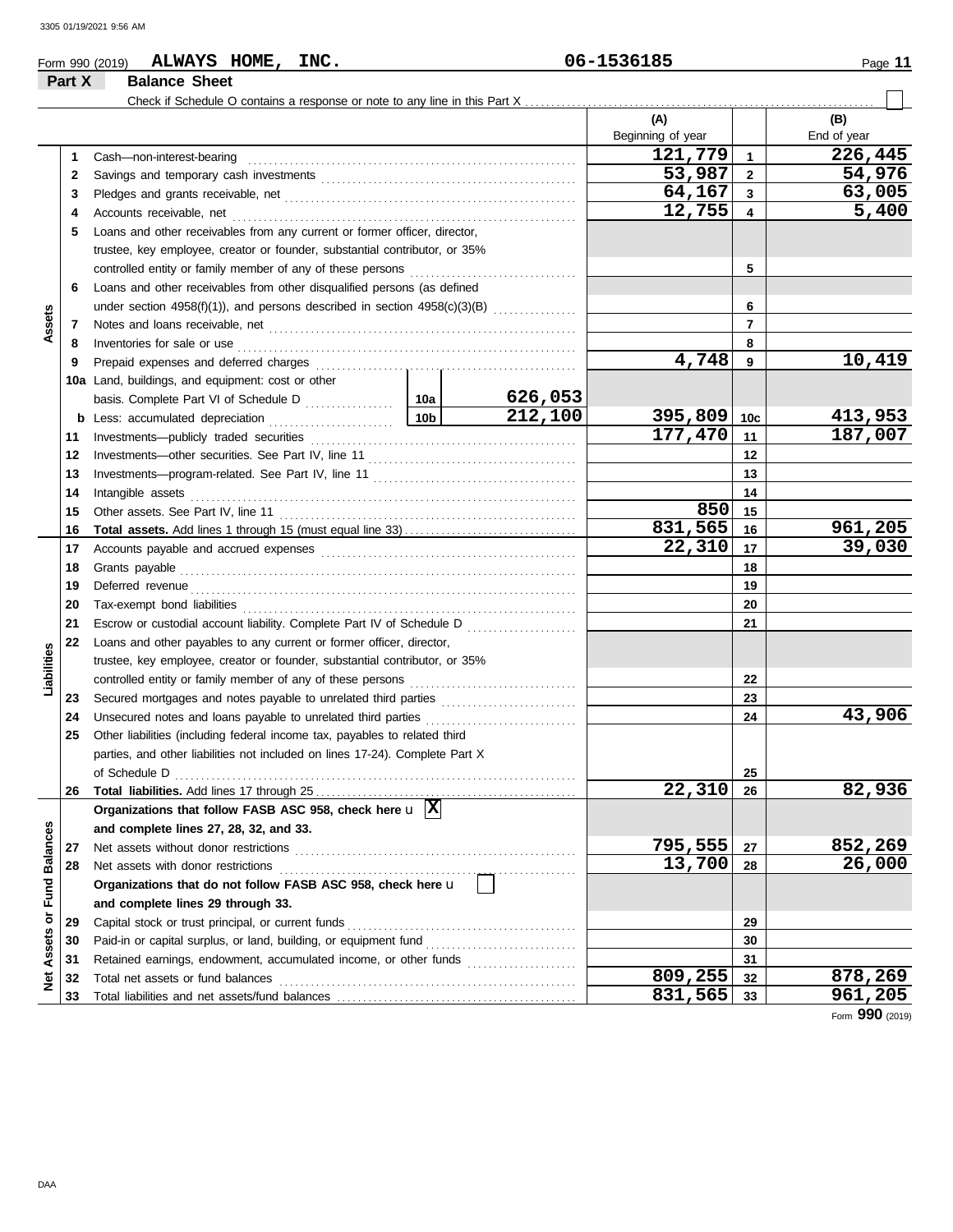| <b>Reconciliation of Net Assets</b><br>Part XI<br>区<br>542,811<br>$\mathbf{1}$<br>1<br>474,836<br>$\overline{2}$<br>2<br>67,975<br>$\overline{\mathbf{3}}$<br>3<br>$\overline{\mathbf{4}}$<br>809,255<br>4<br>5<br>1,039<br>5<br>6<br>Donated services and use of facilities <b>constants and interview of the service of the services</b> and use of facilities<br>6<br>$\overline{7}$<br>Investment expenses<br>7<br>8<br>Prior period adjustments entertainments and a statement of the statement of the statement of the statements of<br>8<br>9<br>9<br>Net assets or fund balances at end of year. Combine lines 3 through 9 (must equal Part X, line<br>10<br>878,269<br>10<br>Part XII<br><b>Financial Statements and Reporting</b><br>Yes<br>No<br>ΙX<br>Accounting method used to prepare the Form 990:<br>Accrual<br>Other<br>Cash<br>1.<br>If the organization changed its method of accounting from a prior year or checked "Other," explain in<br>Schedule O.<br>x<br>2a Were the organization's financial statements compiled or reviewed by an independent accountant?<br>2a<br>If "Yes," check a box below to indicate whether the financial statements for the year were compiled or<br>reviewed on a separate basis, consolidated basis, or both:<br>Separate basis<br>Consolidated basis<br>Both consolidated and separate basis<br>X<br>2 <sub>b</sub><br>If "Yes," check a box below to indicate whether the financial statements for the year were audited on a<br>separate basis, consolidated basis, or both:<br>X.<br>Separate basis<br>Consolidated basis<br>Both consolidated and separate basis<br>c If "Yes" to line 2a or 2b, does the organization have a committee that assumes responsibility for oversight of<br>х<br>the audit, review, or compilation of its financial statements and selection of an independent accountant?<br>2c<br>If the organization changed either its oversight process or selection process during the tax year, explain on<br>Schedule O.<br>3a As a result of a federal award, was the organization required to undergo an audit or audits as set forth in the<br>x<br>Single Audit Act and OMB Circular A-133?<br>3a<br>b If "Yes," did the organization undergo the required audit or audits? If the organization did not undergo the | 06-1536185<br>Form 990 (2019) $ALWAYS$ HOME, INC.                                                       |    | Page 12 |
|---------------------------------------------------------------------------------------------------------------------------------------------------------------------------------------------------------------------------------------------------------------------------------------------------------------------------------------------------------------------------------------------------------------------------------------------------------------------------------------------------------------------------------------------------------------------------------------------------------------------------------------------------------------------------------------------------------------------------------------------------------------------------------------------------------------------------------------------------------------------------------------------------------------------------------------------------------------------------------------------------------------------------------------------------------------------------------------------------------------------------------------------------------------------------------------------------------------------------------------------------------------------------------------------------------------------------------------------------------------------------------------------------------------------------------------------------------------------------------------------------------------------------------------------------------------------------------------------------------------------------------------------------------------------------------------------------------------------------------------------------------------------------------------------------------------------------------------------------------------------------------------------------------------------------------------------------------------------------------------------------------------------------------------------------------------------------------------------------------------------------------------------------------------------------------------------------------------------------------------------------------------------------------------------------------|---------------------------------------------------------------------------------------------------------|----|---------|
|                                                                                                                                                                                                                                                                                                                                                                                                                                                                                                                                                                                                                                                                                                                                                                                                                                                                                                                                                                                                                                                                                                                                                                                                                                                                                                                                                                                                                                                                                                                                                                                                                                                                                                                                                                                                                                                                                                                                                                                                                                                                                                                                                                                                                                                                                                         |                                                                                                         |    |         |
|                                                                                                                                                                                                                                                                                                                                                                                                                                                                                                                                                                                                                                                                                                                                                                                                                                                                                                                                                                                                                                                                                                                                                                                                                                                                                                                                                                                                                                                                                                                                                                                                                                                                                                                                                                                                                                                                                                                                                                                                                                                                                                                                                                                                                                                                                                         |                                                                                                         |    |         |
|                                                                                                                                                                                                                                                                                                                                                                                                                                                                                                                                                                                                                                                                                                                                                                                                                                                                                                                                                                                                                                                                                                                                                                                                                                                                                                                                                                                                                                                                                                                                                                                                                                                                                                                                                                                                                                                                                                                                                                                                                                                                                                                                                                                                                                                                                                         |                                                                                                         |    |         |
|                                                                                                                                                                                                                                                                                                                                                                                                                                                                                                                                                                                                                                                                                                                                                                                                                                                                                                                                                                                                                                                                                                                                                                                                                                                                                                                                                                                                                                                                                                                                                                                                                                                                                                                                                                                                                                                                                                                                                                                                                                                                                                                                                                                                                                                                                                         |                                                                                                         |    |         |
|                                                                                                                                                                                                                                                                                                                                                                                                                                                                                                                                                                                                                                                                                                                                                                                                                                                                                                                                                                                                                                                                                                                                                                                                                                                                                                                                                                                                                                                                                                                                                                                                                                                                                                                                                                                                                                                                                                                                                                                                                                                                                                                                                                                                                                                                                                         |                                                                                                         |    |         |
|                                                                                                                                                                                                                                                                                                                                                                                                                                                                                                                                                                                                                                                                                                                                                                                                                                                                                                                                                                                                                                                                                                                                                                                                                                                                                                                                                                                                                                                                                                                                                                                                                                                                                                                                                                                                                                                                                                                                                                                                                                                                                                                                                                                                                                                                                                         |                                                                                                         |    |         |
|                                                                                                                                                                                                                                                                                                                                                                                                                                                                                                                                                                                                                                                                                                                                                                                                                                                                                                                                                                                                                                                                                                                                                                                                                                                                                                                                                                                                                                                                                                                                                                                                                                                                                                                                                                                                                                                                                                                                                                                                                                                                                                                                                                                                                                                                                                         |                                                                                                         |    |         |
|                                                                                                                                                                                                                                                                                                                                                                                                                                                                                                                                                                                                                                                                                                                                                                                                                                                                                                                                                                                                                                                                                                                                                                                                                                                                                                                                                                                                                                                                                                                                                                                                                                                                                                                                                                                                                                                                                                                                                                                                                                                                                                                                                                                                                                                                                                         |                                                                                                         |    |         |
|                                                                                                                                                                                                                                                                                                                                                                                                                                                                                                                                                                                                                                                                                                                                                                                                                                                                                                                                                                                                                                                                                                                                                                                                                                                                                                                                                                                                                                                                                                                                                                                                                                                                                                                                                                                                                                                                                                                                                                                                                                                                                                                                                                                                                                                                                                         |                                                                                                         |    |         |
|                                                                                                                                                                                                                                                                                                                                                                                                                                                                                                                                                                                                                                                                                                                                                                                                                                                                                                                                                                                                                                                                                                                                                                                                                                                                                                                                                                                                                                                                                                                                                                                                                                                                                                                                                                                                                                                                                                                                                                                                                                                                                                                                                                                                                                                                                                         |                                                                                                         |    |         |
|                                                                                                                                                                                                                                                                                                                                                                                                                                                                                                                                                                                                                                                                                                                                                                                                                                                                                                                                                                                                                                                                                                                                                                                                                                                                                                                                                                                                                                                                                                                                                                                                                                                                                                                                                                                                                                                                                                                                                                                                                                                                                                                                                                                                                                                                                                         |                                                                                                         |    |         |
|                                                                                                                                                                                                                                                                                                                                                                                                                                                                                                                                                                                                                                                                                                                                                                                                                                                                                                                                                                                                                                                                                                                                                                                                                                                                                                                                                                                                                                                                                                                                                                                                                                                                                                                                                                                                                                                                                                                                                                                                                                                                                                                                                                                                                                                                                                         |                                                                                                         |    |         |
|                                                                                                                                                                                                                                                                                                                                                                                                                                                                                                                                                                                                                                                                                                                                                                                                                                                                                                                                                                                                                                                                                                                                                                                                                                                                                                                                                                                                                                                                                                                                                                                                                                                                                                                                                                                                                                                                                                                                                                                                                                                                                                                                                                                                                                                                                                         |                                                                                                         |    |         |
|                                                                                                                                                                                                                                                                                                                                                                                                                                                                                                                                                                                                                                                                                                                                                                                                                                                                                                                                                                                                                                                                                                                                                                                                                                                                                                                                                                                                                                                                                                                                                                                                                                                                                                                                                                                                                                                                                                                                                                                                                                                                                                                                                                                                                                                                                                         |                                                                                                         |    |         |
|                                                                                                                                                                                                                                                                                                                                                                                                                                                                                                                                                                                                                                                                                                                                                                                                                                                                                                                                                                                                                                                                                                                                                                                                                                                                                                                                                                                                                                                                                                                                                                                                                                                                                                                                                                                                                                                                                                                                                                                                                                                                                                                                                                                                                                                                                                         |                                                                                                         |    |         |
|                                                                                                                                                                                                                                                                                                                                                                                                                                                                                                                                                                                                                                                                                                                                                                                                                                                                                                                                                                                                                                                                                                                                                                                                                                                                                                                                                                                                                                                                                                                                                                                                                                                                                                                                                                                                                                                                                                                                                                                                                                                                                                                                                                                                                                                                                                         |                                                                                                         |    |         |
|                                                                                                                                                                                                                                                                                                                                                                                                                                                                                                                                                                                                                                                                                                                                                                                                                                                                                                                                                                                                                                                                                                                                                                                                                                                                                                                                                                                                                                                                                                                                                                                                                                                                                                                                                                                                                                                                                                                                                                                                                                                                                                                                                                                                                                                                                                         |                                                                                                         |    |         |
|                                                                                                                                                                                                                                                                                                                                                                                                                                                                                                                                                                                                                                                                                                                                                                                                                                                                                                                                                                                                                                                                                                                                                                                                                                                                                                                                                                                                                                                                                                                                                                                                                                                                                                                                                                                                                                                                                                                                                                                                                                                                                                                                                                                                                                                                                                         |                                                                                                         |    |         |
|                                                                                                                                                                                                                                                                                                                                                                                                                                                                                                                                                                                                                                                                                                                                                                                                                                                                                                                                                                                                                                                                                                                                                                                                                                                                                                                                                                                                                                                                                                                                                                                                                                                                                                                                                                                                                                                                                                                                                                                                                                                                                                                                                                                                                                                                                                         |                                                                                                         |    |         |
|                                                                                                                                                                                                                                                                                                                                                                                                                                                                                                                                                                                                                                                                                                                                                                                                                                                                                                                                                                                                                                                                                                                                                                                                                                                                                                                                                                                                                                                                                                                                                                                                                                                                                                                                                                                                                                                                                                                                                                                                                                                                                                                                                                                                                                                                                                         |                                                                                                         |    |         |
|                                                                                                                                                                                                                                                                                                                                                                                                                                                                                                                                                                                                                                                                                                                                                                                                                                                                                                                                                                                                                                                                                                                                                                                                                                                                                                                                                                                                                                                                                                                                                                                                                                                                                                                                                                                                                                                                                                                                                                                                                                                                                                                                                                                                                                                                                                         |                                                                                                         |    |         |
|                                                                                                                                                                                                                                                                                                                                                                                                                                                                                                                                                                                                                                                                                                                                                                                                                                                                                                                                                                                                                                                                                                                                                                                                                                                                                                                                                                                                                                                                                                                                                                                                                                                                                                                                                                                                                                                                                                                                                                                                                                                                                                                                                                                                                                                                                                         |                                                                                                         |    |         |
|                                                                                                                                                                                                                                                                                                                                                                                                                                                                                                                                                                                                                                                                                                                                                                                                                                                                                                                                                                                                                                                                                                                                                                                                                                                                                                                                                                                                                                                                                                                                                                                                                                                                                                                                                                                                                                                                                                                                                                                                                                                                                                                                                                                                                                                                                                         |                                                                                                         |    |         |
|                                                                                                                                                                                                                                                                                                                                                                                                                                                                                                                                                                                                                                                                                                                                                                                                                                                                                                                                                                                                                                                                                                                                                                                                                                                                                                                                                                                                                                                                                                                                                                                                                                                                                                                                                                                                                                                                                                                                                                                                                                                                                                                                                                                                                                                                                                         |                                                                                                         |    |         |
|                                                                                                                                                                                                                                                                                                                                                                                                                                                                                                                                                                                                                                                                                                                                                                                                                                                                                                                                                                                                                                                                                                                                                                                                                                                                                                                                                                                                                                                                                                                                                                                                                                                                                                                                                                                                                                                                                                                                                                                                                                                                                                                                                                                                                                                                                                         |                                                                                                         |    |         |
|                                                                                                                                                                                                                                                                                                                                                                                                                                                                                                                                                                                                                                                                                                                                                                                                                                                                                                                                                                                                                                                                                                                                                                                                                                                                                                                                                                                                                                                                                                                                                                                                                                                                                                                                                                                                                                                                                                                                                                                                                                                                                                                                                                                                                                                                                                         |                                                                                                         |    |         |
|                                                                                                                                                                                                                                                                                                                                                                                                                                                                                                                                                                                                                                                                                                                                                                                                                                                                                                                                                                                                                                                                                                                                                                                                                                                                                                                                                                                                                                                                                                                                                                                                                                                                                                                                                                                                                                                                                                                                                                                                                                                                                                                                                                                                                                                                                                         |                                                                                                         |    |         |
|                                                                                                                                                                                                                                                                                                                                                                                                                                                                                                                                                                                                                                                                                                                                                                                                                                                                                                                                                                                                                                                                                                                                                                                                                                                                                                                                                                                                                                                                                                                                                                                                                                                                                                                                                                                                                                                                                                                                                                                                                                                                                                                                                                                                                                                                                                         |                                                                                                         |    |         |
|                                                                                                                                                                                                                                                                                                                                                                                                                                                                                                                                                                                                                                                                                                                                                                                                                                                                                                                                                                                                                                                                                                                                                                                                                                                                                                                                                                                                                                                                                                                                                                                                                                                                                                                                                                                                                                                                                                                                                                                                                                                                                                                                                                                                                                                                                                         |                                                                                                         |    |         |
|                                                                                                                                                                                                                                                                                                                                                                                                                                                                                                                                                                                                                                                                                                                                                                                                                                                                                                                                                                                                                                                                                                                                                                                                                                                                                                                                                                                                                                                                                                                                                                                                                                                                                                                                                                                                                                                                                                                                                                                                                                                                                                                                                                                                                                                                                                         |                                                                                                         |    |         |
|                                                                                                                                                                                                                                                                                                                                                                                                                                                                                                                                                                                                                                                                                                                                                                                                                                                                                                                                                                                                                                                                                                                                                                                                                                                                                                                                                                                                                                                                                                                                                                                                                                                                                                                                                                                                                                                                                                                                                                                                                                                                                                                                                                                                                                                                                                         |                                                                                                         |    |         |
|                                                                                                                                                                                                                                                                                                                                                                                                                                                                                                                                                                                                                                                                                                                                                                                                                                                                                                                                                                                                                                                                                                                                                                                                                                                                                                                                                                                                                                                                                                                                                                                                                                                                                                                                                                                                                                                                                                                                                                                                                                                                                                                                                                                                                                                                                                         |                                                                                                         |    |         |
|                                                                                                                                                                                                                                                                                                                                                                                                                                                                                                                                                                                                                                                                                                                                                                                                                                                                                                                                                                                                                                                                                                                                                                                                                                                                                                                                                                                                                                                                                                                                                                                                                                                                                                                                                                                                                                                                                                                                                                                                                                                                                                                                                                                                                                                                                                         |                                                                                                         |    |         |
|                                                                                                                                                                                                                                                                                                                                                                                                                                                                                                                                                                                                                                                                                                                                                                                                                                                                                                                                                                                                                                                                                                                                                                                                                                                                                                                                                                                                                                                                                                                                                                                                                                                                                                                                                                                                                                                                                                                                                                                                                                                                                                                                                                                                                                                                                                         |                                                                                                         |    |         |
|                                                                                                                                                                                                                                                                                                                                                                                                                                                                                                                                                                                                                                                                                                                                                                                                                                                                                                                                                                                                                                                                                                                                                                                                                                                                                                                                                                                                                                                                                                                                                                                                                                                                                                                                                                                                                                                                                                                                                                                                                                                                                                                                                                                                                                                                                                         | required audit or audits, explain why on Schedule O and describe any steps taken to undergo such audits | 3b |         |

Form **990** (2019)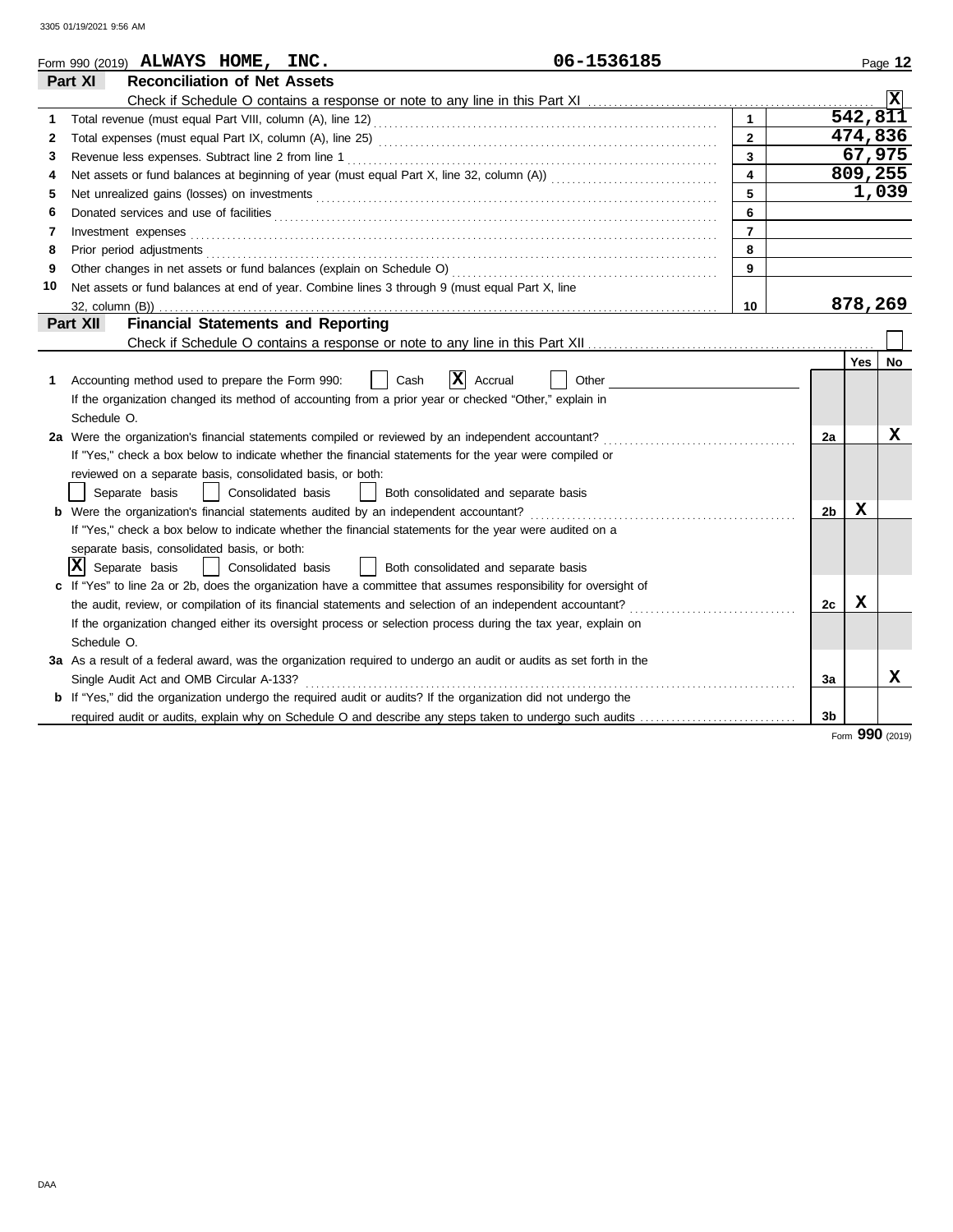| 3305 01/19/2021 9:56 AM               |  |                                                            |                                                                                                                                                                                                                                                                                                                              |     |                                                      |                                        |                                      |  |  |  |
|---------------------------------------|--|------------------------------------------------------------|------------------------------------------------------------------------------------------------------------------------------------------------------------------------------------------------------------------------------------------------------------------------------------------------------------------------------|-----|------------------------------------------------------|----------------------------------------|--------------------------------------|--|--|--|
| <b>SCHEDULE A</b>                     |  |                                                            | <b>Public Charity Status and Public Support</b>                                                                                                                                                                                                                                                                              |     |                                                      |                                        | OMB No. 1545-0047                    |  |  |  |
| (Form 990 or 990-EZ)                  |  |                                                            | Complete if the organization is a section 501(c)(3) organization or a section 4947(a)(1) nonexempt charitable trust.                                                                                                                                                                                                         |     |                                                      |                                        | 2019                                 |  |  |  |
| Department of the Treasury            |  |                                                            | La Attach to Form 990 or Form 990-EZ.                                                                                                                                                                                                                                                                                        |     |                                                      |                                        | Open to Public                       |  |  |  |
| Internal Revenue Service              |  |                                                            | <b>u</b> Go to <i>www.irs.gov/Form990</i> for instructions and the latest information.                                                                                                                                                                                                                                       |     |                                                      |                                        | <b>Inspection</b>                    |  |  |  |
| Name of the organization              |  |                                                            |                                                                                                                                                                                                                                                                                                                              |     |                                                      | Employer identification number         |                                      |  |  |  |
| Part I                                |  | ALWAYS HOME,                                               | INC.<br>Reason for Public Charity Status (All organizations must complete this part.) See instructions.                                                                                                                                                                                                                      |     |                                                      | 06-1536185                             |                                      |  |  |  |
|                                       |  |                                                            | The organization is not a private foundation because it is: (For lines 1 through 12, check only one box.)                                                                                                                                                                                                                    |     |                                                      |                                        |                                      |  |  |  |
| 1                                     |  |                                                            | A church, convention of churches, or association of churches described in section 170(b)(1)(A)(i).                                                                                                                                                                                                                           |     |                                                      |                                        |                                      |  |  |  |
| 2                                     |  |                                                            | A school described in <b>section 170(b)(1)(A)(ii).</b> (Attach Schedule E (Form 990 or 990-EZ).)                                                                                                                                                                                                                             |     |                                                      |                                        |                                      |  |  |  |
| 3                                     |  |                                                            | A hospital or a cooperative hospital service organization described in section 170(b)(1)(A)(iii).                                                                                                                                                                                                                            |     |                                                      |                                        |                                      |  |  |  |
| 4<br>city, and state:                 |  |                                                            | A medical research organization operated in conjunction with a hospital described in <b>section 170(b)(1)(A)(iii)</b> . Enter the hospital's name,                                                                                                                                                                           |     |                                                      |                                        |                                      |  |  |  |
| 5                                     |  |                                                            | An organization operated for the benefit of a college or university owned or operated by a governmental unit described in                                                                                                                                                                                                    |     |                                                      |                                        |                                      |  |  |  |
|                                       |  | section 170(b)(1)(A)(iv). (Complete Part II.)              |                                                                                                                                                                                                                                                                                                                              |     |                                                      |                                        |                                      |  |  |  |
| 6                                     |  |                                                            | A federal, state, or local government or governmental unit described in section 170(b)(1)(A)(v).                                                                                                                                                                                                                             |     |                                                      |                                        |                                      |  |  |  |
| x <br>7                               |  | described in section 170(b)(1)(A)(vi). (Complete Part II.) | An organization that normally receives a substantial part of its support from a governmental unit or from the general public                                                                                                                                                                                                 |     |                                                      |                                        |                                      |  |  |  |
| 8                                     |  |                                                            | A community trust described in section 170(b)(1)(A)(vi). (Complete Part II.)                                                                                                                                                                                                                                                 |     |                                                      |                                        |                                      |  |  |  |
| 9<br>university:                      |  |                                                            | An agricultural research organization described in section 170(b)(1)(A)(ix) operated in conjunction with a land-grant college<br>or university or a non-land-grant college of agriculture (see instructions). Enter the name, city, and state of the college or                                                              |     |                                                      |                                        |                                      |  |  |  |
| 10                                    |  |                                                            | An organization that normally receives: (1) more than 33 1/3% of its support from contributions, membership fees, and gross                                                                                                                                                                                                  |     |                                                      |                                        |                                      |  |  |  |
|                                       |  |                                                            | receipts from activities related to its exempt functions—subject to certain exceptions, and (2) no more than 33 1/3% of its<br>support from gross investment income and unrelated business taxable income (less section 511 tax) from businesses                                                                             |     |                                                      |                                        |                                      |  |  |  |
|                                       |  |                                                            | acquired by the organization after June 30, 1975. See section 509(a)(2). (Complete Part III.)                                                                                                                                                                                                                                |     |                                                      |                                        |                                      |  |  |  |
| 11                                    |  |                                                            | An organization organized and operated exclusively to test for public safety. See section 509(a)(4).                                                                                                                                                                                                                         |     |                                                      |                                        |                                      |  |  |  |
| 12                                    |  |                                                            | An organization organized and operated exclusively for the benefit of, to perform the functions of, or to carry out the purposes<br>of one or more publicly supported organizations described in section $509(a)(1)$ or section $509(a)(2)$ . See section $509(a)(3)$ .                                                      |     |                                                      |                                        |                                      |  |  |  |
|                                       |  |                                                            | Check the box in lines 12a through 12d that describes the type of supporting organization and complete lines 12e, 12f, and 12g.                                                                                                                                                                                              |     |                                                      |                                        |                                      |  |  |  |
| a                                     |  |                                                            | Type I. A supporting organization operated, supervised, or controlled by its supported organization(s), typically by giving<br>the supported organization(s) the power to regularly appoint or elect a majority of the directors or trustees of the<br>supporting organization. You must complete Part IV, Sections A and B. |     |                                                      |                                        |                                      |  |  |  |
| b                                     |  |                                                            | <b>Type II.</b> A supporting organization supervised or controlled in connection with its supported organization(s), by having                                                                                                                                                                                               |     |                                                      |                                        |                                      |  |  |  |
|                                       |  |                                                            | control or management of the supporting organization vested in the same persons that control or manage the supported                                                                                                                                                                                                         |     |                                                      |                                        |                                      |  |  |  |
| C                                     |  |                                                            | organization(s). You must complete Part IV, Sections A and C.<br>Type III functionally integrated. A supporting organization operated in connection with, and functionally integrated with,                                                                                                                                  |     |                                                      |                                        |                                      |  |  |  |
|                                       |  |                                                            | its supported organization(s) (see instructions). You must complete Part IV, Sections A, D, and E.                                                                                                                                                                                                                           |     |                                                      |                                        |                                      |  |  |  |
| d                                     |  |                                                            | Type III non-functionally integrated. A supporting organization operated in connection with its supported organization(s)<br>that is not functionally integrated. The organization generally must satisfy a distribution requirement and an attentiveness                                                                    |     |                                                      |                                        |                                      |  |  |  |
|                                       |  |                                                            | requirement (see instructions). You must complete Part IV, Sections A and D, and Part V.                                                                                                                                                                                                                                     |     |                                                      |                                        |                                      |  |  |  |
| е                                     |  |                                                            | Check this box if the organization received a written determination from the IRS that it is a Type I, Type II, Type III<br>functionally integrated, or Type III non-functionally integrated supporting organization.                                                                                                         |     |                                                      |                                        |                                      |  |  |  |
| f                                     |  | Enter the number of supported organizations                |                                                                                                                                                                                                                                                                                                                              |     |                                                      |                                        |                                      |  |  |  |
| g                                     |  |                                                            | Provide the following information about the supported organization(s).                                                                                                                                                                                                                                                       |     |                                                      |                                        |                                      |  |  |  |
| (i) Name of supported<br>organization |  | (ii) EIN                                                   | (iii) Type of organization<br>(described on lines 1-10                                                                                                                                                                                                                                                                       |     | (iv) Is the organization<br>listed in your governing | (v) Amount of monetary<br>support (see | (vi) Amount of<br>other support (see |  |  |  |
|                                       |  |                                                            | above (see instructions))                                                                                                                                                                                                                                                                                                    |     | document?                                            | instructions)                          | instructions)                        |  |  |  |
|                                       |  |                                                            |                                                                                                                                                                                                                                                                                                                              | Yes | No                                                   |                                        |                                      |  |  |  |
| (A)                                   |  |                                                            |                                                                                                                                                                                                                                                                                                                              |     |                                                      |                                        |                                      |  |  |  |
| (B)                                   |  |                                                            |                                                                                                                                                                                                                                                                                                                              |     |                                                      |                                        |                                      |  |  |  |
| (C)                                   |  |                                                            |                                                                                                                                                                                                                                                                                                                              |     |                                                      |                                        |                                      |  |  |  |
| (D)                                   |  |                                                            |                                                                                                                                                                                                                                                                                                                              |     |                                                      |                                        |                                      |  |  |  |
| (E)                                   |  |                                                            |                                                                                                                                                                                                                                                                                                                              |     |                                                      |                                        |                                      |  |  |  |
| Total                                 |  |                                                            |                                                                                                                                                                                                                                                                                                                              |     |                                                      |                                        |                                      |  |  |  |

**For Paperwork Reduction Act Notice, see the Instructions for Form 990 or 990-EZ.**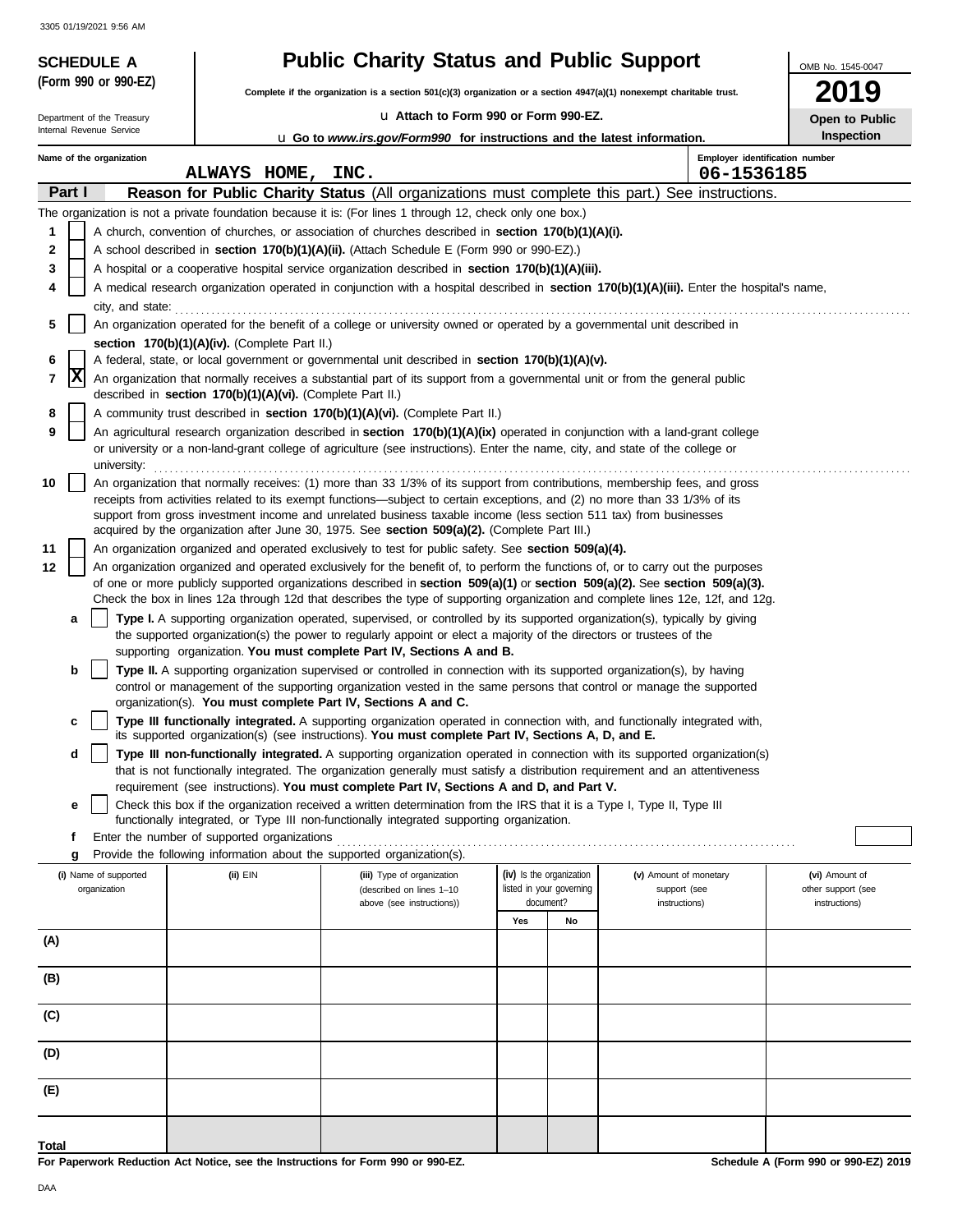|                | Schedule A (Form 990 or 990-EZ) 2019                                                                                                                                                                                                                 | ALWAYS HOME, INC. |          |            |            | 06-1536185 | Page 2       |
|----------------|------------------------------------------------------------------------------------------------------------------------------------------------------------------------------------------------------------------------------------------------------|-------------------|----------|------------|------------|------------|--------------|
|                | Support Schedule for Organizations Described in Sections 170(b)(1)(A)(iv) and 170(b)(1)(A)(vi)<br>Part II                                                                                                                                            |                   |          |            |            |            |              |
|                | (Complete only if you checked the box on line 5, 7, or 8 of Part I or if the organization failed to qualify under                                                                                                                                    |                   |          |            |            |            |              |
|                | Part III. If the organization fails to qualify under the tests listed below, please complete Part III.)                                                                                                                                              |                   |          |            |            |            |              |
|                | <b>Section A. Public Support</b>                                                                                                                                                                                                                     |                   |          |            |            |            |              |
|                | Calendar year (or fiscal year beginning in)<br>$\mathbf{u}$                                                                                                                                                                                          | (a) 2015          | (b) 2016 | $(c)$ 2017 | $(d)$ 2018 | $(e)$ 2019 | (f) Total    |
| 1              | Gifts, grants, contributions, and<br>membership fees received. (Do not                                                                                                                                                                               |                   |          |            |            |            |              |
|                | include any "unusual grants.")                                                                                                                                                                                                                       | 347,669           | 368,456  | 361,559    | 403,865    | 500,794    | 1,982,343    |
| $\mathbf{2}$   | Tax revenues levied for the<br>organization's benefit and either paid<br>to or expended on its behalf                                                                                                                                                |                   |          |            |            |            |              |
| 3              | The value of services or facilities<br>furnished by a governmental unit to the<br>organization without charge                                                                                                                                        |                   |          |            |            |            |              |
| 4              | Total. Add lines 1 through 3                                                                                                                                                                                                                         | 347,669           | 368,456  | 361,559    | 403,865    | 500,794    | 1,982,343    |
| 5              | The portion of total contributions by<br>each person (other than a<br>governmental unit or publicly<br>supported organization) included on<br>line 1 that exceeds 2% of the amount<br>shown on line 11, column (f)<br>.                              |                   |          |            |            |            |              |
| 6              | Public support. Subtract line 5 from line 4                                                                                                                                                                                                          |                   |          |            |            |            | 1,982,343    |
|                | <b>Section B. Total Support</b>                                                                                                                                                                                                                      |                   |          |            |            |            |              |
|                | Calendar year (or fiscal year beginning in)<br>$\mathbf{u}$                                                                                                                                                                                          | (a) 2015          | (b) 2016 | $(c)$ 2017 | $(d)$ 2018 | $(e)$ 2019 | (f) Total    |
| $\overline{7}$ | Amounts from line 4                                                                                                                                                                                                                                  | 347,669           | 368,456  | 361,559    | 403,865    | 500,794    | 1,982,343    |
| 8              | Gross income from interest, dividends,<br>payments received on securities loans,<br>rents, royalties, and income from                                                                                                                                | 1,012             | 2,124    | 19,583     | 35,191     | 36,501     | 94,411       |
| 9              | Net income from unrelated business<br>activities, whether or not the business<br>is regularly carried on                                                                                                                                             |                   |          |            |            |            |              |
| 10             | Other income. Do not include gain or<br>loss from the sale of capital assets                                                                                                                                                                         |                   |          |            |            |            |              |
| 11             | Total support. Add lines 7 through 10                                                                                                                                                                                                                |                   |          |            |            |            | 2,076,754    |
| 12             | Gross receipts from related activities, etc. (see instructions)                                                                                                                                                                                      |                   |          |            |            | 12         | 102,550      |
| 13             | First five years. If the Form 990 is for the organization's first, second, third, fourth, or fifth tax year as a section 501(c)(3)                                                                                                                   |                   |          |            |            |            |              |
|                | organization, check this box and stop here<br>Section C. Computation of Public Support Percentage                                                                                                                                                    |                   |          |            |            |            |              |
| 14             | Public support percentage for 2019 (line 6, column (f) divided by line 11, column (f) [[[[[[[[[[[[[[[[[[[[[[[                                                                                                                                        |                   |          |            |            | 14         | 95.45%       |
| 15             | Public support percentage from 2018 Schedule A, Part II, line 14                                                                                                                                                                                     |                   |          |            |            | 15         | 96.79%       |
| 16a            | 33 1/3% support test-2019. If the organization did not check the box on line 13, and line 14 is 33 1/3% or more, check this                                                                                                                          |                   |          |            |            |            |              |
|                | box and stop here. The organization qualifies as a publicly supported organization                                                                                                                                                                   |                   |          |            |            |            | $\mathbf{x}$ |
| b              | 33 1/3% support test-2018. If the organization did not check a box on line 13 or 16a, and line 15 is 33 1/3% or more, check                                                                                                                          |                   |          |            |            |            |              |
|                | this box and stop here. The organization qualifies as a publicly supported organization                                                                                                                                                              |                   |          |            |            |            |              |
| 17a            | 10%-facts-and-circumstances test-2019. If the organization did not check a box on line 13, 16a, or 16b, and line 14 is                                                                                                                               |                   |          |            |            |            |              |
|                | 10% or more, and if the organization meets the "facts-and-circumstances" test, check this box and stop here. Explain in<br>Part VI how the organization meets the "facts-and-circumstances" test. The organization qualifies as a publicly supported |                   |          |            |            |            |              |
|                | organization                                                                                                                                                                                                                                         |                   |          |            |            |            |              |
| b              | 10%-facts-and-circumstances test-2018. If the organization did not check a box on line 13, 16a, 16b, or 17a, and line                                                                                                                                |                   |          |            |            |            |              |
|                | 15 is 10% or more, and if the organization meets the "facts-and-circumstances" test, check this box and stop here.                                                                                                                                   |                   |          |            |            |            |              |
|                | Explain in Part VI how the organization meets the "facts-and-circumstances" test. The organization qualifies as a publicly                                                                                                                           |                   |          |            |            |            |              |
|                | supported organization                                                                                                                                                                                                                               |                   |          |            |            |            |              |
| 18             | Private foundation. If the organization did not check a box on line 13, 16a, 16b, 17a, or 17b, check this box and see                                                                                                                                |                   |          |            |            |            |              |
|                | instructions                                                                                                                                                                                                                                         |                   |          |            |            |            |              |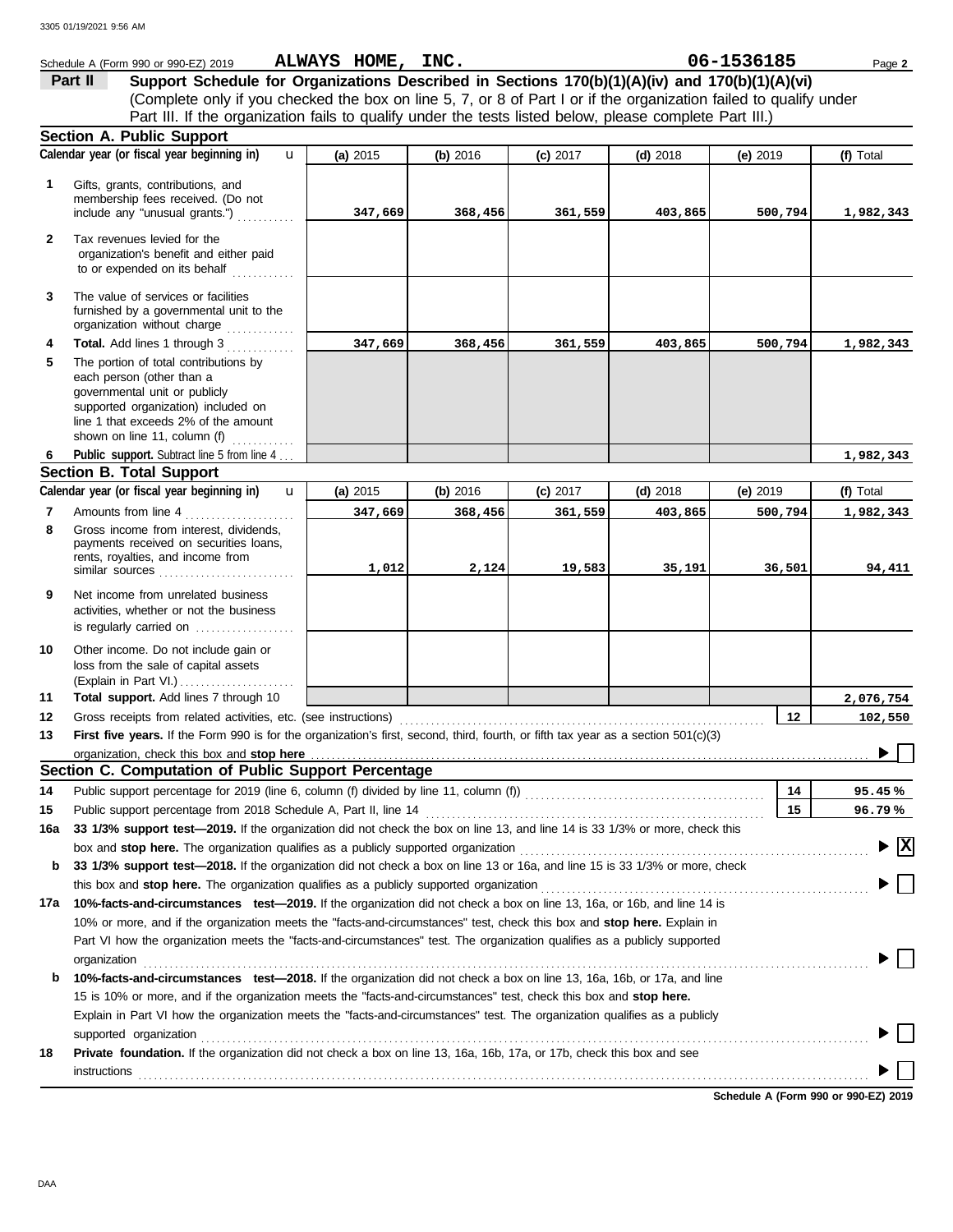|     | Schedule A (Form 990 or 990-EZ) 2019                                                                                                                                                                                                                                                       | ALWAYS HOME, INC. |          |            |            | 06-1536185 | Page 3    |
|-----|--------------------------------------------------------------------------------------------------------------------------------------------------------------------------------------------------------------------------------------------------------------------------------------------|-------------------|----------|------------|------------|------------|-----------|
|     | Support Schedule for Organizations Described in Section 509(a)(2)<br>Part III                                                                                                                                                                                                              |                   |          |            |            |            |           |
|     | (Complete only if you checked the box on line 10 of Part I or if the organization failed to qualify under Part II.                                                                                                                                                                         |                   |          |            |            |            |           |
|     | If the organization fails to qualify under the tests listed below, please complete Part II.)                                                                                                                                                                                               |                   |          |            |            |            |           |
|     | <b>Section A. Public Support</b>                                                                                                                                                                                                                                                           |                   |          |            |            |            |           |
|     | Calendar year (or fiscal year beginning in)<br>$\mathbf{u}$                                                                                                                                                                                                                                | (a) 2015          | (b) 2016 | $(c)$ 2017 | $(d)$ 2018 | $(e)$ 2019 | (f) Total |
| 1   | Gifts, grants, contributions, and membership fees<br>received. (Do not include any "unusual grants.")<br>a a a a a                                                                                                                                                                         |                   |          |            |            |            |           |
| 2   | Gross receipts from admissions, merchandise<br>sold or services performed, or facilities<br>furnished in any activity that is related to the<br>organization's tax-exempt purpose                                                                                                          |                   |          |            |            |            |           |
| 3   | Gross receipts from activities that are not an<br>unrelated trade or business under section 513                                                                                                                                                                                            |                   |          |            |            |            |           |
| 4   | Tax revenues levied for the<br>organization's benefit and either paid<br>to or expended on its behalf                                                                                                                                                                                      |                   |          |            |            |            |           |
| 5   | The value of services or facilities<br>furnished by a governmental unit to the<br>organization without charge                                                                                                                                                                              |                   |          |            |            |            |           |
| 6   | Total. Add lines 1 through 5                                                                                                                                                                                                                                                               |                   |          |            |            |            |           |
| 7a  | Amounts included on lines 1, 2, and 3<br>received from disqualified persons                                                                                                                                                                                                                |                   |          |            |            |            |           |
|     | Amounts included on lines 2 and 3<br>received from other than disqualified<br>persons that exceed the greater of \$5,000<br>or 1% of the amount on line 13 for the year $\ldots$                                                                                                           |                   |          |            |            |            |           |
| c   | Add lines 7a and 7b                                                                                                                                                                                                                                                                        |                   |          |            |            |            |           |
| 8   | Public support. (Subtract line 7c from                                                                                                                                                                                                                                                     |                   |          |            |            |            |           |
|     | Section B. Total Support                                                                                                                                                                                                                                                                   |                   |          |            |            |            |           |
|     |                                                                                                                                                                                                                                                                                            |                   |          |            |            |            |           |
|     | Calendar year (or fiscal year beginning in)<br>$\mathbf{u}$                                                                                                                                                                                                                                | (a) 2015          | (b) 2016 | $(c)$ 2017 | $(d)$ 2018 | (e) 2019   | (f) Total |
| 9   | Amounts from line 6                                                                                                                                                                                                                                                                        |                   |          |            |            |            |           |
| 10a | Gross income from interest, dividends,<br>payments received on securities loans, rents,<br>royalties, and income from similar sources                                                                                                                                                      |                   |          |            |            |            |           |
| b   | Unrelated business taxable income (less<br>section 511 taxes) from businesses<br>acquired after June 30, 1975                                                                                                                                                                              |                   |          |            |            |            |           |
| c   | Add lines 10a and 10b<br>.                                                                                                                                                                                                                                                                 |                   |          |            |            |            |           |
| 11  | Net income from unrelated business<br>activities not included in line 10b, whether<br>or not the business is regularly carried on                                                                                                                                                          |                   |          |            |            |            |           |
| 12  | Other income. Do not include gain or<br>loss from the sale of capital assets<br>(Explain in Part VI.)                                                                                                                                                                                      |                   |          |            |            |            |           |
| 13  | Total support. (Add lines 9, 10c, 11,<br>and 12.) $\ldots$                                                                                                                                                                                                                                 |                   |          |            |            |            |           |
| 14  | First five years. If the Form 990 is for the organization's first, second, third, fourth, or fifth tax year as a section 501(c)(3)                                                                                                                                                         |                   |          |            |            |            |           |
|     | organization, check this box and stop here <b>construction</b> and construction of the construction of the state of the construction of the construction of the construction of the construction of the construction of the constru<br>Section C. Computation of Public Support Percentage |                   |          |            |            |            |           |
| 15  |                                                                                                                                                                                                                                                                                            |                   |          |            |            | 15         | %         |
| 16  |                                                                                                                                                                                                                                                                                            |                   |          |            |            | 16         | $\%$      |
|     | Section D. Computation of Investment Income Percentage                                                                                                                                                                                                                                     |                   |          |            |            |            |           |
| 17  |                                                                                                                                                                                                                                                                                            |                   |          |            |            | 17         | %         |
| 18  |                                                                                                                                                                                                                                                                                            |                   |          |            |            | 18         | %         |
| 19a | 33 1/3% support tests-2019. If the organization did not check the box on line 14, and line 15 is more than 33 1/3%, and line                                                                                                                                                               |                   |          |            |            |            |           |
|     |                                                                                                                                                                                                                                                                                            |                   |          |            |            |            |           |
| b   | 33 1/3% support tests-2018. If the organization did not check a box on line 14 or line 19a, and line 16 is more than 33 1/3%, and                                                                                                                                                          |                   |          |            |            |            |           |
|     |                                                                                                                                                                                                                                                                                            |                   |          |            |            |            |           |
| 20  |                                                                                                                                                                                                                                                                                            |                   |          |            |            |            |           |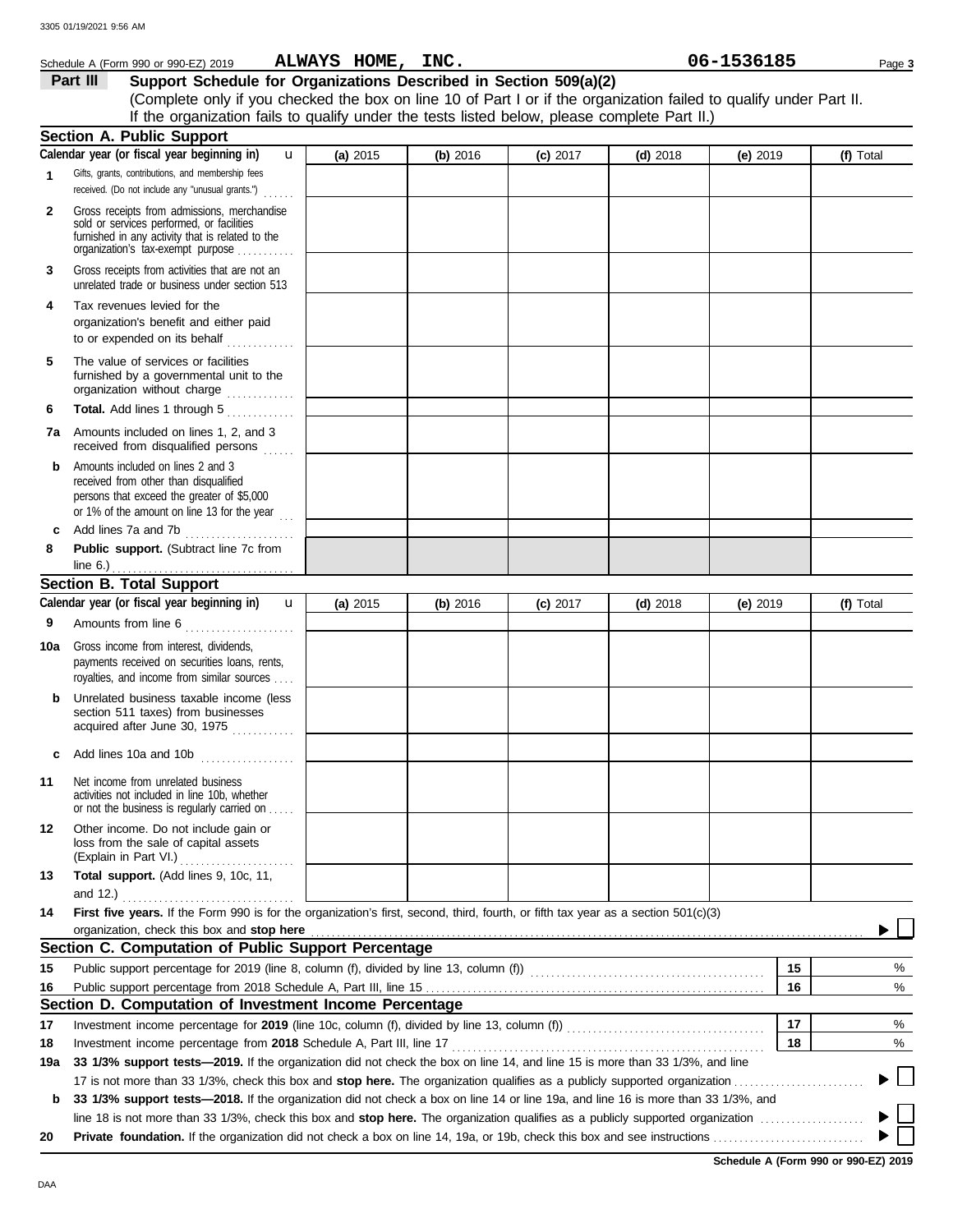|     | ALWAYS HOME, INC.<br>Schedule A (Form 990 or 990-EZ) 2019                                                                                                                                                                          | 06-1536185      | Page 4 |
|-----|------------------------------------------------------------------------------------------------------------------------------------------------------------------------------------------------------------------------------------|-----------------|--------|
|     | Part IV<br><b>Supporting Organizations</b>                                                                                                                                                                                         |                 |        |
|     | (Complete only if you checked a box in line 12 on Part I. If you checked 12a of Part I, complete Sections A                                                                                                                        |                 |        |
|     | and B. If you checked 12b of Part I, complete Sections A and C. If you checked 12c of Part I, complete                                                                                                                             |                 |        |
|     | Sections A, D, and E. If you checked 12d of Part I, complete Sections A and D, and complete Part V.)<br>Section A. All Supporting Organizations                                                                                    |                 |        |
|     |                                                                                                                                                                                                                                    | Yes             | No     |
| 1   | Are all of the organization's supported organizations listed by name in the organization's governing                                                                                                                               |                 |        |
|     | documents? If "No," describe in Part VI how the supported organizations are designated. If designated by                                                                                                                           |                 |        |
|     | class or purpose, describe the designation. If historic and continuing relationship, explain.                                                                                                                                      | 1               |        |
| 2   | Did the organization have any supported organization that does not have an IRS determination of status                                                                                                                             |                 |        |
|     | under section 509(a)(1) or (2)? If "Yes," explain in Part VI how the organization determined that the supported                                                                                                                    |                 |        |
|     | organization was described in section 509(a)(1) or (2).                                                                                                                                                                            | 2               |        |
| За  | Did the organization have a supported organization described in section $501(c)(4)$ , (5), or (6)? If "Yes," answer                                                                                                                |                 |        |
|     | $(b)$ and $(c)$ below.                                                                                                                                                                                                             | За              |        |
| b   | Did the organization confirm that each supported organization qualified under section $501(c)(4)$ , (5), or (6) and                                                                                                                |                 |        |
|     | satisfied the public support tests under section $509(a)(2)?$ If "Yes," describe in Part VI when and how the                                                                                                                       |                 |        |
|     | organization made the determination.                                                                                                                                                                                               | 3b              |        |
| c   | Did the organization ensure that all support to such organizations was used exclusively for section $170(c)(2)(B)$                                                                                                                 |                 |        |
|     | purposes? If "Yes," explain in Part VI what controls the organization put in place to ensure such use.                                                                                                                             | 3c              |        |
| 4a  | Was any supported organization not organized in the United States ("foreign supported organization")? If                                                                                                                           |                 |        |
|     | "Yes," and if you checked 12a or 12b in Part I, answer (b) and (c) below.<br>Did the organization have ultimate control and discretion in deciding whether to make grants to the foreign                                           | 4a              |        |
| b   | supported organization? If "Yes," describe in Part VI how the organization had such control and discretion                                                                                                                         |                 |        |
|     | despite being controlled or supervised by or in connection with its supported organizations.                                                                                                                                       | 4b              |        |
| c   | Did the organization support any foreign supported organization that does not have an IRS determination                                                                                                                            |                 |        |
|     | under sections $501(c)(3)$ and $509(a)(1)$ or $(2)$ ? If "Yes," explain in Part VI what controls the organization used                                                                                                             |                 |        |
|     | to ensure that all support to the foreign supported organization was used exclusively for section $170(c)(2)(B)$                                                                                                                   |                 |        |
|     | purposes.                                                                                                                                                                                                                          | 4c              |        |
| 5a  | Did the organization add, substitute, or remove any supported organizations during the tax year? If "Yes,"                                                                                                                         |                 |        |
|     | answer (b) and (c) below (if applicable). Also, provide detail in Part VI, including (i) the names and EIN                                                                                                                         |                 |        |
|     | numbers of the supported organizations added, substituted, or removed; (ii) the reasons for each such action;                                                                                                                      |                 |        |
|     | (iii) the authority under the organization's organizing document authorizing such action; and (iv) how the action                                                                                                                  |                 |        |
|     | was accomplished (such as by amendment to the organizing document).                                                                                                                                                                | 5a              |        |
| b   | Type I or Type II only. Was any added or substituted supported organization part of a class already                                                                                                                                |                 |        |
|     | designated in the organization's organizing document?                                                                                                                                                                              | 5b              |        |
| c   | Substitutions only. Was the substitution the result of an event beyond the organization's control?                                                                                                                                 | 5c              |        |
| 6   | Did the organization provide support (whether in the form of grants or the provision of services or facilities) to                                                                                                                 |                 |        |
|     | anyone other than (i) its supported organizations, (ii) individuals that are part of the charitable class benefited<br>by one or more of its supported organizations, or (iii) other supporting organizations that also support or |                 |        |
|     | benefit one or more of the filing organization's supported organizations? If "Yes," provide detail in Part VI.                                                                                                                     | 6               |        |
| 7   | Did the organization provide a grant, loan, compensation, or other similar payment to a substantial contributor                                                                                                                    |                 |        |
|     | (as defined in section $4958(c)(3)(C)$ ), a family member of a substantial contributor, or a 35% controlled entity                                                                                                                 |                 |        |
|     | with regard to a substantial contributor? If "Yes," complete Part I of Schedule L (Form 990 or 990-EZ).                                                                                                                            | 7               |        |
| 8   | Did the organization make a loan to a disqualified person (as defined in section 4958) not described in line 7?                                                                                                                    |                 |        |
|     | If "Yes," complete Part I of Schedule L (Form 990 or 990-EZ).                                                                                                                                                                      | 8               |        |
| 9а  | Was the organization controlled directly or indirectly at any time during the tax year by one or more                                                                                                                              |                 |        |
|     | disqualified persons as defined in section 4946 (other than foundation managers and organizations described                                                                                                                        |                 |        |
|     | in section 509(a)(1) or (2))? If "Yes," provide detail in Part VI.                                                                                                                                                                 | 9а              |        |
| b   | Did one or more disqualified persons (as defined in line 9a) hold a controlling interest in any entity in which                                                                                                                    |                 |        |
|     | the supporting organization had an interest? If "Yes," provide detail in Part VI.                                                                                                                                                  | 9b              |        |
| c   | Did a disqualified person (as defined in line 9a) have an ownership interest in, or derive any personal benefit                                                                                                                    |                 |        |
| 10a | from, assets in which the supporting organization also had an interest? If "Yes," provide detail in Part VI.                                                                                                                       | 9с              |        |
|     | Was the organization subject to the excess business holdings rules of section 4943 because of section<br>4943(f) (regarding certain Type II supporting organizations, and all Type III non-functionally integrated                 |                 |        |
|     | supporting organizations)? If "Yes," answer 10b below.                                                                                                                                                                             | 10a             |        |
| b   | Did the organization have any excess business holdings in the tax year? (Use Schedule C, Form 4720, to                                                                                                                             |                 |        |
|     | determine whether the organization had excess business holdings.)                                                                                                                                                                  | 10 <sub>b</sub> |        |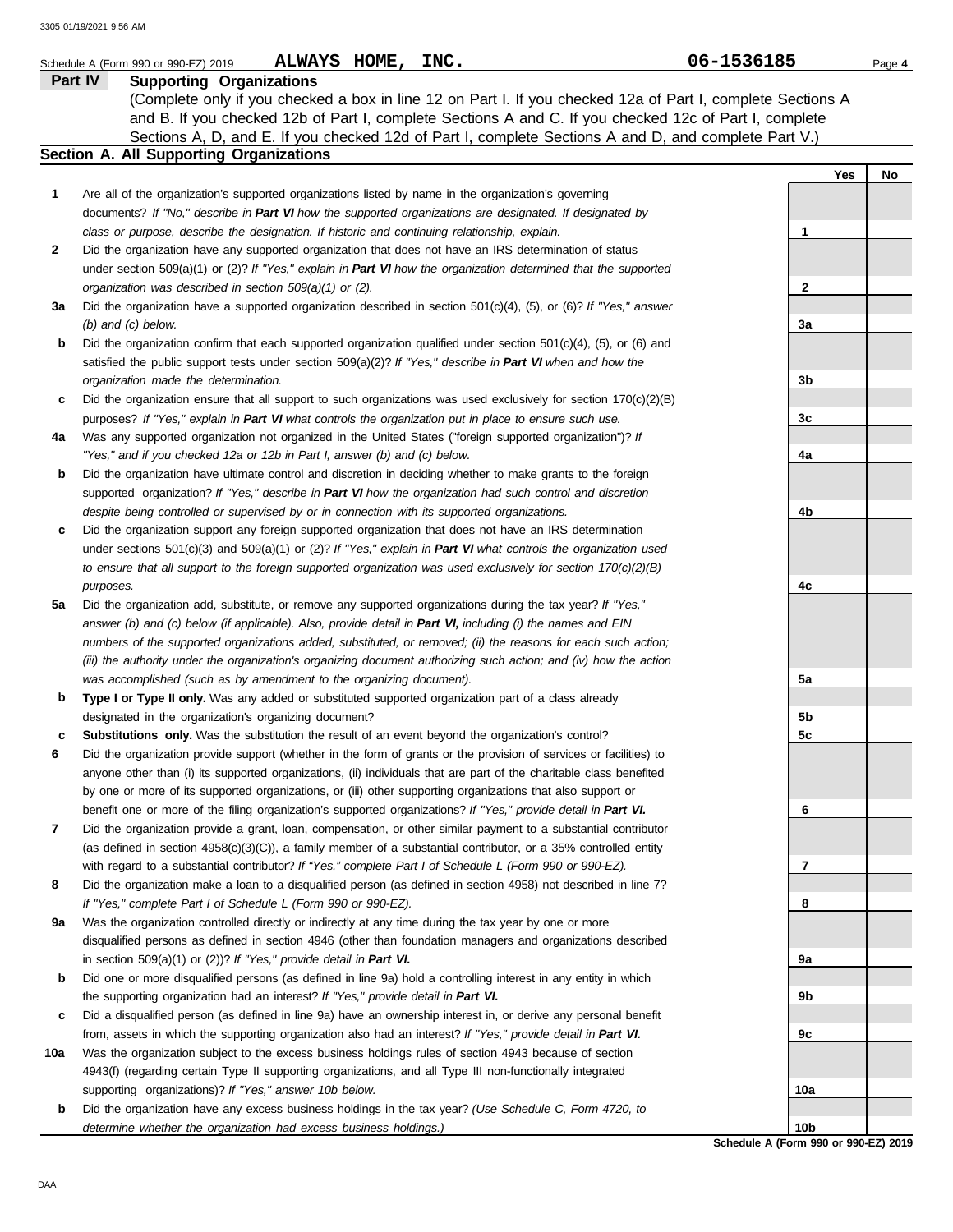|                                                                                                        | 3305 01/19/2021 9:56 AM                                                                                                                                                    |                 |     |    |  |  |  |
|--------------------------------------------------------------------------------------------------------|----------------------------------------------------------------------------------------------------------------------------------------------------------------------------|-----------------|-----|----|--|--|--|
| 06-1536185<br>ALWAYS HOME,<br>INC.<br>Schedule A (Form 990 or 990-EZ) 2019<br>Page 5<br><b>Part IV</b> |                                                                                                                                                                            |                 |     |    |  |  |  |
|                                                                                                        | <b>Supporting Organizations (continued)</b>                                                                                                                                |                 |     |    |  |  |  |
|                                                                                                        |                                                                                                                                                                            |                 | Yes | No |  |  |  |
| 11                                                                                                     | Has the organization accepted a gift or contribution from any of the following persons?                                                                                    |                 |     |    |  |  |  |
| а                                                                                                      | A person who directly or indirectly controls, either alone or together with persons described in (b) and (c)                                                               |                 |     |    |  |  |  |
|                                                                                                        | below, the governing body of a supported organization?                                                                                                                     | 11a             |     |    |  |  |  |
| b                                                                                                      | A family member of a person described in (a) above?                                                                                                                        | 11 <sub>b</sub> |     |    |  |  |  |
| c                                                                                                      | A 35% controlled entity of a person described in (a) or (b) above? If "Yes" to a, b, or c, provide detail in Part VI.<br><b>Section B. Type I Supporting Organizations</b> | 11c             |     |    |  |  |  |
|                                                                                                        |                                                                                                                                                                            |                 |     |    |  |  |  |
|                                                                                                        |                                                                                                                                                                            |                 | Yes | No |  |  |  |
| 1                                                                                                      | Did the directors, trustees, or membership of one or more supported organizations have the power to                                                                        |                 |     |    |  |  |  |
|                                                                                                        | regularly appoint or elect at least a majority of the organization's directors or trustees at all times during the                                                         |                 |     |    |  |  |  |
|                                                                                                        | tax year? If "No," describe in Part VI how the supported organization(s) effectively operated, supervised, or                                                              |                 |     |    |  |  |  |
|                                                                                                        | controlled the organization's activities. If the organization had more than one supported organization,                                                                    |                 |     |    |  |  |  |
|                                                                                                        | describe how the powers to appoint and/or remove directors or trustees were allocated among the supported                                                                  |                 |     |    |  |  |  |
|                                                                                                        | organizations and what conditions or restrictions, if any, applied to such powers during the tax year.                                                                     | 1               |     |    |  |  |  |
| $\mathbf{2}$                                                                                           | Did the organization operate for the benefit of any supported organization other than the supported                                                                        |                 |     |    |  |  |  |
|                                                                                                        | organization(s) that operated, supervised, or controlled the supporting organization? If "Yes," explain in Part                                                            |                 |     |    |  |  |  |
|                                                                                                        | VI how providing such benefit carried out the purposes of the supported organization(s) that operated,                                                                     |                 |     |    |  |  |  |
|                                                                                                        | supervised, or controlled the supporting organization.                                                                                                                     | $\mathbf{2}$    |     |    |  |  |  |
|                                                                                                        | Section C. Type II Supporting Organizations                                                                                                                                |                 |     |    |  |  |  |
|                                                                                                        |                                                                                                                                                                            |                 | Yes | No |  |  |  |
| 1                                                                                                      | Were a majority of the organization's directors or trustees during the tax year also a majority of the directors                                                           |                 |     |    |  |  |  |
|                                                                                                        | or trustees of each of the organization's supported organization(s)? If "No," describe in Part VI how control                                                              |                 |     |    |  |  |  |
|                                                                                                        | or management of the supporting organization was vested in the same persons that controlled or managed                                                                     |                 |     |    |  |  |  |
|                                                                                                        | the supported organization(s).                                                                                                                                             |                 |     |    |  |  |  |
|                                                                                                        |                                                                                                                                                                            | 1               |     |    |  |  |  |
|                                                                                                        | Section D. All Type III Supporting Organizations                                                                                                                           |                 |     |    |  |  |  |
|                                                                                                        |                                                                                                                                                                            |                 | Yes | No |  |  |  |
| 1                                                                                                      | Did the organization provide to each of its supported organizations, by the last day of the fifth month of the                                                             |                 |     |    |  |  |  |
|                                                                                                        | organization's tax year, (i) a written notice describing the type and amount of support provided during the prior tax                                                      |                 |     |    |  |  |  |
|                                                                                                        | year, (ii) a copy of the Form 990 that was most recently filed as of the date of notification, and (iii) copies of the                                                     |                 |     |    |  |  |  |
|                                                                                                        | organization's governing documents in effect on the date of notification, to the extent not previously provided?                                                           | 1               |     |    |  |  |  |
| 2                                                                                                      | Were any of the organization's officers, directors, or trustees either (i) appointed or elected by the supported                                                           |                 |     |    |  |  |  |
|                                                                                                        | organization(s) or (ii) serving on the governing body of a supported organization? If "No," explain in Part VI how                                                         |                 |     |    |  |  |  |
|                                                                                                        | the organization maintained a close and continuous working relationship with the supported organization(s).                                                                | $\mathfrak{p}$  |     |    |  |  |  |
| 3                                                                                                      | By reason of the relationship described in (2), did the organization's supported organizations have a                                                                      |                 |     |    |  |  |  |
|                                                                                                        | significant voice in the organization's investment policies and in directing the use of the organization's                                                                 |                 |     |    |  |  |  |
|                                                                                                        | income or assets at all times during the tax year? If "Yes," describe in Part VI the role the organization's                                                               |                 |     |    |  |  |  |
|                                                                                                        | supported organizations played in this regard.                                                                                                                             | 3               |     |    |  |  |  |
|                                                                                                        | Section E. Type III Functionally-Integrated Supporting Organizations                                                                                                       |                 |     |    |  |  |  |
| 1                                                                                                      | Check the box next to the method that the organization used to satisfy the Integral Part Test during the year (see instructions).                                          |                 |     |    |  |  |  |
| а                                                                                                      | The organization satisfied the Activities Test. Complete line 2 below.                                                                                                     |                 |     |    |  |  |  |
| b                                                                                                      | The organization is the parent of each of its supported organizations. Complete line 3 below.                                                                              |                 |     |    |  |  |  |
| c                                                                                                      | The organization supported a governmental entity. Describe in Part VI how you supported a government entity (see instructions).                                            |                 |     |    |  |  |  |
|                                                                                                        |                                                                                                                                                                            |                 |     |    |  |  |  |
| $\mathbf{2}$                                                                                           | Activities Test. Answer (a) and (b) below.                                                                                                                                 |                 | Yes | No |  |  |  |
| а                                                                                                      | Did substantially all of the organization's activities during the tax year directly further the exempt purposes of                                                         |                 |     |    |  |  |  |
|                                                                                                        | the supported organization(s) to which the organization was responsive? If "Yes," then in Part VI identify                                                                 |                 |     |    |  |  |  |
|                                                                                                        | those supported organizations and explain how these activities directly furthered their exempt purposes,                                                                   |                 |     |    |  |  |  |
|                                                                                                        | how the organization was responsive to those supported organizations, and how the organization determined                                                                  |                 |     |    |  |  |  |
|                                                                                                        |                                                                                                                                                                            |                 |     |    |  |  |  |
|                                                                                                        | that these activities constituted substantially all of its activities.                                                                                                     | 2a              |     |    |  |  |  |
| b                                                                                                      | Did the activities described in (a) constitute activities that, but for the organization's involvement, one or more                                                        |                 |     |    |  |  |  |
|                                                                                                        | of the organization's supported organization(s) would have been engaged in? If "Yes," explain in Part VI the                                                               |                 |     |    |  |  |  |
|                                                                                                        | reasons for the organization's position that its supported organization(s) would have engaged in these<br>activities but for the organization's involvement.               | 2b              |     |    |  |  |  |

- **a** Did the organization have the power to regularly appoint or elect a majority of the officers, directors, or trustees of each of the supported organizations? *Provide details in Part VI.*
- **b** Did the organization exercise a substantial degree of direction over the policies, programs, and activities of each of its supported organizations? *If "Yes," describe in Part VI the role played by the organization in this regard.*

DAA **Schedule A (Form 990 or 990-EZ) 2019 3b**

**3a**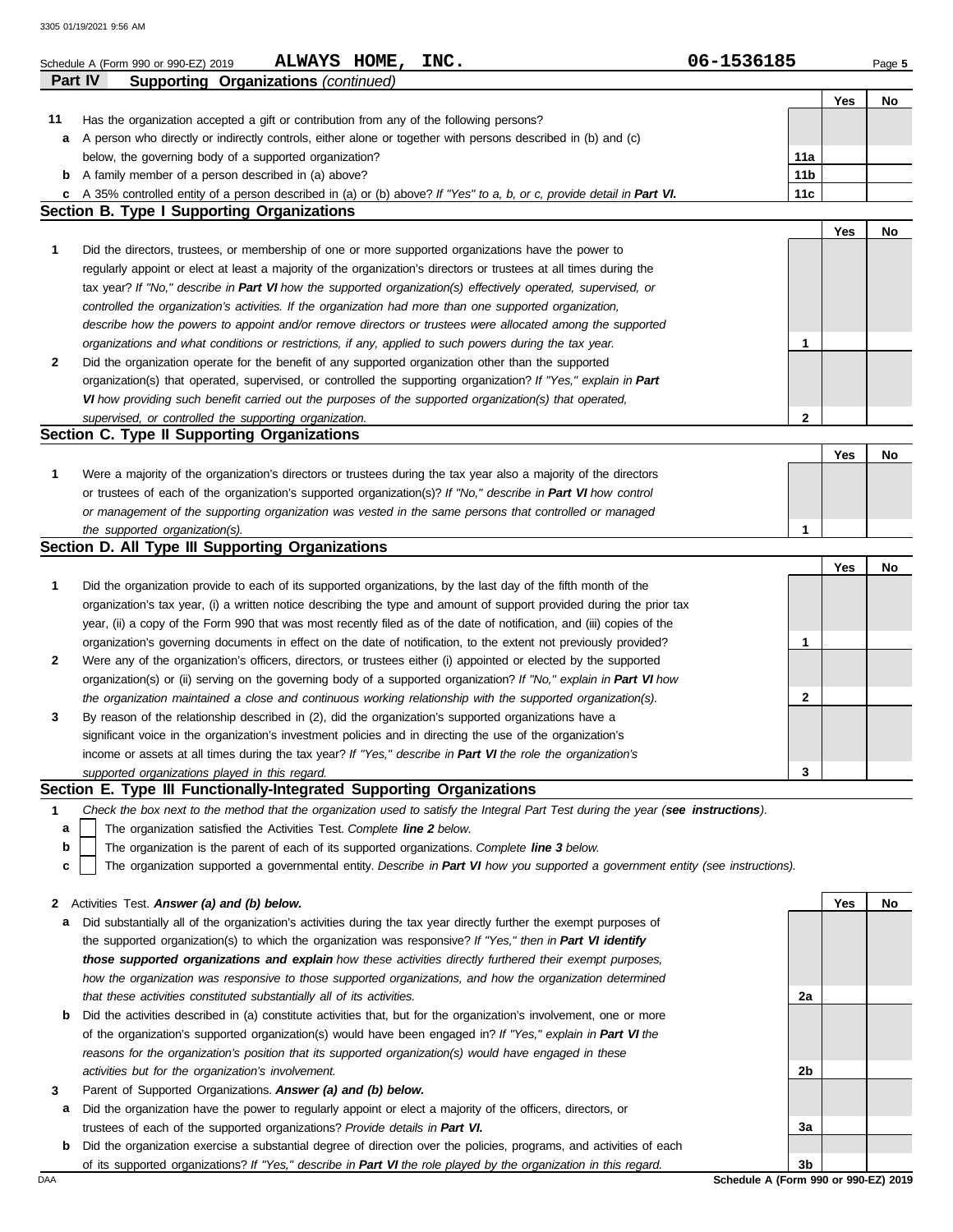| ALWAYS HOME, INC.<br>Schedule A (Form 990 or 990-EZ) 2019                                                                                        |                | 06-1536185     | Page 6                         |  |  |  |  |
|--------------------------------------------------------------------------------------------------------------------------------------------------|----------------|----------------|--------------------------------|--|--|--|--|
| <b>Part V</b><br>Type III Non-Functionally Integrated 509(a)(3) Supporting Organizations                                                         |                |                |                                |  |  |  |  |
| $\mathbf{1}$<br>Check here if the organization satisfied the Integral Part Test as a qualifying trust on Nov. 20, 1970 (explain in Part VI). See |                |                |                                |  |  |  |  |
| <b>instructions.</b> All other Type III non-functionally integrated supporting organizations must complete Sections A through E.                 |                |                |                                |  |  |  |  |
| Section A - Adjusted Net Income                                                                                                                  |                | (A) Prior Year | (B) Current Year<br>(optional) |  |  |  |  |
| Net short-term capital gain<br>1                                                                                                                 | $\mathbf{1}$   |                |                                |  |  |  |  |
| $\mathbf{2}$<br>Recoveries of prior-year distributions                                                                                           | $\mathbf{2}$   |                |                                |  |  |  |  |
| 3<br>Other gross income (see instructions)                                                                                                       | 3              |                |                                |  |  |  |  |
| 4<br>Add lines 1 through 3.                                                                                                                      | 4              |                |                                |  |  |  |  |
| 5<br>Depreciation and depletion                                                                                                                  | 5              |                |                                |  |  |  |  |
| 6<br>Portion of operating expenses paid or incurred for production or                                                                            |                |                |                                |  |  |  |  |
| collection of gross income or for management, conservation, or                                                                                   |                |                |                                |  |  |  |  |
| maintenance of property held for production of income (see instructions)                                                                         | 6              |                |                                |  |  |  |  |
| 7<br>Other expenses (see instructions)                                                                                                           | $\overline{7}$ |                |                                |  |  |  |  |
| 8<br><b>Adjusted Net Income</b> (subtract lines 5, 6, and 7 from line 4)                                                                         | 8              |                |                                |  |  |  |  |
| <b>Section B - Minimum Asset Amount</b>                                                                                                          |                | (A) Prior Year | (B) Current Year<br>(optional) |  |  |  |  |
| 1<br>Aggregate fair market value of all non-exempt-use assets (see                                                                               |                |                |                                |  |  |  |  |
| instructions for short tax year or assets held for part of year):                                                                                |                |                |                                |  |  |  |  |
| Average monthly value of securities<br>a                                                                                                         | 1a             |                |                                |  |  |  |  |
| Average monthly cash balances<br>b                                                                                                               | 1 <sub>b</sub> |                |                                |  |  |  |  |
| Fair market value of other non-exempt-use assets<br>c.                                                                                           | 1c             |                |                                |  |  |  |  |
| Total (add lines 1a, 1b, and 1c)<br>d                                                                                                            | 1d             |                |                                |  |  |  |  |
| <b>Discount</b> claimed for blockage or other<br>e                                                                                               |                |                |                                |  |  |  |  |
| factors (explain in detail in <b>Part VI)</b> :                                                                                                  |                |                |                                |  |  |  |  |
| $\mathbf{2}$<br>Acquisition indebtedness applicable to non-exempt-use assets                                                                     | $\mathbf{2}$   |                |                                |  |  |  |  |
| 3<br>Subtract line 2 from line 1d.                                                                                                               | 3              |                |                                |  |  |  |  |
| 4<br>Cash deemed held for exempt use. Enter 1-1/2% of line 3 (for greater amount,                                                                |                |                |                                |  |  |  |  |
| see instructions).                                                                                                                               | 4              |                |                                |  |  |  |  |
| 5<br>Net value of non-exempt-use assets (subtract line 4 from line 3)                                                                            | 5              |                |                                |  |  |  |  |
| 6<br>Multiply line 5 by .035.                                                                                                                    | 6              |                |                                |  |  |  |  |
| $\overline{7}$<br>Recoveries of prior-year distributions                                                                                         | $\overline{7}$ |                |                                |  |  |  |  |
| 8<br>Minimum Asset Amount (add line 7 to line 6)                                                                                                 | 8              |                |                                |  |  |  |  |
| Section C - Distributable Amount                                                                                                                 |                |                | <b>Current Year</b>            |  |  |  |  |
| Adjusted net income for prior year (from Section A, line 8, Column A)<br>1                                                                       | 1              |                |                                |  |  |  |  |
| $\mathbf{2}$<br>Enter 85% of line 1.                                                                                                             | 2              |                |                                |  |  |  |  |
| 3<br>Minimum asset amount for prior year (from Section B, line 8, Column A)                                                                      | 3              |                |                                |  |  |  |  |
| Enter greater of line 2 or line 3.<br>4                                                                                                          | 4              |                |                                |  |  |  |  |
| 5<br>Income tax imposed in prior year                                                                                                            | 5              |                |                                |  |  |  |  |
| 6<br><b>Distributable Amount.</b> Subtract line 5 from line 4, unless subject to                                                                 |                |                |                                |  |  |  |  |
| emergency temporary reduction (see instructions).                                                                                                | 6              |                |                                |  |  |  |  |

**7** | Check here if the current year is the organization's first as a non-functionally integrated Type III supporting organization (see instructions).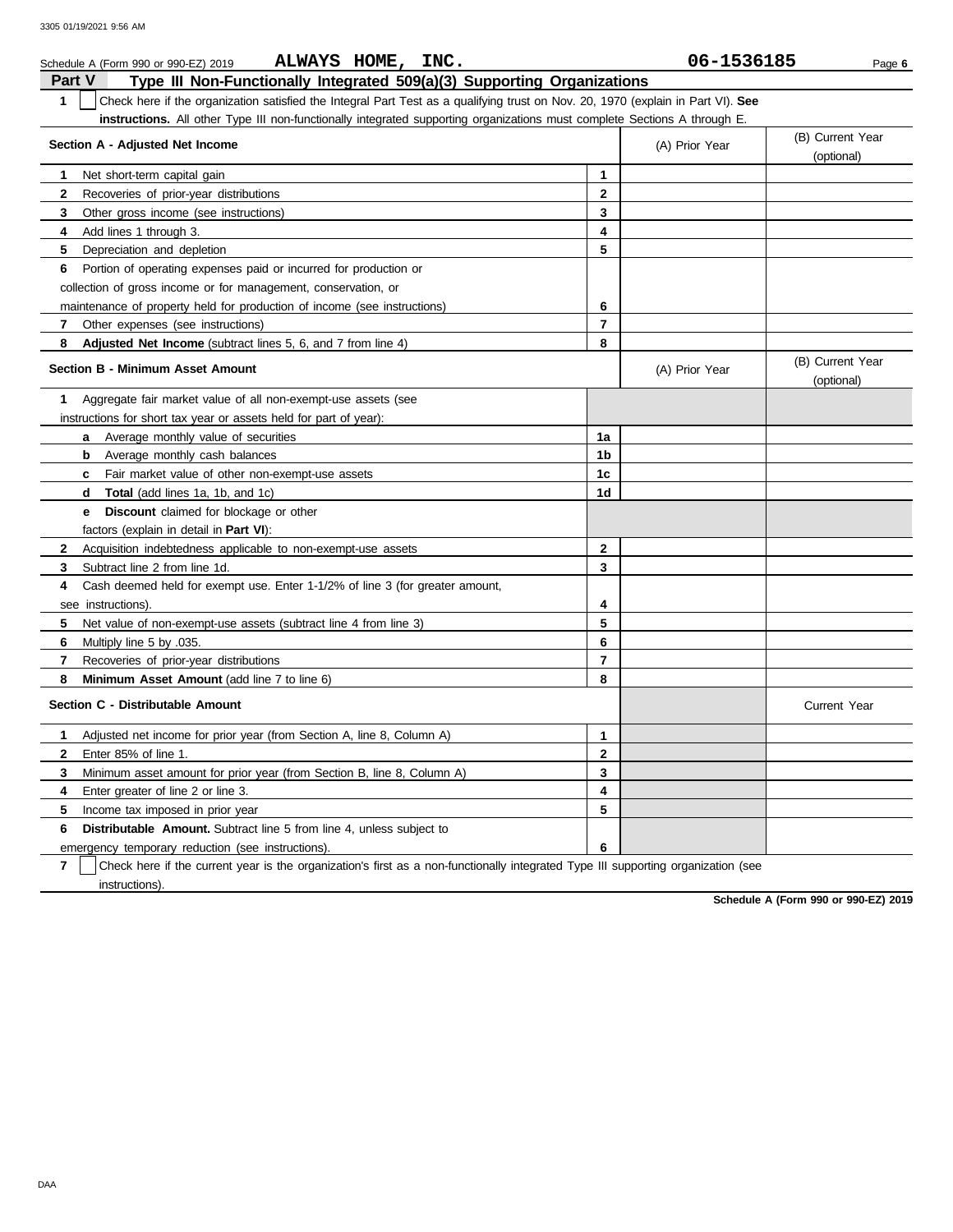| Part V | ALWAYS HOME, INC.<br>Schedule A (Form 990 or 990-EZ) 2019<br>Type III Non-Functionally Integrated 509(a)(3) Supporting Organizations (continued) |                                    | 06-1536185                                    | Page 7                                           |
|--------|--------------------------------------------------------------------------------------------------------------------------------------------------|------------------------------------|-----------------------------------------------|--------------------------------------------------|
|        | <b>Section D - Distributions</b>                                                                                                                 |                                    |                                               | <b>Current Year</b>                              |
|        |                                                                                                                                                  |                                    |                                               |                                                  |
| 1      | Amounts paid to supported organizations to accomplish exempt purposes                                                                            |                                    |                                               |                                                  |
| 2      | Amounts paid to perform activity that directly furthers exempt purposes of supported                                                             |                                    |                                               |                                                  |
|        | organizations, in excess of income from activity                                                                                                 |                                    |                                               |                                                  |
| 3      | Administrative expenses paid to accomplish exempt purposes of supported organizations                                                            |                                    |                                               |                                                  |
| 4      | Amounts paid to acquire exempt-use assets                                                                                                        |                                    |                                               |                                                  |
| 5      | Qualified set-aside amounts (prior IRS approval required)                                                                                        |                                    |                                               |                                                  |
| 6      | Other distributions (describe in <b>Part VI</b> ). See instructions.                                                                             |                                    |                                               |                                                  |
| 7      | <b>Total annual distributions.</b> Add lines 1 through 6.                                                                                        |                                    |                                               |                                                  |
| 8      | Distributions to attentive supported organizations to which the organization is responsive                                                       |                                    |                                               |                                                  |
|        | (provide details in Part VI). See instructions.                                                                                                  |                                    |                                               |                                                  |
| 9      | Distributable amount for 2019 from Section C, line 6                                                                                             |                                    |                                               |                                                  |
| 10     | Line 8 amount divided by line 9 amount                                                                                                           |                                    |                                               |                                                  |
|        | <b>Section E - Distribution Allocations (see instructions)</b>                                                                                   | (i)<br><b>Excess Distributions</b> | (ii)<br><b>Underdistributions</b><br>Pre-2019 | (iii)<br><b>Distributable</b><br>Amount for 2019 |
| 1      | Distributable amount for 2019 from Section C, line 6                                                                                             |                                    |                                               |                                                  |
| 2      | Underdistributions, if any, for years prior to 2019                                                                                              |                                    |                                               |                                                  |
|        | (reasonable cause required-explain in Part VI). See                                                                                              |                                    |                                               |                                                  |
|        | instructions.                                                                                                                                    |                                    |                                               |                                                  |
| 3      | Excess distributions carryover, if any, to 2019                                                                                                  |                                    |                                               |                                                  |
|        |                                                                                                                                                  |                                    |                                               |                                                  |
|        |                                                                                                                                                  |                                    |                                               |                                                  |
|        |                                                                                                                                                  |                                    |                                               |                                                  |
|        |                                                                                                                                                  |                                    |                                               |                                                  |
|        | <b>e</b> From 2018                                                                                                                               |                                    |                                               |                                                  |
|        | f Total of lines 3a through e                                                                                                                    |                                    |                                               |                                                  |
|        | <b>g</b> Applied to underdistributions of prior years                                                                                            |                                    |                                               |                                                  |
|        | <b>h</b> Applied to 2019 distributable amount                                                                                                    |                                    |                                               |                                                  |
|        | Carryover from 2014 not applied (see instructions)                                                                                               |                                    |                                               |                                                  |
|        | Remainder. Subtract lines 3g, 3h, and 3i from 3f.                                                                                                |                                    |                                               |                                                  |
| 4      | Distributions for 2019 from                                                                                                                      |                                    |                                               |                                                  |
|        | \$<br>Section D, line 7:                                                                                                                         |                                    |                                               |                                                  |
|        | a Applied to underdistributions of prior years                                                                                                   |                                    |                                               |                                                  |
|        | <b>b</b> Applied to 2019 distributable amount                                                                                                    |                                    |                                               |                                                  |
|        | <b>c</b> Remainder. Subtract lines 4a and 4b from 4.                                                                                             |                                    |                                               |                                                  |
| 5      | Remaining underdistributions for years prior to 2019, if                                                                                         |                                    |                                               |                                                  |
|        | any. Subtract lines 3g and 4a from line 2. For result                                                                                            |                                    |                                               |                                                  |
|        | greater than zero, explain in <b>Part VI</b> . See instructions.                                                                                 |                                    |                                               |                                                  |
| 6      | Remaining underdistributions for 2019. Subtract lines 3h                                                                                         |                                    |                                               |                                                  |
|        | and 4b from line 1. For result greater than zero, explain in                                                                                     |                                    |                                               |                                                  |
|        | <b>Part VI.</b> See instructions.                                                                                                                |                                    |                                               |                                                  |
| 7      | Excess distributions carryover to 2020. Add lines 3j                                                                                             |                                    |                                               |                                                  |
|        | and 4c.                                                                                                                                          |                                    |                                               |                                                  |
| 8      | Breakdown of line 7:                                                                                                                             |                                    |                                               |                                                  |
|        | a Excess from 2015                                                                                                                               |                                    |                                               |                                                  |
|        |                                                                                                                                                  |                                    |                                               |                                                  |
|        | c Excess from 2017                                                                                                                               |                                    |                                               |                                                  |
|        | d Excess from 2018                                                                                                                               |                                    |                                               |                                                  |
|        | e Excess from 2019                                                                                                                               |                                    |                                               |                                                  |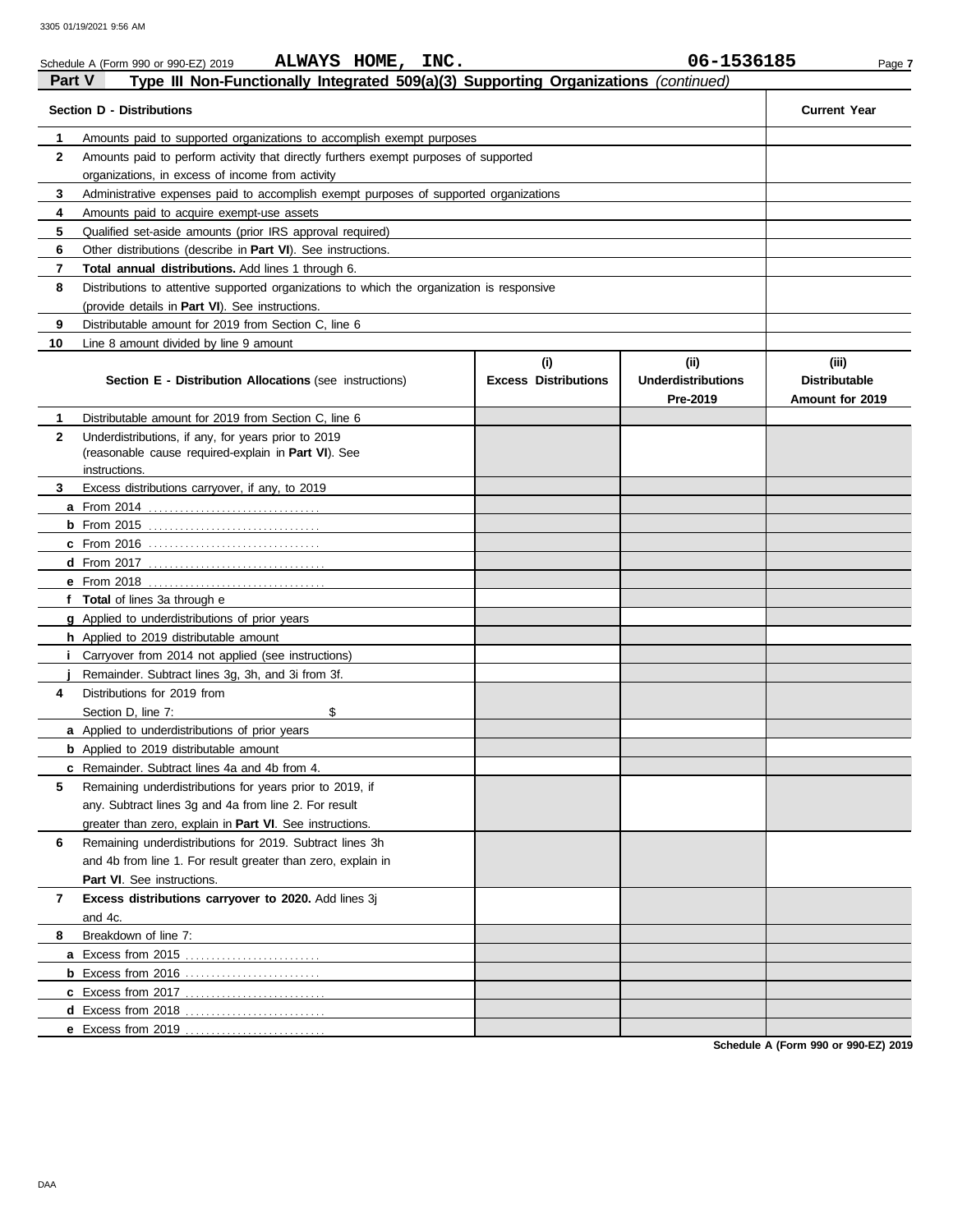|         | Schedule A (Form 990 or 990-EZ) 2019                                                           | ALWAYS HOME, INC. |  |  | 06-1536185                                                                                                                                                                                                                                                                                                                                                                                                                                                                                | Page 8 |
|---------|------------------------------------------------------------------------------------------------|-------------------|--|--|-------------------------------------------------------------------------------------------------------------------------------------------------------------------------------------------------------------------------------------------------------------------------------------------------------------------------------------------------------------------------------------------------------------------------------------------------------------------------------------------|--------|
| Part VI |                                                                                                |                   |  |  | Supplemental Information. Provide the explanations required by Part II, line 10; Part II, line 17a or 17b; Part<br>III, line 12; Part IV, Section A, lines 1, 2, 3b, 3c, 4b, 4c, 5a, 6, 9a, 9b, 9c, 11a, 11b, and 11c; Part IV, Section<br>B, lines 1 and 2; Part IV, Section C, line 1; Part IV, Section D, lines 2 and 3; Part IV, Section E, lines 1c, 2a, 2b,<br>3a, and 3b; Part V, line 1; Part V, Section B, line 1e; Part V, Section D, lines 5, 6, and 8; and Part V, Section E, |        |
|         | lines 2, 5, and 6. Also complete this part for any additional information. (See instructions.) |                   |  |  |                                                                                                                                                                                                                                                                                                                                                                                                                                                                                           |        |
|         |                                                                                                |                   |  |  |                                                                                                                                                                                                                                                                                                                                                                                                                                                                                           |        |
|         |                                                                                                |                   |  |  |                                                                                                                                                                                                                                                                                                                                                                                                                                                                                           |        |
|         |                                                                                                |                   |  |  |                                                                                                                                                                                                                                                                                                                                                                                                                                                                                           |        |
|         |                                                                                                |                   |  |  |                                                                                                                                                                                                                                                                                                                                                                                                                                                                                           |        |
|         |                                                                                                |                   |  |  |                                                                                                                                                                                                                                                                                                                                                                                                                                                                                           |        |
|         |                                                                                                |                   |  |  |                                                                                                                                                                                                                                                                                                                                                                                                                                                                                           |        |
|         |                                                                                                |                   |  |  |                                                                                                                                                                                                                                                                                                                                                                                                                                                                                           |        |
|         |                                                                                                |                   |  |  |                                                                                                                                                                                                                                                                                                                                                                                                                                                                                           |        |
|         |                                                                                                |                   |  |  |                                                                                                                                                                                                                                                                                                                                                                                                                                                                                           |        |
|         |                                                                                                |                   |  |  |                                                                                                                                                                                                                                                                                                                                                                                                                                                                                           |        |
|         |                                                                                                |                   |  |  |                                                                                                                                                                                                                                                                                                                                                                                                                                                                                           |        |
|         |                                                                                                |                   |  |  |                                                                                                                                                                                                                                                                                                                                                                                                                                                                                           |        |
|         |                                                                                                |                   |  |  |                                                                                                                                                                                                                                                                                                                                                                                                                                                                                           |        |
|         |                                                                                                |                   |  |  |                                                                                                                                                                                                                                                                                                                                                                                                                                                                                           |        |
|         |                                                                                                |                   |  |  |                                                                                                                                                                                                                                                                                                                                                                                                                                                                                           |        |
|         |                                                                                                |                   |  |  |                                                                                                                                                                                                                                                                                                                                                                                                                                                                                           |        |
|         |                                                                                                |                   |  |  |                                                                                                                                                                                                                                                                                                                                                                                                                                                                                           |        |
|         |                                                                                                |                   |  |  |                                                                                                                                                                                                                                                                                                                                                                                                                                                                                           |        |
|         |                                                                                                |                   |  |  |                                                                                                                                                                                                                                                                                                                                                                                                                                                                                           |        |
|         |                                                                                                |                   |  |  |                                                                                                                                                                                                                                                                                                                                                                                                                                                                                           |        |
|         |                                                                                                |                   |  |  |                                                                                                                                                                                                                                                                                                                                                                                                                                                                                           |        |
|         |                                                                                                |                   |  |  |                                                                                                                                                                                                                                                                                                                                                                                                                                                                                           |        |
|         |                                                                                                |                   |  |  |                                                                                                                                                                                                                                                                                                                                                                                                                                                                                           |        |
|         |                                                                                                |                   |  |  |                                                                                                                                                                                                                                                                                                                                                                                                                                                                                           |        |
|         |                                                                                                |                   |  |  |                                                                                                                                                                                                                                                                                                                                                                                                                                                                                           |        |
|         |                                                                                                |                   |  |  |                                                                                                                                                                                                                                                                                                                                                                                                                                                                                           |        |
|         |                                                                                                |                   |  |  |                                                                                                                                                                                                                                                                                                                                                                                                                                                                                           |        |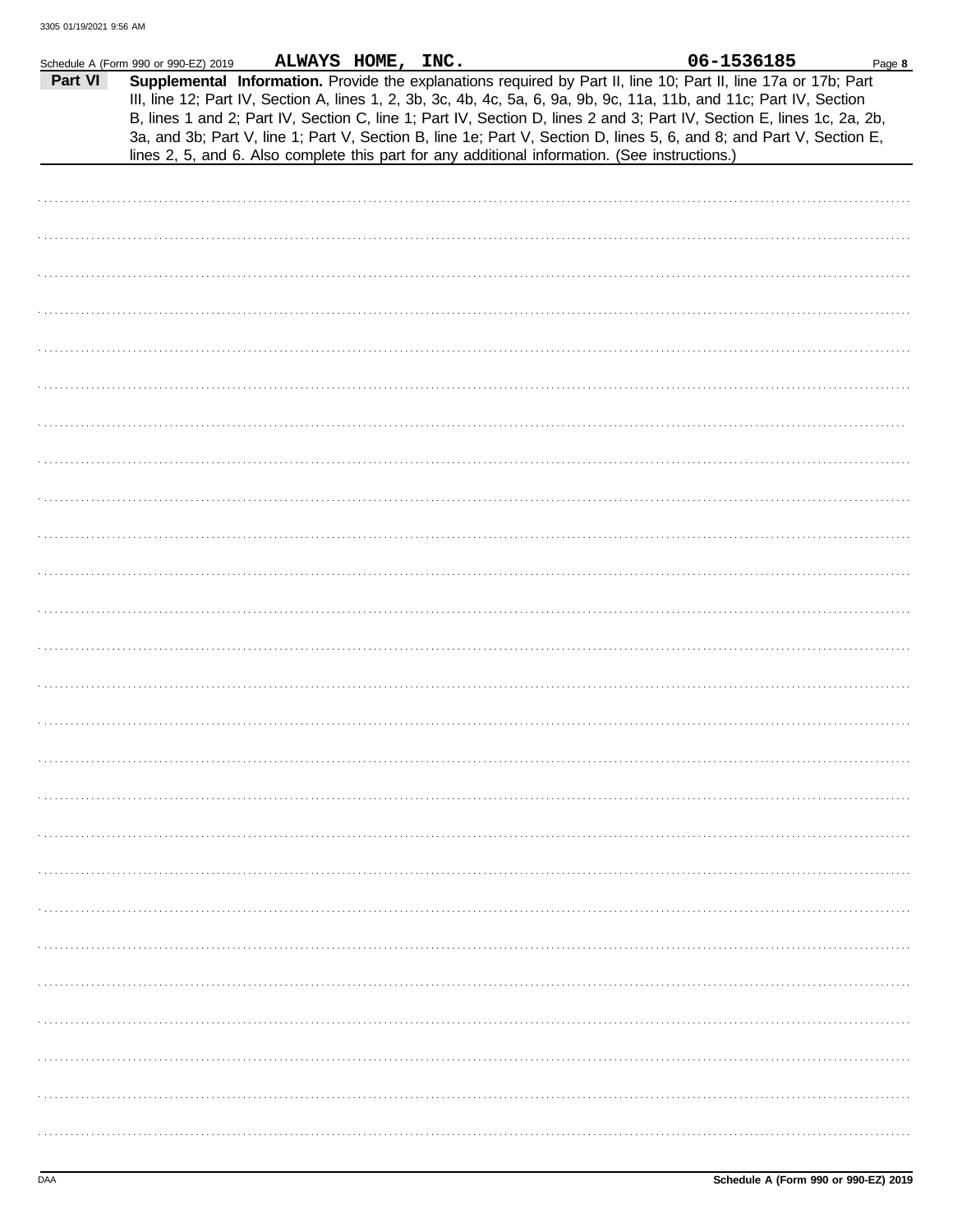### OMB No. 1545-0047 Department of the Treasury Internal Revenue Service Name of the organization **2019 Schedule of Contributors Schedule B (Form 990, 990-EZ, or 990-PF)** u **Attach to Form 990, Form 990-EZ, or Form 990-PF. Employer identification number Organization type** (check one): **Filers of: Section:** Form 990 or 990-EZ  $|\mathbf{X}|$  501(c)( 3) (enter number) organization 4947(a)(1) nonexempt charitable trust **not** treated as a private foundation u **Go to** *www.irs.gov/Form990* **for the latest information. ALWAYS HOME, INC. 06-1536185**  $|\mathbf{X}|$  501(c)(

Check if your organization is covered by the **General Rule** or a **Special Rule. Note:** Only a section 501(c)(7), (8), or (10) organization can check boxes for both the General Rule and a Special Rule. See instructions.

4947(a)(1) nonexempt charitable trust treated as a private foundation

527 political organization

501(c)(3) taxable private foundation

Form 990-PF 1501(c)(3) exempt private foundation

### **General Rule**

For an organization filing Form 990, 990-EZ, or 990-PF that received, during the year, contributions totaling \$5,000 or more (in money or property) from any one contributor. Complete Parts I and II. See instructions for determining a contributor's total contributions.

#### **Special Rules**

| X For an organization described in section 501(c)(3) filing Form 990 or 990-EZ that met the 33 <sup>1</sup> /3% support test of the |
|-------------------------------------------------------------------------------------------------------------------------------------|
| regulations under sections 509(a)(1) and 170(b)(1)(A)(vi), that checked Schedule A (Form 990 or 990-EZ), Part II, line              |
| 13, 16a, or 16b, and that received from any one contributor, during the year, total contributions of the greater of (1)             |
| \$5,000; or (2) 2% of the amount on (i) Form 990, Part VIII, line 1h; or (ii) Form 990-EZ, line 1. Complete Parts I and II.         |

literary, or educational purposes, or for the prevention of cruelty to children or animals. Complete Parts I (entering For an organization described in section 501(c)(7), (8), or (10) filing Form 990 or 990-EZ that received from any one contributor, during the year, total contributions of more than \$1,000 *exclusively* for religious, charitable, scientific, "N/A" in column (b) instead of the contributor name and address), II, and III.

For an organization described in section 501(c)(7), (8), or (10) filing Form 990 or 990-EZ that received from any one contributor, during the year, contributions *exclusively* for religious, charitable, etc., purposes, but no such contributions totaled more than \$1,000. If this box is checked, enter here the total contributions that were received during the year for an *exclusively* religious, charitable, etc., purpose. Don't complete any of the parts unless the **General Rule** applies to this organization because it received *nonexclusively* religious, charitable, etc., contributions totaling \$5,000 or more during the year . . . . . . . . . . . . . . . . . . . . . . . . . . . . . . . . . . . . . . . . . . . . . . . . . . . . . . . . . . . . . . . . . . . . . . . . . . . . . . . . .

990-EZ, or 990-PF), but it **must** answer "No" on Part IV, line 2, of its Form 990; or check the box on line H of its Form 990-EZ or on its Form 990-PF, Part I, line 2, to certify that it doesn't meet the filing requirements of Schedule B (Form 990, 990-EZ, or 990-PF). **Caution:** An organization that isn't covered by the General Rule and/or the Special Rules doesn't file Schedule B (Form 990,

**For Paperwork Reduction Act Notice, see the instructions for Form 990, 990-EZ, or 990-PF.**

 $\blacktriangleright$   $\$\,$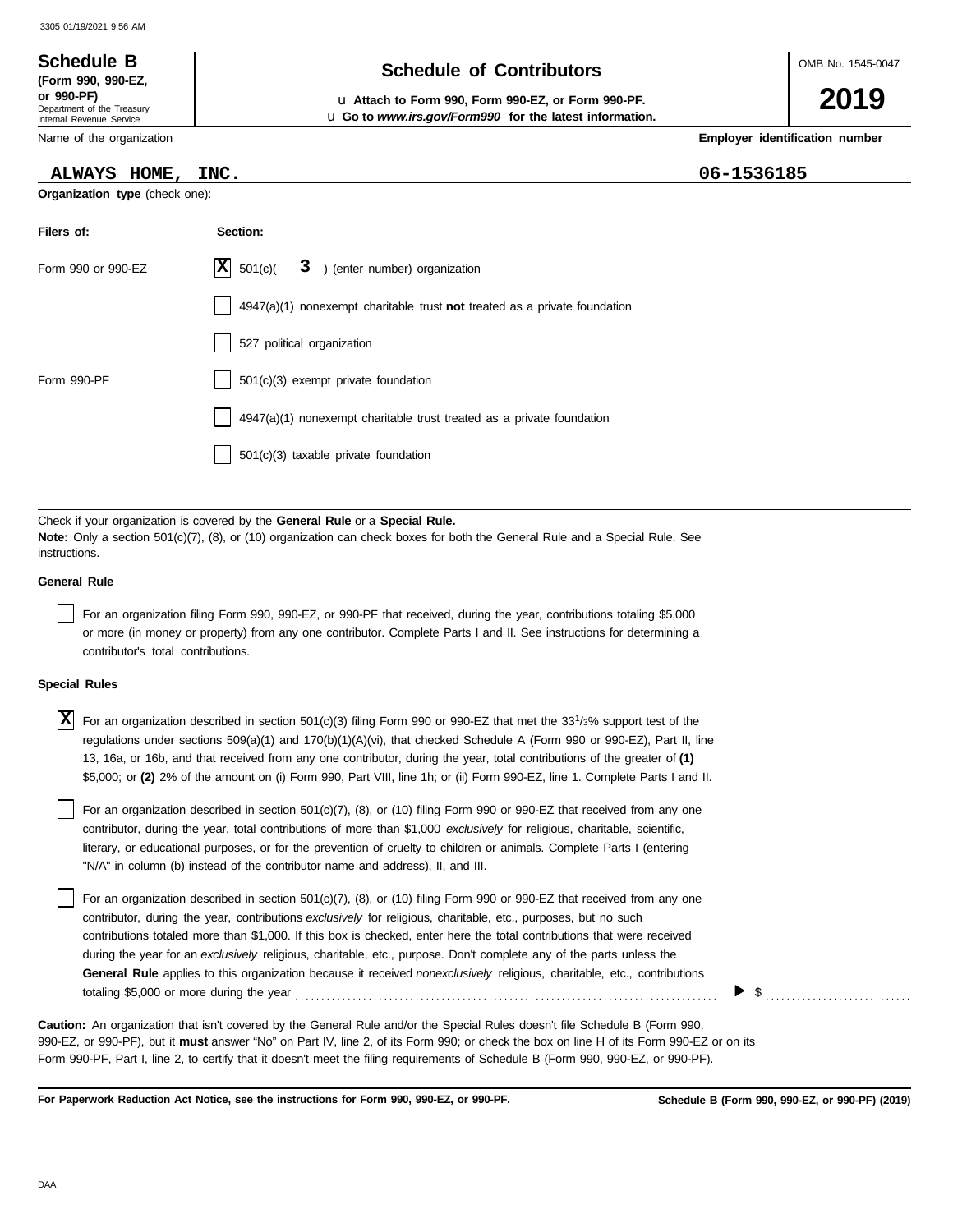| Schedule B (Form 990, 990-EZ, or 990-PF) (2019) | PAGE 1 OF  |  | Page 2                                |
|-------------------------------------------------|------------|--|---------------------------------------|
| Name of organization                            |            |  | <b>Employer identification number</b> |
| ALWAYS HOME,<br>INC.                            | 06-1536185 |  |                                       |

**Part I Type of contribution Person Payroll Noncash (a) (b) (c) (d)** No. Name, address, and ZIP + 4 **Total contributions** Type of contribution **Person Payroll Noncash (a) (b) (c) (d) No. Name, address, and ZIP + 4 Type of contribution Person Payroll Noncash (a) (b) (c) (d)** No. **Name, address, and ZIP + 4 Total contributions** Type of contribution **Person Payroll Noncash**  $\frac{1}{2}$ (Complete Part II for noncash contributions.)  $\frac{1}{2}$ (Complete Part II for noncash contributions.)  $\frac{1}{2}$ (Complete Part II for noncash contributions.) \$ . . . . . . . . . . . . . . . . . . . . . . . . . . . **18,000** (Complete Part II for noncash contributions.) \$ . . . . . . . . . . . . . . . . . . . . . . . . . . . **30,000** (Complete Part II for noncash contributions.)  $\frac{1}{2}$ (Complete Part II for noncash contributions.) **Contributors** (see instructions). Use duplicate copies of Part I if additional space is needed. **(a) (b) (c) (d) No. Name, address, and ZIP + 4 Total contributions Type of contribution Person Payroll Noncash (a) (b) (c) (d)** No. No. Name, address, and ZIP + 4 **1988** Total contributions Type of contribution **Person Payroll Noncash (a) (b) (c) (d) No. Name, address, and ZIP + 4**  $\mathbf{1}_{\ldots}$  $2_{\ldots}$  $3<sub>11</sub>$  $4$  $5<sub>1</sub>$  $6$ <sub>...</sub> . . . . . . . . . . . . . . . . . . . . . . . . . . . . . . . . . . . . . . . . . . . . . . . . . . . . . . . . . . . . . . . . . . . . . . . . . . . . . . . . . . . . . . . . . . . . . . . . . . . . . . . . . . . . . . . . . . . . . . . . . . . . . . . . . . . . . . . . . . . . . . . . . . . . . . . . . . . .  $6$  | THE EDWARD & MARY LORD FAMILY HEALTH **5** SEEDWORKS FUND . . . . . . . . . . . . . . . . . . . . . . . . . . . . . . . . . . . . . . . . . . . . . . . . . . . . . . . . . . . . . . . . . . . . . . . . . . . . . . . . . . . . . . . . . . . . . . . . . . . . . . . . . . . . . . . . . . . . . . . . . . . . . . . . . . . . . . . . . . . . . . . . . . . . . . . . . . . . **DENVER CO 80206** . . . . . . . . . . . . . . . . . . . . . . . . . . . . . . . . . . . . . . . . . . . . . . . . . . . . . . . . . . . . . . . . . . . . . . . . . . . . . . . . . . . . . . . . . . . . . . . . . . . . . . . . . . . . . . . . . . . . . . . . . . . . . . . . . . . . . . . . . . . . . . . . . . . . . . . . . . . . **GLASTONBURY CT 06033**  $\frac{4}{2}$  | FRANK LOOMIS PALMER FOUNDATION 3 | CHELSEA GROTON FOUNDATION . . . . . . . . . . . . . . . . . . . . . . . . . . . . . . . . . . . . . . . . . . . . . . . . . . . . . . . . . . . . . . . . . . . . . . . . . . . . . . . . . . . . . . . . . . . . . . . . . . . . . . . . . . . . . . . . . . . . . . . . . . . . . . . . . . . . . . . . . . . . . . . . . . . . . . . . . . . . . . . . . . . . . . . . . . . . . . . . . . . . . . . . . . . . . . . . . . . . . . . . . . . . . . . . . . . . . . . . . . . . . . . . . . . . . . . . . . . . . . . . . . . . . . . . . . . . . . . . . . . . . . . . . . . . . . . . . . . . . . . . . . . . . . . . . . . . . . . . . . . . . . . . . . . . . . . . 2 | UNITED WAY OF SOUTHEASTERN CT 1 . COMMUNITY FOUNDATION OF EASTERN CT . . . . . . . . . . . . . . . . . . . . . . . . . . . . . . . . . . . . . . . . . . . . . . . . . . . . . . . . . . . . . . . . . . . . . . . . . . . . . . **NEW LONDON CT 06320 Total contributions Total contributions Total contributions Total contributions Total contributions 68 FEDERAL ST 11,000 X 283 STODDARDS WHARF ROAD** GALES FERRY **16,859 X 1 CHELSEA SQUARE NORWICH CT 06360 10,265 X 200 GLASTONBURY BLVD, SUITE#200 X 2990 EAST 17TH AVE X 116 CASE ST NORWICH CT 06360 21,000 X**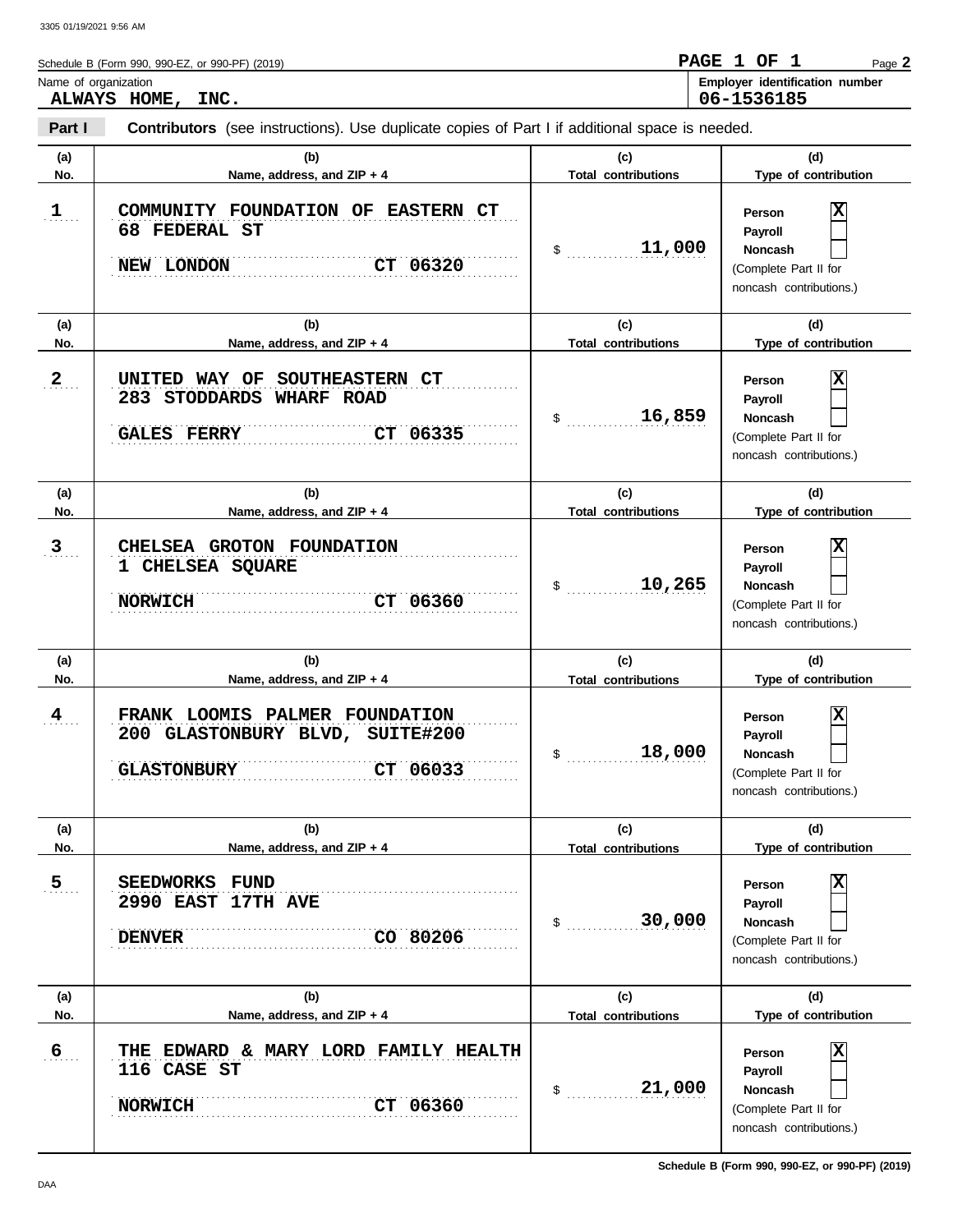|              | <b>SCHEDULE D</b>          |                                                                                                                                                                                                                                |                       | <b>Supplemental Financial Statements</b>                                                  |                | OMB No. 1545-0047               |
|--------------|----------------------------|--------------------------------------------------------------------------------------------------------------------------------------------------------------------------------------------------------------------------------|-----------------------|-------------------------------------------------------------------------------------------|----------------|---------------------------------|
|              | (Form 990)                 |                                                                                                                                                                                                                                |                       | u Complete if the organization answered "Yes" on Form 990,                                |                |                                 |
|              | Department of the Treasury |                                                                                                                                                                                                                                | u Attach to Form 990. | Part IV, line 6, 7, 8, 9, 10, 11a, 11b, 11c, 11d, 11e, 11f, 12a, or 12b.                  |                | Open to Public                  |
|              | Internal Revenue Service   | <b>u</b> Go to www.irs.gov/Form990 for instructions and the latest information.                                                                                                                                                |                       |                                                                                           |                | <b>Inspection</b>               |
|              | Name of the organization   |                                                                                                                                                                                                                                |                       |                                                                                           |                | Employer identification number  |
|              | <b>ALWAYS</b>              | HOME, INC.                                                                                                                                                                                                                     |                       |                                                                                           |                | 06-1536185                      |
| Part I       |                            | Organizations Maintaining Donor Advised Funds or Other Similar Funds or Accounts.<br>Complete if the organization answered "Yes" on Form 990, Part IV, line 6.                                                                 |                       |                                                                                           |                |                                 |
|              |                            |                                                                                                                                                                                                                                |                       | (a) Donor advised funds                                                                   |                | (b) Funds and other accounts    |
| 1            |                            |                                                                                                                                                                                                                                |                       |                                                                                           |                |                                 |
| 2            |                            | Aggregate value of contributions to (during year)                                                                                                                                                                              |                       | the control of the control of the control of the control of the control of                |                |                                 |
| 3            |                            |                                                                                                                                                                                                                                |                       | the control of the control of the control of the control of the control of the control of |                |                                 |
| 4            |                            |                                                                                                                                                                                                                                |                       |                                                                                           |                |                                 |
| 5            |                            | Did the organization inform all donors and donor advisors in writing that the assets held in donor advised                                                                                                                     |                       |                                                                                           |                | Yes<br>No                       |
| 6            |                            | Did the organization inform all grantees, donors, and donor advisors in writing that grant funds can be used                                                                                                                   |                       |                                                                                           |                |                                 |
|              |                            | only for charitable purposes and not for the benefit of the donor or donor advisor, or for any other purpose                                                                                                                   |                       |                                                                                           |                |                                 |
|              |                            | conferring impermissible private benefit?                                                                                                                                                                                      |                       |                                                                                           |                | <b>Yes</b><br>No                |
| Part II      |                            | <b>Conservation Easements.</b>                                                                                                                                                                                                 |                       |                                                                                           |                |                                 |
|              |                            | Complete if the organization answered "Yes" on Form 990, Part IV, line 7.                                                                                                                                                      |                       |                                                                                           |                |                                 |
| 1            |                            | Purpose(s) of conservation easements held by the organization (check all that apply).                                                                                                                                          |                       |                                                                                           |                |                                 |
|              |                            | Preservation of land for public use (for example, recreation or education)                                                                                                                                                     |                       | Preservation of a historically important land area                                        |                |                                 |
|              |                            | Protection of natural habitat                                                                                                                                                                                                  |                       | Preservation of a certified historic structure                                            |                |                                 |
| $\mathbf{2}$ |                            | Preservation of open space<br>Complete lines 2a through 2d if the organization held a qualified conservation contribution in the form of a conservation                                                                        |                       |                                                                                           |                |                                 |
|              |                            | easement on the last day of the tax year.                                                                                                                                                                                      |                       |                                                                                           |                | Held at the End of the Tax Year |
| a            |                            |                                                                                                                                                                                                                                |                       |                                                                                           | 2a             |                                 |
| b            |                            | Total acreage restricted by conservation easements [111] [11] Total acreage restriction of the series of the series of the series of the series of the series of the series of the series of the series of the series of the s |                       |                                                                                           | 2 <sub>b</sub> |                                 |
| с            |                            | Number of conservation easements on a certified historic structure included in (a) [11] Number of conservation easements on a certified historic structure included in (a)                                                     |                       |                                                                                           | 2c             |                                 |
| d            |                            | Number of conservation easements included in (c) acquired after 7/25/06, and not on a                                                                                                                                          |                       |                                                                                           |                |                                 |
|              |                            |                                                                                                                                                                                                                                |                       |                                                                                           | 2d             |                                 |
| 3            |                            | Number of conservation easements modified, transferred, released, extinguished, or terminated by the organization during the                                                                                                   |                       |                                                                                           |                |                                 |
|              | tax year $\mathbf{u}$      |                                                                                                                                                                                                                                |                       |                                                                                           |                |                                 |
| 4            |                            | Number of states where property subject to conservation easement is located <b>u</b>                                                                                                                                           |                       |                                                                                           |                |                                 |
| 5            |                            | Does the organization have a written policy regarding the periodic monitoring, inspection, handling of                                                                                                                         |                       |                                                                                           |                |                                 |
|              |                            |                                                                                                                                                                                                                                |                       |                                                                                           |                | Yes<br>No                       |
| 6            |                            | Staff and volunteer hours devoted to monitoring, inspecting, handling of violations, and enforcing conservation easements during the year                                                                                      |                       |                                                                                           |                |                                 |
| 7            | u <sub></sub>              | Amount of expenses incurred in monitoring, inspecting, handling of violations, and enforcing conservation easements during the year                                                                                            |                       |                                                                                           |                |                                 |
|              |                            |                                                                                                                                                                                                                                |                       |                                                                                           |                |                                 |
| 8            |                            | Does each conservation easement reported on line $2(d)$ above satisfy the requirements of section $170(h)(4)(B)(i)$                                                                                                            |                       |                                                                                           |                |                                 |
|              |                            |                                                                                                                                                                                                                                |                       |                                                                                           |                | Yes<br>No                       |
| 9            |                            | In Part XIII, describe how the organization reports conservation easements in its revenue and expense statement and                                                                                                            |                       |                                                                                           |                |                                 |
|              |                            | balance sheet, and include, if applicable, the text of the footnote to the organization's financial statements that describes the                                                                                              |                       |                                                                                           |                |                                 |
|              |                            | organization's accounting for conservation easements.                                                                                                                                                                          |                       |                                                                                           |                |                                 |
|              | Part III                   | Organizations Maintaining Collections of Art, Historical Treasures, or Other Similar Assets.<br>Complete if the organization answered "Yes" on Form 990, Part IV, line 8.                                                      |                       |                                                                                           |                |                                 |
|              |                            | 1a If the organization elected, as permitted under FASB ASC 958, not to report in its revenue statement and balance sheet works                                                                                                |                       |                                                                                           |                |                                 |
|              |                            | of art, historical treasures, or other similar assets held for public exhibition, education, or research in furtherance of public                                                                                              |                       |                                                                                           |                |                                 |
|              |                            | service, provide in Part XIII the text of the footnote to its financial statements that describes these items.                                                                                                                 |                       |                                                                                           |                |                                 |
| b            |                            | If the organization elected, as permitted under FASB ASC 958, to report in its revenue statement and balance sheet works of                                                                                                    |                       |                                                                                           |                |                                 |
|              |                            | art, historical treasures, or other similar assets held for public exhibition, education, or research in furtherance of public service,                                                                                        |                       |                                                                                           |                |                                 |
|              |                            | provide the following amounts relating to these items:                                                                                                                                                                         |                       |                                                                                           |                |                                 |
|              |                            |                                                                                                                                                                                                                                |                       |                                                                                           |                |                                 |
| $\mathbf{2}$ |                            | If the organization received or held works of art, historical treasures, or other similar assets for financial gain, provide the                                                                                               |                       |                                                                                           |                |                                 |
|              |                            | following amounts required to be reported under FASB ASC 958 relating to these items:                                                                                                                                          |                       |                                                                                           |                |                                 |
| a            |                            |                                                                                                                                                                                                                                |                       |                                                                                           |                | u \$                            |

| For Paperwork Reduction Act Notice, see the Instructions for Form 990. |
|------------------------------------------------------------------------|
| DAA                                                                    |

<u>u \$</u>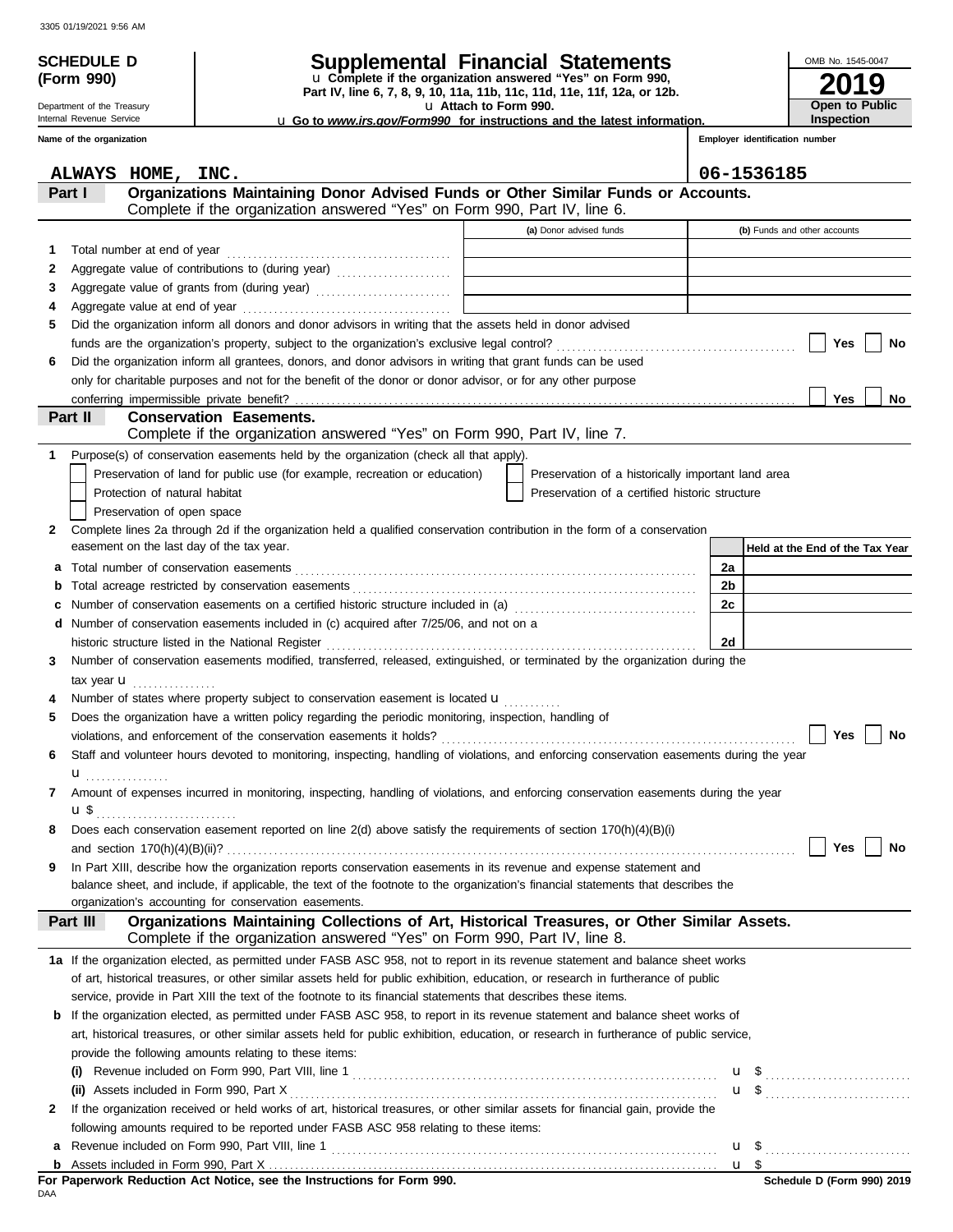|                     | Schedule D (Form 990) 2019 ALWAYS HOME, INC.                                                                                                                                                                                         |                         |                          |                         | 06-1536185           |   |                | Page 2              |
|---------------------|--------------------------------------------------------------------------------------------------------------------------------------------------------------------------------------------------------------------------------------|-------------------------|--------------------------|-------------------------|----------------------|---|----------------|---------------------|
| Part III            | Organizations Maintaining Collections of Art, Historical Treasures, or Other Similar Assets (continued)                                                                                                                              |                         |                          |                         |                      |   |                |                     |
|                     | 3 Using the organization's acquisition, accession, and other records, check any of the following that make significant use of its<br>collection items (check all that apply):                                                        |                         |                          |                         |                      |   |                |                     |
| a                   | Public exhibition                                                                                                                                                                                                                    | d                       | Loan or exchange program |                         |                      |   |                |                     |
| b                   | Scholarly research                                                                                                                                                                                                                   | е                       |                          |                         |                      |   |                |                     |
| c                   | Preservation for future generations                                                                                                                                                                                                  |                         |                          |                         |                      |   |                |                     |
|                     | Provide a description of the organization's collections and explain how they further the organization's exempt purpose in Part                                                                                                       |                         |                          |                         |                      |   |                |                     |
|                     | XIII.                                                                                                                                                                                                                                |                         |                          |                         |                      |   |                |                     |
| 5.                  | During the year, did the organization solicit or receive donations of art, historical treasures, or other similar                                                                                                                    |                         |                          |                         |                      |   |                |                     |
|                     |                                                                                                                                                                                                                                      |                         |                          |                         |                      |   | Yes            | No                  |
| Part IV             | <b>Escrow and Custodial Arrangements.</b>                                                                                                                                                                                            |                         |                          |                         |                      |   |                |                     |
|                     | Complete if the organization answered "Yes" on Form 990, Part IV, line 9, or reported an amount on Form<br>990, Part X, line 21.                                                                                                     |                         |                          |                         |                      |   |                |                     |
|                     | 1a Is the organization an agent, trustee, custodian or other intermediary for contributions or other assets not                                                                                                                      |                         |                          |                         |                      |   |                |                     |
|                     |                                                                                                                                                                                                                                      |                         |                          |                         |                      |   | Yes            | No                  |
|                     | <b>b</b> If "Yes," explain the arrangement in Part XIII and complete the following table:                                                                                                                                            |                         |                          |                         |                      |   |                |                     |
|                     |                                                                                                                                                                                                                                      |                         |                          |                         |                      |   | Amount         |                     |
| c                   | Beginning balance <b>construction and the construction of the construction</b> of the construction of the construction of the construction of the construction of the construction of the construction of the construction of the c  |                         |                          |                         | 1c                   |   |                |                     |
| d                   |                                                                                                                                                                                                                                      |                         |                          |                         | 1d                   |   |                |                     |
| е                   |                                                                                                                                                                                                                                      |                         |                          |                         | 1e                   |   |                |                     |
| f                   | Ending balance <b>construction and the construction of the construction</b> of the construction of the construction of the construction of the construction of the construction of the construction of the construction of the cons  |                         |                          |                         | 1f                   |   |                |                     |
|                     |                                                                                                                                                                                                                                      |                         |                          |                         |                      |   | <b>Yes</b>     | No                  |
|                     |                                                                                                                                                                                                                                      |                         |                          |                         |                      |   |                |                     |
| <b>Part V</b>       | <b>Endowment Funds.</b>                                                                                                                                                                                                              |                         |                          |                         |                      |   |                |                     |
|                     | Complete if the organization answered "Yes" on Form 990, Part IV, line 10.                                                                                                                                                           |                         |                          |                         |                      |   |                |                     |
|                     |                                                                                                                                                                                                                                      | (a) Current year        | (b) Prior year           | (c) Two years back      | (d) Three years back |   |                | (e) Four years back |
|                     | 1a Beginning of year balance                                                                                                                                                                                                         |                         |                          |                         |                      |   |                |                     |
| b                   | Contributions                                                                                                                                                                                                                        |                         |                          |                         |                      |   |                |                     |
| c                   | Net investment earnings, gains, and                                                                                                                                                                                                  |                         |                          |                         |                      |   |                |                     |
|                     |                                                                                                                                                                                                                                      |                         |                          |                         |                      |   |                |                     |
|                     | d Grants or scholarships                                                                                                                                                                                                             |                         |                          |                         |                      |   |                |                     |
|                     | e Other expenditures for facilities and                                                                                                                                                                                              |                         |                          |                         |                      |   |                |                     |
|                     |                                                                                                                                                                                                                                      |                         |                          |                         |                      |   |                |                     |
|                     | Administrative expenses                                                                                                                                                                                                              |                         |                          |                         |                      |   |                |                     |
| g                   |                                                                                                                                                                                                                                      |                         |                          |                         |                      |   |                |                     |
| 2                   | Provide the estimated percentage of the current year end balance (line 1g, column (a)) held as:                                                                                                                                      |                         |                          |                         |                      |   |                |                     |
|                     | a Board designated or quasi-endowment <b>u</b>                                                                                                                                                                                       |                         |                          |                         |                      |   |                |                     |
| b                   | Permanent endowment <b>u</b> %                                                                                                                                                                                                       |                         |                          |                         |                      |   |                |                     |
| c                   | Term endowment <b>u</b>                                                                                                                                                                                                              |                         |                          |                         |                      |   |                |                     |
|                     | The percentages on lines 2a, 2b, and 2c should equal 100%.                                                                                                                                                                           |                         |                          |                         |                      |   |                |                     |
|                     | 3a Are there endowment funds not in the possession of the organization that are held and administered for the                                                                                                                        |                         |                          |                         |                      |   |                |                     |
|                     | organization by:                                                                                                                                                                                                                     |                         |                          |                         |                      |   |                | Yes<br>No           |
|                     |                                                                                                                                                                                                                                      |                         |                          |                         |                      |   | 3a(i)          |                     |
|                     | (ii) Related organizations <b>contained a set of the contained a set of the contained a set of the contained a set of the contact of the contact of the contact of the contact of the contact of the contact of the contact of t</b> |                         |                          |                         |                      |   | 3a(ii)         |                     |
|                     |                                                                                                                                                                                                                                      |                         |                          |                         |                      |   | 3b             |                     |
| 4<br><b>Part VI</b> | Describe in Part XIII the intended uses of the organization's endowment funds.<br>Land, Buildings, and Equipment.                                                                                                                    |                         |                          |                         |                      |   |                |                     |
|                     | Complete if the organization answered "Yes" on Form 990, Part IV, line 11a. See Form 990, Part X, line 10.                                                                                                                           |                         |                          |                         |                      |   |                |                     |
|                     | Description of property                                                                                                                                                                                                              | (a) Cost or other basis |                          | (b) Cost or other basis | (c) Accumulated      |   | (d) Book value |                     |
|                     |                                                                                                                                                                                                                                      | (investment)            |                          | (other)                 | depreciation         |   |                |                     |
|                     |                                                                                                                                                                                                                                      |                         |                          | 124,073                 |                      |   |                | 124,073             |
| b                   |                                                                                                                                                                                                                                      |                         |                          | 270,772                 | 102,010              |   |                | 168,762             |
|                     |                                                                                                                                                                                                                                      |                         |                          | 191,842                 | 75,024               |   |                | 116,818             |
| d                   | Leasehold improvements                                                                                                                                                                                                               |                         |                          |                         |                      |   |                |                     |
|                     |                                                                                                                                                                                                                                      |                         |                          | 39,366                  | 35,066               |   |                | 4,300               |
|                     | Total. Add lines 1a through 1e. (Column (d) must equal Form 990, Part X, column (B), line 10c.)                                                                                                                                      |                         |                          |                         |                      | u |                | 413,953             |
|                     |                                                                                                                                                                                                                                      |                         |                          |                         |                      |   |                |                     |

**Schedule D (Form 990) 2019**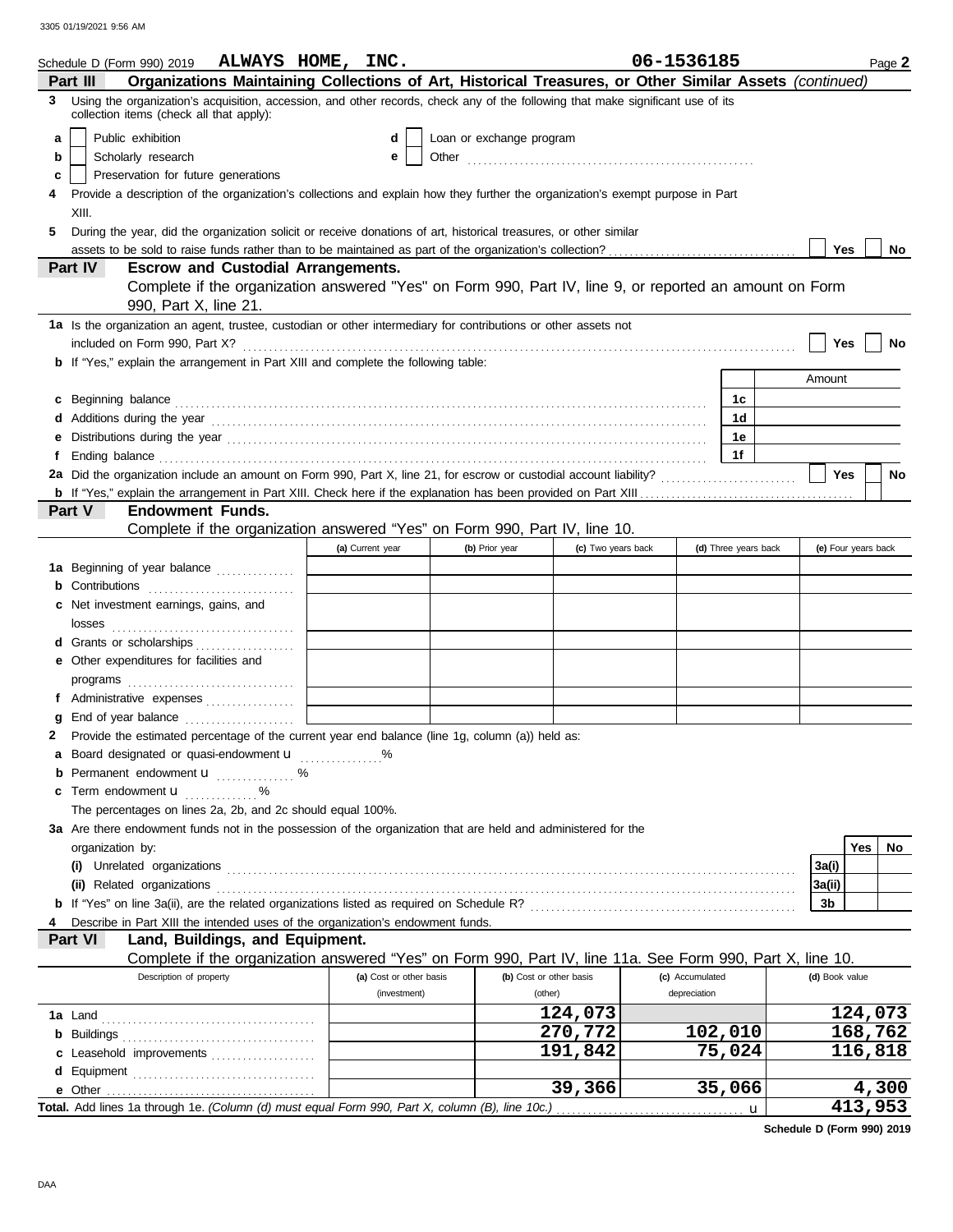|                           | Schedule D (Form 990) 2019 ALWAYS HOME, INC.                                                               |                | 06-1536185                       | Page 3         |
|---------------------------|------------------------------------------------------------------------------------------------------------|----------------|----------------------------------|----------------|
| Part VII                  | <b>Investments - Other Securities.</b>                                                                     |                |                                  |                |
|                           | Complete if the organization answered "Yes" on Form 990, Part IV, line 11b. See Form 990, Part X, line 12. |                |                                  |                |
|                           | (a) Description of security or category                                                                    | (b) Book value | (c) Method of valuation:         |                |
|                           | (including name of security)                                                                               |                | Cost or end-of-year market value |                |
| (1) Financial derivatives |                                                                                                            |                |                                  |                |
|                           |                                                                                                            |                |                                  |                |
| $(3)$ Other               |                                                                                                            |                |                                  |                |
| $(A)$ .                   |                                                                                                            |                |                                  |                |
| (B)                       |                                                                                                            |                |                                  |                |
| (C)                       |                                                                                                            |                |                                  |                |
| (D)                       |                                                                                                            |                |                                  |                |
|                           |                                                                                                            |                |                                  |                |
| (F)                       |                                                                                                            |                |                                  |                |
| (G)                       |                                                                                                            |                |                                  |                |
| (H)                       |                                                                                                            |                |                                  |                |
|                           | Total. (Column (b) must equal Form 990, Part X, col. (B) line 12.)<br>u                                    |                |                                  |                |
| Part VIII                 | Investments - Program Related.                                                                             |                |                                  |                |
|                           | Complete if the organization answered "Yes" on Form 990, Part IV, line 11c. See Form 990, Part X, line 13. |                |                                  |                |
|                           | (a) Description of investment                                                                              | (b) Book value | (c) Method of valuation:         |                |
|                           |                                                                                                            |                | Cost or end-of-year market value |                |
| (1)                       |                                                                                                            |                |                                  |                |
| (2)                       |                                                                                                            |                |                                  |                |
| (3)                       |                                                                                                            |                |                                  |                |
| (4)                       |                                                                                                            |                |                                  |                |
| (5)                       |                                                                                                            |                |                                  |                |
| (6)                       |                                                                                                            |                |                                  |                |
| (7)                       |                                                                                                            |                |                                  |                |
| (8)                       |                                                                                                            |                |                                  |                |
| (9)                       |                                                                                                            |                |                                  |                |
|                           | Total. (Column (b) must equal Form 990, Part X, col. (B) line 13.)<br>. <b>u</b>                           |                |                                  |                |
| Part IX                   | <b>Other Assets.</b>                                                                                       |                |                                  |                |
|                           | Complete if the organization answered "Yes" on Form 990, Part IV, line 11d. See Form 990, Part X, line 15. |                |                                  |                |
|                           | (a) Description                                                                                            |                |                                  | (b) Book value |
| (1)                       |                                                                                                            |                |                                  |                |
| (2)                       |                                                                                                            |                |                                  |                |
| (3)                       |                                                                                                            |                |                                  |                |
| (4)                       |                                                                                                            |                |                                  |                |
| (5)                       |                                                                                                            |                |                                  |                |
| (6)                       |                                                                                                            |                |                                  |                |
| (7)                       |                                                                                                            |                |                                  |                |
| (8)                       |                                                                                                            |                |                                  |                |
| (9)                       |                                                                                                            |                |                                  |                |
|                           | Total. (Column (b) must equal Form 990, Part X, col. (B) line 15.)                                         |                | u                                |                |
| Part X                    | Other Liabilities.                                                                                         |                |                                  |                |
|                           | Complete if the organization answered "Yes" on Form 990, Part IV, line 11e or 11f. See Form 990, Part X,   |                |                                  |                |
|                           | line 25.                                                                                                   |                |                                  |                |
| 1.                        | (a) Description of liability                                                                               |                |                                  | (b) Book value |
| (1)                       | Federal income taxes                                                                                       |                |                                  |                |
| (2)                       |                                                                                                            |                |                                  |                |
| (3)                       |                                                                                                            |                |                                  |                |
| (4)                       |                                                                                                            |                |                                  |                |
| (5)                       |                                                                                                            |                |                                  |                |
| (6)                       |                                                                                                            |                |                                  |                |
|                           |                                                                                                            |                |                                  |                |
| (7)                       |                                                                                                            |                |                                  |                |
| (8)                       |                                                                                                            |                |                                  |                |
| (9)                       |                                                                                                            |                |                                  |                |
|                           | Total. (Column (b) must equal Form 990, Part X, col. (B) line 25.)                                         |                | u                                |                |

Liability for uncertain tax positions. In Part XIII, provide the text of the footnote to the organization's financial statements that reports the **2.** organization's liability for uncertain tax positions under FASB ASC 740. Check here if the text of the footnote has been provided in Part XIII

**X**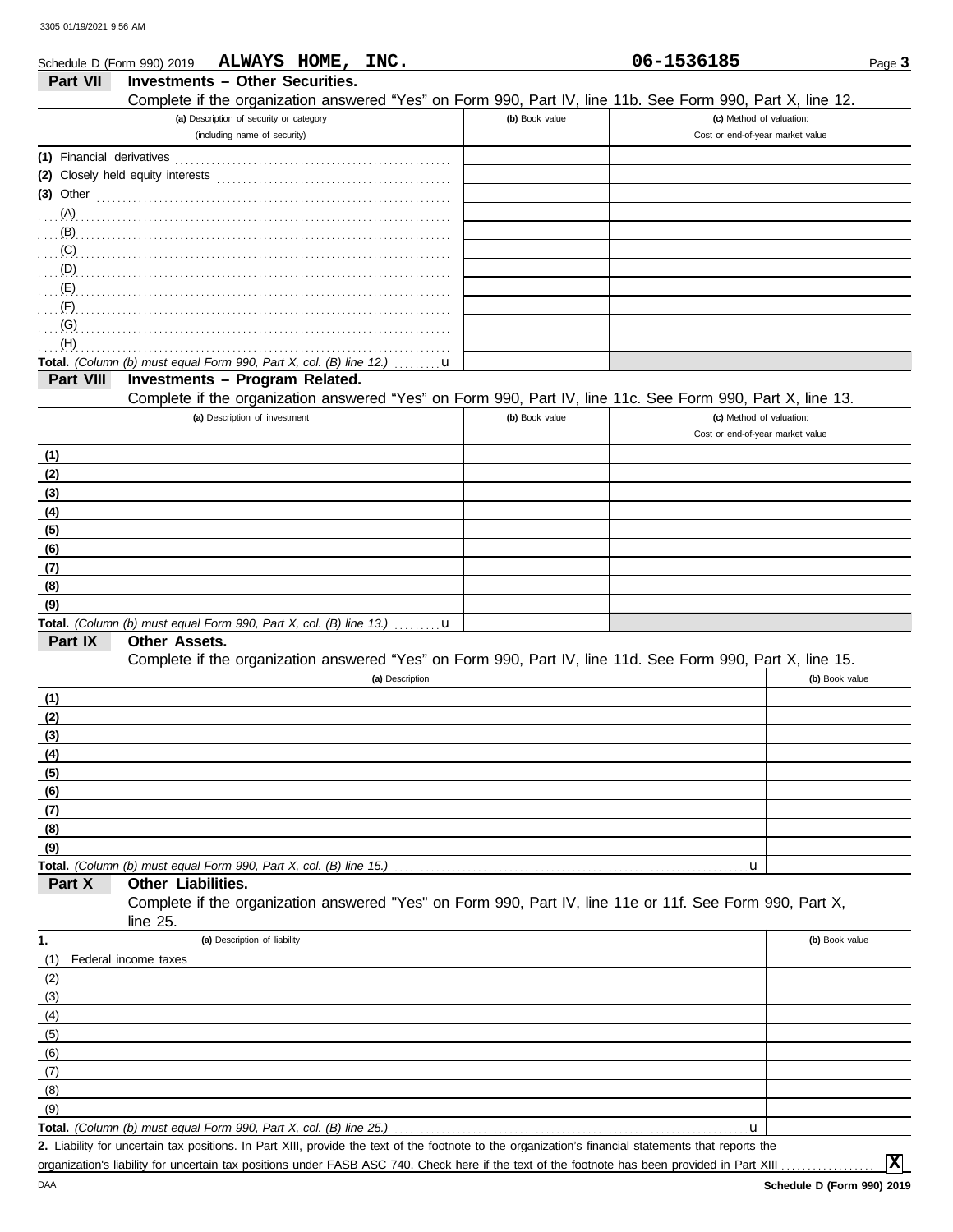| Schedule D (Form 990) 2019 ALWAYS HOME, INC.                                                                                                                                                                                                                                                                 |                                                                                       |                | 06-1536185 |              | Page 4       |
|--------------------------------------------------------------------------------------------------------------------------------------------------------------------------------------------------------------------------------------------------------------------------------------------------------------|---------------------------------------------------------------------------------------|----------------|------------|--------------|--------------|
| Part XI                                                                                                                                                                                                                                                                                                      | Reconciliation of Revenue per Audited Financial Statements With Revenue per Return.   |                |            |              |              |
|                                                                                                                                                                                                                                                                                                              | Complete if the organization answered "Yes" on Form 990, Part IV, line 12a.           |                |            |              |              |
| 1                                                                                                                                                                                                                                                                                                            |                                                                                       |                |            | $\mathbf{1}$ | 543,850      |
| Amounts included on line 1 but not on Form 990, Part VIII, line 12:<br>2                                                                                                                                                                                                                                     |                                                                                       |                |            |              |              |
| а                                                                                                                                                                                                                                                                                                            |                                                                                       | 2a             | 1,039      |              |              |
| b                                                                                                                                                                                                                                                                                                            |                                                                                       | 2 <sub>b</sub> |            |              |              |
|                                                                                                                                                                                                                                                                                                              |                                                                                       | 2c             |            |              |              |
| d                                                                                                                                                                                                                                                                                                            |                                                                                       | 2d             |            |              |              |
| Add lines 2a through 2d [11] Add [12] Add [12] Add lines 2a through 2d [12] Add lines 2a through 2d<br>е                                                                                                                                                                                                     |                                                                                       |                |            | 2е           | <u>1,039</u> |
| 3                                                                                                                                                                                                                                                                                                            |                                                                                       |                |            | 3            | 542,811      |
| Amounts included on Form 990, Part VIII, line 12, but not on line 1:                                                                                                                                                                                                                                         |                                                                                       |                |            |              |              |
|                                                                                                                                                                                                                                                                                                              |                                                                                       | 4а             |            |              |              |
| b                                                                                                                                                                                                                                                                                                            |                                                                                       | 4 <sub>b</sub> |            |              |              |
| Add lines 4a and 4b<br>c                                                                                                                                                                                                                                                                                     |                                                                                       |                |            | 4с           |              |
| 5.                                                                                                                                                                                                                                                                                                           |                                                                                       |                |            | 5            | 542,811      |
| Part XII                                                                                                                                                                                                                                                                                                     | Reconciliation of Expenses per Audited Financial Statements With Expenses per Return. |                |            |              |              |
|                                                                                                                                                                                                                                                                                                              | Complete if the organization answered "Yes" on Form 990, Part IV, line 12a.           |                |            |              |              |
| Total expenses and losses per audited financial statements<br>1                                                                                                                                                                                                                                              |                                                                                       |                |            | $\mathbf{1}$ | 474,836      |
| Amounts included on line 1 but not on Form 990, Part IX, line 25:<br>2                                                                                                                                                                                                                                       |                                                                                       |                |            |              |              |
| а                                                                                                                                                                                                                                                                                                            |                                                                                       | 2a             |            |              |              |
|                                                                                                                                                                                                                                                                                                              |                                                                                       | 2 <sub>b</sub> |            |              |              |
|                                                                                                                                                                                                                                                                                                              |                                                                                       | 2c             |            |              |              |
| d                                                                                                                                                                                                                                                                                                            |                                                                                       | 2d             |            |              |              |
| Add lines 2a through 2d [11] Additional Property and Property and Property and Property and Property and Property and Property and Property and Property and Property and Property and Property and Property and Property and<br>е                                                                           |                                                                                       |                |            | 2е           |              |
| 3                                                                                                                                                                                                                                                                                                            |                                                                                       |                |            | 3            | 474,836      |
| Amounts included on Form 990, Part IX, line 25, but not on line 1:                                                                                                                                                                                                                                           |                                                                                       |                |            |              |              |
|                                                                                                                                                                                                                                                                                                              |                                                                                       | 4а             |            |              |              |
| b                                                                                                                                                                                                                                                                                                            |                                                                                       | 4 <sub>b</sub> |            |              |              |
| Add lines 4a and 4b<br>c                                                                                                                                                                                                                                                                                     |                                                                                       |                |            | 4c           |              |
| 5.                                                                                                                                                                                                                                                                                                           |                                                                                       |                |            | 5            | 474,836      |
| Part XIII Supplemental Information.                                                                                                                                                                                                                                                                          |                                                                                       |                |            |              |              |
| Provide the descriptions required for Part II, lines 3, 5, and 9; Part III, lines 1a and 4; Part IV, lines 1b and 2b; Part V, line 4; Part X, line<br>2; Part XI, lines 2d and 4b; and Part XII, lines 2d and 4b. Also complete this part to provide any additional information.<br>PART X - FIN 48 FOOTNOTE |                                                                                       |                |            |              |              |
| ORGANIZATION DID NOT RECOGNIZE ANY LIABILITY FOR UNCERTAIN TAX<br>THE<br>POSITIONS AS DEFINED BY ACCOUNTING PRINCIPLES GENERALLY ACCEPTED IN<br>UNITED STATES OF AMERICA.                                                                                                                                    |                                                                                       |                |            |              |              |
|                                                                                                                                                                                                                                                                                                              |                                                                                       |                |            |              |              |
|                                                                                                                                                                                                                                                                                                              |                                                                                       |                |            |              |              |
|                                                                                                                                                                                                                                                                                                              |                                                                                       |                |            |              |              |
|                                                                                                                                                                                                                                                                                                              |                                                                                       |                |            |              |              |
|                                                                                                                                                                                                                                                                                                              |                                                                                       |                |            |              |              |
|                                                                                                                                                                                                                                                                                                              |                                                                                       |                |            |              |              |
|                                                                                                                                                                                                                                                                                                              |                                                                                       |                |            |              |              |
|                                                                                                                                                                                                                                                                                                              |                                                                                       |                |            |              |              |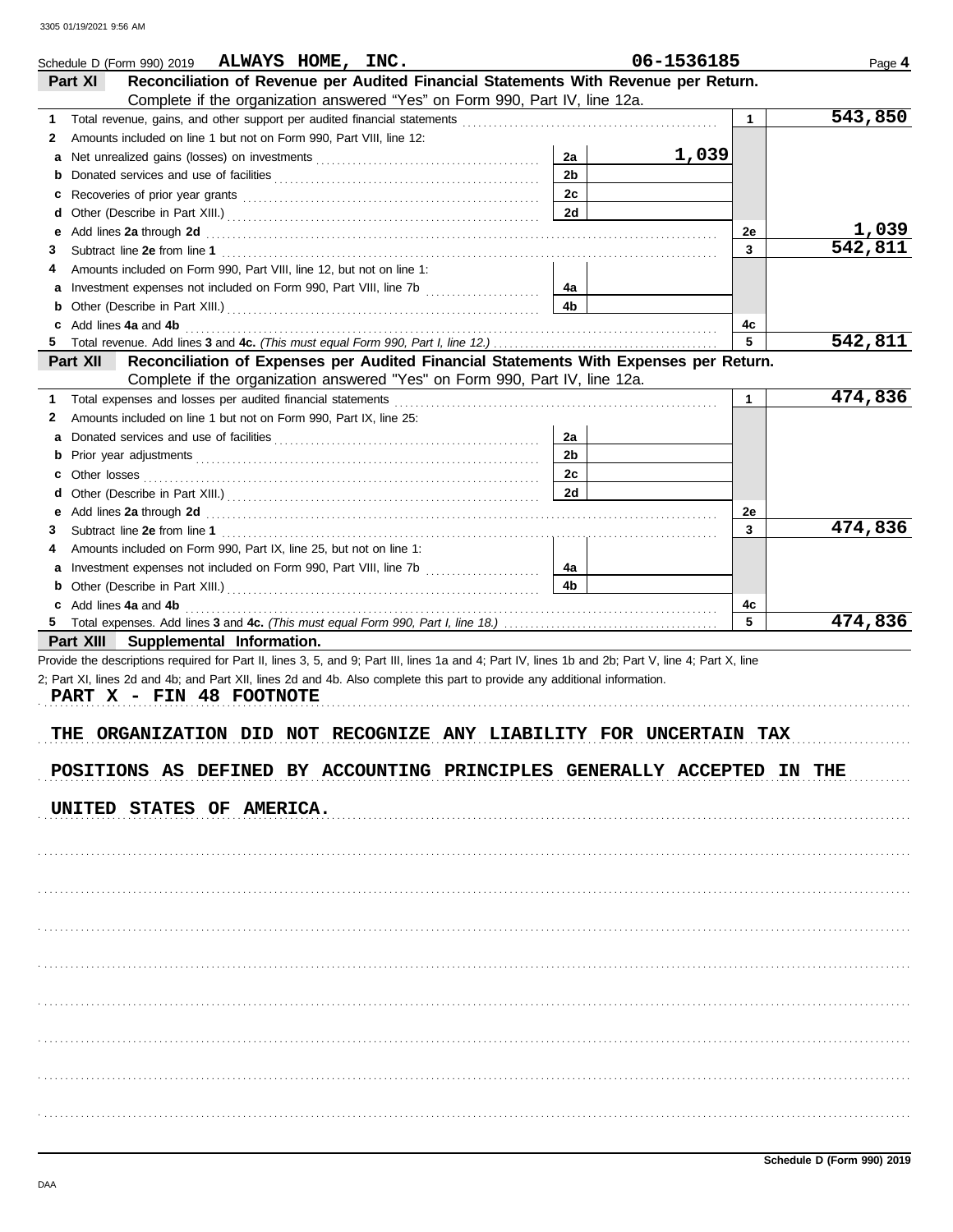|           | Schedule D (Form 990) 2019 | ALWAYS HOME, INC.                    |  |  | 06-1536185 | Page 5 |
|-----------|----------------------------|--------------------------------------|--|--|------------|--------|
| Part XIII |                            | Supplemental Information (continued) |  |  |            |        |
|           |                            |                                      |  |  |            |        |
|           |                            |                                      |  |  |            |        |
|           |                            |                                      |  |  |            |        |
|           |                            |                                      |  |  |            |        |
|           |                            |                                      |  |  |            |        |
|           |                            |                                      |  |  |            |        |
|           |                            |                                      |  |  |            |        |
|           |                            |                                      |  |  |            |        |
|           |                            |                                      |  |  |            |        |
|           |                            |                                      |  |  |            |        |
|           |                            |                                      |  |  |            |        |
|           |                            |                                      |  |  |            |        |
|           |                            |                                      |  |  |            |        |
|           |                            |                                      |  |  |            |        |
|           |                            |                                      |  |  |            |        |
|           |                            |                                      |  |  |            |        |
|           |                            |                                      |  |  |            |        |
|           |                            |                                      |  |  |            |        |
|           |                            |                                      |  |  |            |        |
|           |                            |                                      |  |  |            |        |
|           |                            |                                      |  |  |            |        |
|           |                            |                                      |  |  |            |        |
|           |                            |                                      |  |  |            |        |
|           |                            |                                      |  |  |            |        |
|           |                            |                                      |  |  |            |        |
|           |                            |                                      |  |  |            |        |
|           |                            |                                      |  |  |            |        |
|           |                            |                                      |  |  |            |        |
|           |                            |                                      |  |  |            |        |
|           |                            |                                      |  |  |            |        |
|           |                            |                                      |  |  |            |        |
|           |                            |                                      |  |  |            |        |
|           |                            |                                      |  |  |            |        |
|           |                            |                                      |  |  |            |        |
|           |                            |                                      |  |  |            |        |
|           |                            |                                      |  |  |            |        |
|           |                            |                                      |  |  |            |        |
|           |                            |                                      |  |  |            |        |
|           |                            |                                      |  |  |            |        |
|           |                            |                                      |  |  |            |        |
|           |                            |                                      |  |  |            |        |
|           |                            |                                      |  |  |            |        |
|           |                            |                                      |  |  |            |        |
|           |                            |                                      |  |  |            |        |
|           |                            |                                      |  |  |            |        |
|           |                            |                                      |  |  |            |        |
|           |                            |                                      |  |  |            |        |
|           |                            |                                      |  |  |            |        |
|           |                            |                                      |  |  |            |        |
|           |                            |                                      |  |  |            |        |
|           |                            |                                      |  |  |            |        |
|           |                            |                                      |  |  |            |        |
|           |                            |                                      |  |  |            |        |
|           |                            |                                      |  |  |            |        |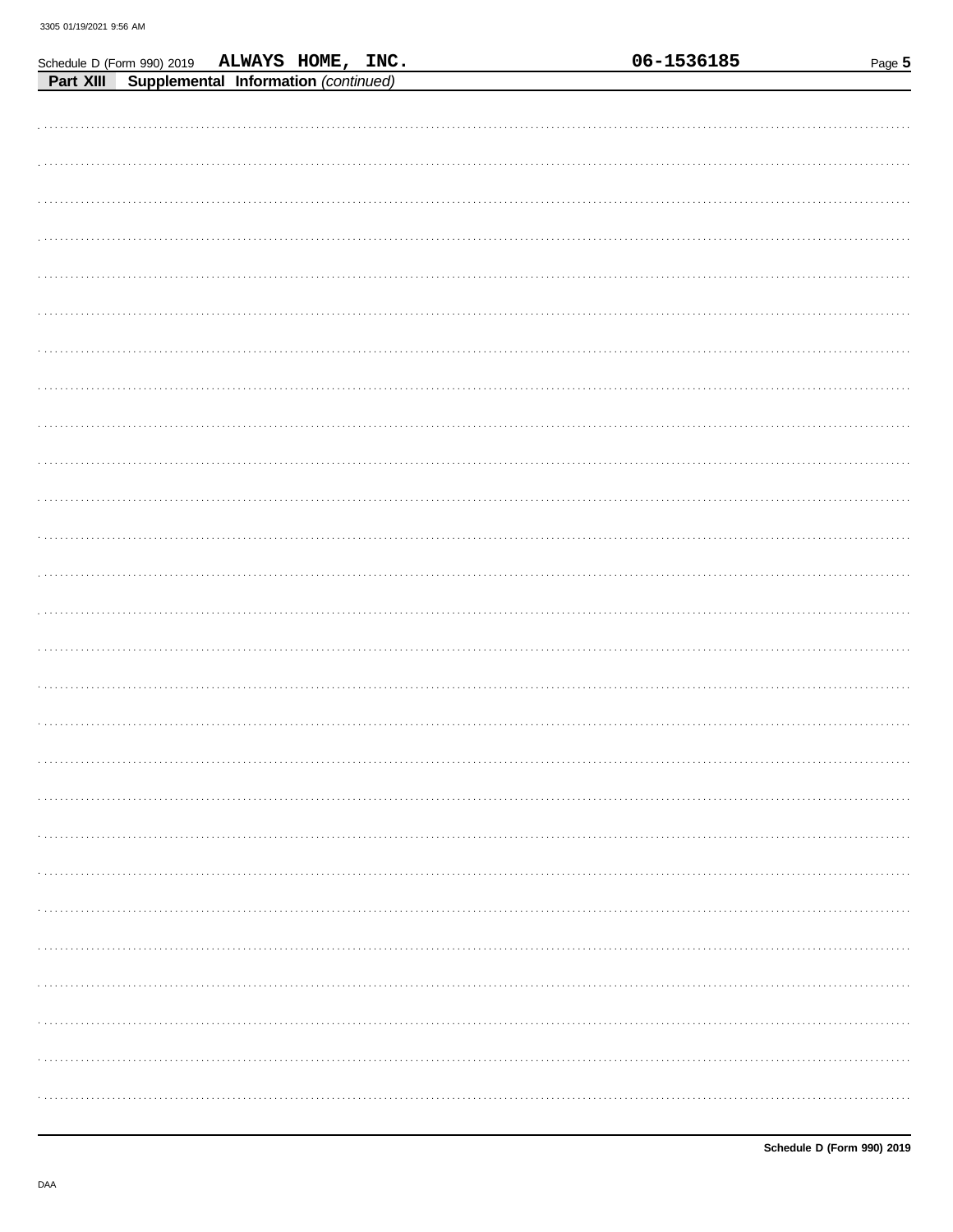| <b>SCHEDULE G</b>                                      | Supplemental Information Regarding Fundraising or Gaming Activities                                                                                                                                                                      |                                        |                                                            |                                                                                                                                                                     |                                                                | OMB No. 1545-0047                                       |
|--------------------------------------------------------|------------------------------------------------------------------------------------------------------------------------------------------------------------------------------------------------------------------------------------------|----------------------------------------|------------------------------------------------------------|---------------------------------------------------------------------------------------------------------------------------------------------------------------------|----------------------------------------------------------------|---------------------------------------------------------|
| (Form 990 or 990-EZ)                                   |                                                                                                                                                                                                                                          |                                        |                                                            | Complete if the organization answered "Yes" on Form 990, Part IV, line 17, 18, or 19, or if the<br>organization entered more than \$15,000 on Form 990-EZ, line 6a. |                                                                |                                                         |
| Department of the Treasury<br>Internal Revenue Service |                                                                                                                                                                                                                                          | L1 Attach to Form 990 or Form 990-EZ.  |                                                            | <b>u</b> Go to www.irs.gov/Form990 for instructions and the latest information.                                                                                     |                                                                | Open to Public                                          |
| Name of the organization                               | ALWAYS HOME, INC.                                                                                                                                                                                                                        |                                        |                                                            |                                                                                                                                                                     | Employer identification number<br>06-1536185                   | Inspection                                              |
| Part I                                                 | Fundraising Activities. Complete if the organization answered "Yes" on Form 990, Part IV, line 17.                                                                                                                                       |                                        |                                                            |                                                                                                                                                                     |                                                                |                                                         |
|                                                        | Form 990-EZ filers are not required to complete this part.                                                                                                                                                                               |                                        |                                                            |                                                                                                                                                                     |                                                                |                                                         |
| 1.                                                     | Indicate whether the organization raised funds through any of the following activities. Check all that apply.                                                                                                                            |                                        |                                                            |                                                                                                                                                                     |                                                                |                                                         |
| Mail solicitations<br>a                                |                                                                                                                                                                                                                                          | e                                      |                                                            | Solicitation of non-government grants                                                                                                                               |                                                                |                                                         |
| Internet and email solicitations<br>b                  |                                                                                                                                                                                                                                          | Solicitation of government grants<br>f |                                                            |                                                                                                                                                                     |                                                                |                                                         |
| Phone solicitations<br>c                               |                                                                                                                                                                                                                                          | Special fundraising events<br>g        |                                                            |                                                                                                                                                                     |                                                                |                                                         |
| In-person solicitations<br>d                           |                                                                                                                                                                                                                                          |                                        |                                                            |                                                                                                                                                                     |                                                                |                                                         |
|                                                        | 2a Did the organization have a written or oral agreement with any individual (including officers, directors, trustees,<br>or key employees listed in Form 990, Part VII) or entity in connection with professional fundraising services? |                                        |                                                            |                                                                                                                                                                     |                                                                | Yes<br>No                                               |
|                                                        | b If "Yes," list the 10 highest paid individuals or entities (fundraisers) pursuant to agreements under which the fundraiser is to be<br>compensated at least \$5,000 by the organization.                                               |                                        |                                                            |                                                                                                                                                                     |                                                                |                                                         |
|                                                        | (i) Name and address of individual<br>or entity (fundraiser)                                                                                                                                                                             | (ii) Activity                          | (iii) Did fund-<br>raiser have<br>custody or<br>control of | (iv) Gross receipts<br>from activity                                                                                                                                | (v) Amount paid to<br>(or retained by)<br>fundraiser listed in | (vi) Amount paid to<br>(or retained by)<br>organization |
|                                                        |                                                                                                                                                                                                                                          |                                        | contributions?                                             |                                                                                                                                                                     | col. (i)                                                       |                                                         |
| 1                                                      |                                                                                                                                                                                                                                          |                                        | Yes   No                                                   |                                                                                                                                                                     |                                                                |                                                         |
|                                                        |                                                                                                                                                                                                                                          |                                        |                                                            |                                                                                                                                                                     |                                                                |                                                         |
| $\mathbf{2}$                                           |                                                                                                                                                                                                                                          |                                        |                                                            |                                                                                                                                                                     |                                                                |                                                         |
| 3                                                      |                                                                                                                                                                                                                                          |                                        |                                                            |                                                                                                                                                                     |                                                                |                                                         |
|                                                        |                                                                                                                                                                                                                                          |                                        |                                                            |                                                                                                                                                                     |                                                                |                                                         |
| 4                                                      |                                                                                                                                                                                                                                          |                                        |                                                            |                                                                                                                                                                     |                                                                |                                                         |
| 5                                                      |                                                                                                                                                                                                                                          |                                        |                                                            |                                                                                                                                                                     |                                                                |                                                         |
| 6                                                      |                                                                                                                                                                                                                                          |                                        |                                                            |                                                                                                                                                                     |                                                                |                                                         |
|                                                        |                                                                                                                                                                                                                                          |                                        |                                                            |                                                                                                                                                                     |                                                                |                                                         |
| 7                                                      |                                                                                                                                                                                                                                          |                                        |                                                            |                                                                                                                                                                     |                                                                |                                                         |
| 8                                                      |                                                                                                                                                                                                                                          |                                        |                                                            |                                                                                                                                                                     |                                                                |                                                         |
| 9                                                      |                                                                                                                                                                                                                                          |                                        |                                                            |                                                                                                                                                                     |                                                                |                                                         |
| 10                                                     |                                                                                                                                                                                                                                          |                                        |                                                            |                                                                                                                                                                     |                                                                |                                                         |
|                                                        |                                                                                                                                                                                                                                          |                                        |                                                            |                                                                                                                                                                     |                                                                |                                                         |
| Total.                                                 |                                                                                                                                                                                                                                          |                                        |                                                            |                                                                                                                                                                     |                                                                |                                                         |
| 3<br>registration or licensing.                        | List all states in which the organization is registered or licensed to solicit contributions or has been notified it is exempt from                                                                                                      |                                        |                                                            |                                                                                                                                                                     |                                                                |                                                         |
|                                                        |                                                                                                                                                                                                                                          |                                        |                                                            |                                                                                                                                                                     |                                                                |                                                         |
|                                                        |                                                                                                                                                                                                                                          |                                        |                                                            |                                                                                                                                                                     |                                                                |                                                         |
|                                                        |                                                                                                                                                                                                                                          |                                        |                                                            |                                                                                                                                                                     |                                                                |                                                         |
|                                                        |                                                                                                                                                                                                                                          |                                        |                                                            |                                                                                                                                                                     |                                                                |                                                         |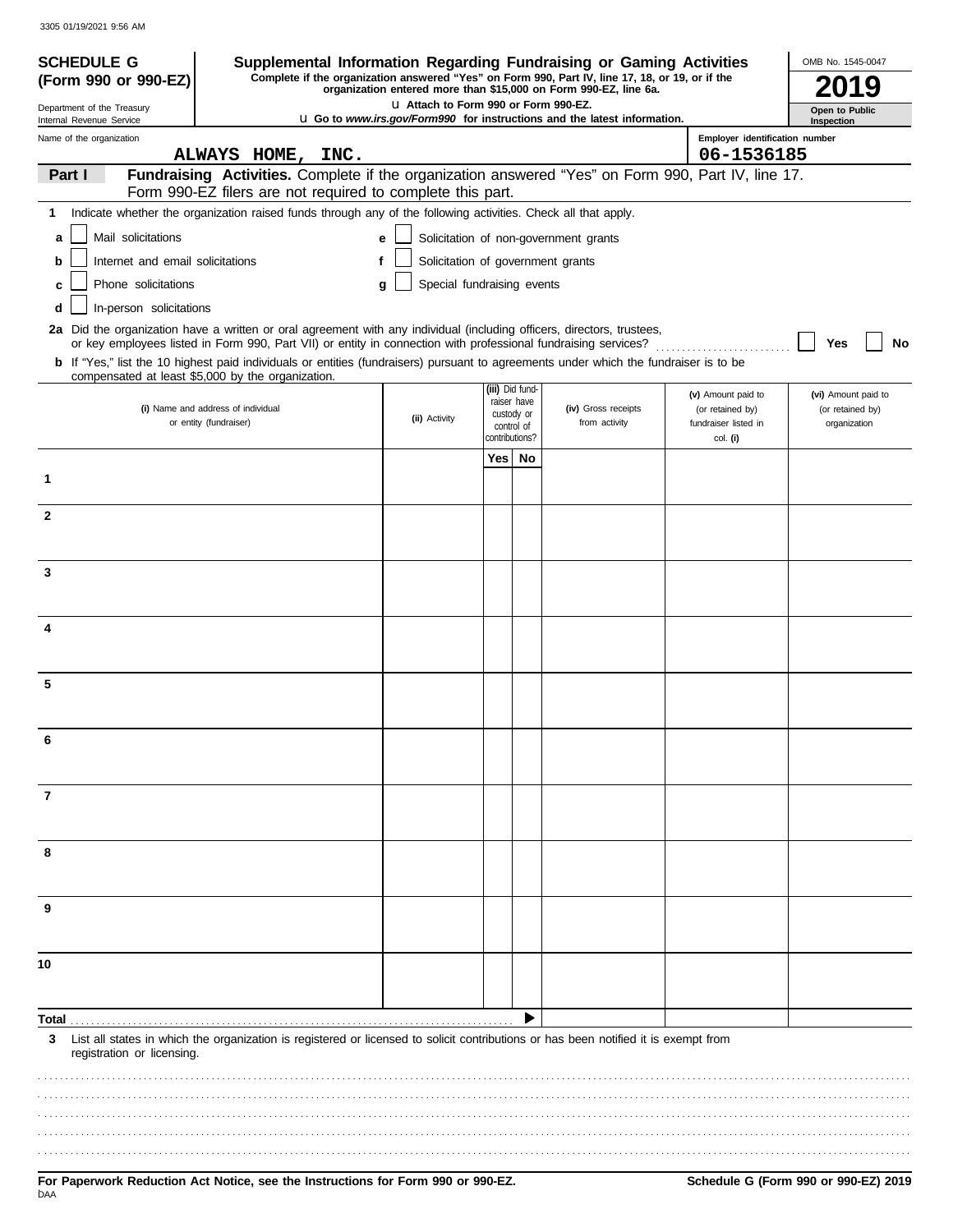|                 |                            |                              | Schedule G (Form 990 or 990-EZ) 2019 ALWAYS HOME, INC.                                                                                                                                                                        |                         | 06-1536185                                                                                                                                                                                                                                                                                                                                                                                                                                     | Page 2                     |
|-----------------|----------------------------|------------------------------|-------------------------------------------------------------------------------------------------------------------------------------------------------------------------------------------------------------------------------|-------------------------|------------------------------------------------------------------------------------------------------------------------------------------------------------------------------------------------------------------------------------------------------------------------------------------------------------------------------------------------------------------------------------------------------------------------------------------------|----------------------------|
|                 | Part II                    |                              | Fundraising Events. Complete if the organization answered "Yes" on Form 990, Part IV, line 18, or reported more                                                                                                               |                         |                                                                                                                                                                                                                                                                                                                                                                                                                                                |                            |
|                 |                            |                              | than \$15,000 of fundraising event contributions and gross income on Form 990-EZ, lines 1 and 6b. List events with                                                                                                            |                         |                                                                                                                                                                                                                                                                                                                                                                                                                                                |                            |
|                 |                            |                              | gross receipts greater than \$5,000.                                                                                                                                                                                          |                         |                                                                                                                                                                                                                                                                                                                                                                                                                                                |                            |
|                 |                            |                              | (a) Event #1                                                                                                                                                                                                                  | (b) Event $#2$          | (c) Other events                                                                                                                                                                                                                                                                                                                                                                                                                               | (d) Total events           |
|                 |                            |                              | <b>FUNDRAISING</b>                                                                                                                                                                                                            |                         | <b>NONE</b>                                                                                                                                                                                                                                                                                                                                                                                                                                    | (add col. (a) through      |
|                 |                            |                              | (event type)                                                                                                                                                                                                                  | (event type)            | (total number)                                                                                                                                                                                                                                                                                                                                                                                                                                 | col. (c)                   |
|                 |                            |                              |                                                                                                                                                                                                                               |                         |                                                                                                                                                                                                                                                                                                                                                                                                                                                |                            |
| Revenue         |                            | 1 Gross receipts             | 167,433                                                                                                                                                                                                                       |                         |                                                                                                                                                                                                                                                                                                                                                                                                                                                | 167,433                    |
|                 |                            |                              |                                                                                                                                                                                                                               |                         |                                                                                                                                                                                                                                                                                                                                                                                                                                                |                            |
|                 |                            | 2 Less: Contributions        | 123,998                                                                                                                                                                                                                       |                         |                                                                                                                                                                                                                                                                                                                                                                                                                                                | 123,998                    |
|                 |                            | 3 Gross income (line 1 minus |                                                                                                                                                                                                                               |                         |                                                                                                                                                                                                                                                                                                                                                                                                                                                |                            |
|                 |                            |                              | 43,435                                                                                                                                                                                                                        |                         |                                                                                                                                                                                                                                                                                                                                                                                                                                                | 43,435                     |
|                 |                            |                              |                                                                                                                                                                                                                               |                         |                                                                                                                                                                                                                                                                                                                                                                                                                                                |                            |
|                 |                            |                              |                                                                                                                                                                                                                               |                         |                                                                                                                                                                                                                                                                                                                                                                                                                                                |                            |
|                 |                            | 5 Noncash prizes             |                                                                                                                                                                                                                               |                         |                                                                                                                                                                                                                                                                                                                                                                                                                                                |                            |
|                 |                            |                              |                                                                                                                                                                                                                               |                         |                                                                                                                                                                                                                                                                                                                                                                                                                                                |                            |
|                 |                            | 6 Rent/facility costs        |                                                                                                                                                                                                                               |                         |                                                                                                                                                                                                                                                                                                                                                                                                                                                |                            |
| Direct Expenses |                            |                              |                                                                                                                                                                                                                               |                         |                                                                                                                                                                                                                                                                                                                                                                                                                                                |                            |
|                 |                            | 7 Food and beverages         |                                                                                                                                                                                                                               |                         |                                                                                                                                                                                                                                                                                                                                                                                                                                                |                            |
|                 |                            |                              |                                                                                                                                                                                                                               |                         |                                                                                                                                                                                                                                                                                                                                                                                                                                                |                            |
|                 |                            | 8 Entertainment              |                                                                                                                                                                                                                               |                         |                                                                                                                                                                                                                                                                                                                                                                                                                                                |                            |
|                 |                            | 9 Other direct expenses      | 43,435                                                                                                                                                                                                                        |                         |                                                                                                                                                                                                                                                                                                                                                                                                                                                | 43,435                     |
|                 |                            |                              |                                                                                                                                                                                                                               |                         |                                                                                                                                                                                                                                                                                                                                                                                                                                                |                            |
|                 |                            |                              |                                                                                                                                                                                                                               |                         |                                                                                                                                                                                                                                                                                                                                                                                                                                                | 43,435                     |
|                 |                            |                              |                                                                                                                                                                                                                               |                         |                                                                                                                                                                                                                                                                                                                                                                                                                                                |                            |
|                 |                            |                              |                                                                                                                                                                                                                               |                         |                                                                                                                                                                                                                                                                                                                                                                                                                                                |                            |
|                 | Part III                   |                              | Gaming. Complete if the organization answered "Yes" on Form 990, Part IV, line 19, or reported more than                                                                                                                      |                         |                                                                                                                                                                                                                                                                                                                                                                                                                                                |                            |
|                 |                            |                              | \$15,000 on Form 990-EZ, line 6a.                                                                                                                                                                                             |                         |                                                                                                                                                                                                                                                                                                                                                                                                                                                |                            |
|                 |                            |                              | (a) Bingo                                                                                                                                                                                                                     | (b) Pull tabs/instant   | (c) Other gaming                                                                                                                                                                                                                                                                                                                                                                                                                               | (d) Total gaming (add      |
|                 |                            |                              |                                                                                                                                                                                                                               | bingo/progressive bingo |                                                                                                                                                                                                                                                                                                                                                                                                                                                | col. (a) through col. (c)) |
| Revenue         |                            |                              |                                                                                                                                                                                                                               |                         |                                                                                                                                                                                                                                                                                                                                                                                                                                                |                            |
|                 |                            | 1 Gross revenue              |                                                                                                                                                                                                                               |                         |                                                                                                                                                                                                                                                                                                                                                                                                                                                |                            |
|                 |                            |                              |                                                                                                                                                                                                                               |                         |                                                                                                                                                                                                                                                                                                                                                                                                                                                |                            |
| රි              |                            |                              |                                                                                                                                                                                                                               |                         |                                                                                                                                                                                                                                                                                                                                                                                                                                                |                            |
|                 |                            | 3 Noncash prizes             |                                                                                                                                                                                                                               |                         |                                                                                                                                                                                                                                                                                                                                                                                                                                                |                            |
| Expense         |                            |                              |                                                                                                                                                                                                                               |                         |                                                                                                                                                                                                                                                                                                                                                                                                                                                |                            |
| Direct          |                            | 4 Rent/facility costs        |                                                                                                                                                                                                                               |                         |                                                                                                                                                                                                                                                                                                                                                                                                                                                |                            |
|                 |                            |                              |                                                                                                                                                                                                                               |                         |                                                                                                                                                                                                                                                                                                                                                                                                                                                |                            |
|                 |                            | 5 Other direct expenses      |                                                                                                                                                                                                                               |                         |                                                                                                                                                                                                                                                                                                                                                                                                                                                |                            |
|                 |                            |                              | Yes $\ldots$ %                                                                                                                                                                                                                | Yes $%$                 | Yes $\begin{array}{ccc} \mathbf{Yes} & \mathbf{y} & \mathbf{y} & \mathbf{y} \\ \mathbf{yes} & \mathbf{yes} & \mathbf{yes} & \mathbf{yes} & \mathbf{yes} \\ \mathbf{yes} & \mathbf{yes} & \mathbf{yes} & \mathbf{yes} & \mathbf{yes} \\ \mathbf{yes} & \mathbf{yes} & \mathbf{yes} & \mathbf{yes} & \mathbf{yes} \\ \mathbf{yes} & \mathbf{yes} & \mathbf{yes} & \mathbf{yes} & \mathbf{yes} \\ \mathbf{yes} & \mathbf{yes} & \mathbf{$<br>$\%$ |                            |
|                 |                            | 6 Volunteer labor            | No.                                                                                                                                                                                                                           | No.                     | No.                                                                                                                                                                                                                                                                                                                                                                                                                                            |                            |
|                 |                            |                              |                                                                                                                                                                                                                               |                         |                                                                                                                                                                                                                                                                                                                                                                                                                                                |                            |
|                 |                            |                              |                                                                                                                                                                                                                               |                         |                                                                                                                                                                                                                                                                                                                                                                                                                                                |                            |
|                 |                            |                              |                                                                                                                                                                                                                               |                         |                                                                                                                                                                                                                                                                                                                                                                                                                                                |                            |
|                 |                            |                              |                                                                                                                                                                                                                               |                         |                                                                                                                                                                                                                                                                                                                                                                                                                                                |                            |
| 9               |                            |                              |                                                                                                                                                                                                                               |                         |                                                                                                                                                                                                                                                                                                                                                                                                                                                |                            |
|                 |                            |                              |                                                                                                                                                                                                                               |                         |                                                                                                                                                                                                                                                                                                                                                                                                                                                | Yes<br>No                  |
|                 | <b>b</b> If "No," explain: |                              |                                                                                                                                                                                                                               |                         |                                                                                                                                                                                                                                                                                                                                                                                                                                                |                            |
|                 |                            |                              |                                                                                                                                                                                                                               |                         |                                                                                                                                                                                                                                                                                                                                                                                                                                                |                            |
|                 |                            |                              | 10a Were any of the organization's gaming licenses revoked, suspended, or terminated during the tax year?<br>10a Were any of the organization's gaming licenses revoked, suspended, or terminated during the tax year?<br>10. |                         |                                                                                                                                                                                                                                                                                                                                                                                                                                                | Yes<br>No                  |

. . . . . . . . . . . . . . . . . . . . . . . . . . . . . . . . . . . . . . . . . . . . . . . . . . . . . . . . . . . . . . . . . . . . . . . . . . . . . . . . . . . . . . . . . . . . . . . . . . . . . . . . . . . . . . . . . . . . . . . . . . . . . . . . . . . . . . . . . . . . . . . . . . . . . . . . . . . . . . . . . . . . . . . . . . . . . . . . . . . . . . . . . . . . . . . . . . . . . . . . . . . . . . . . . . . . . . . . . . . . . . . . . . . . . . . . . . . . . . . . . . . . . . . . . . . . . . . . . . . . . . . . . . . . . . . . . . . . . . . . . . . . . . . . . . . . . . . . . . . . . . . . . . . . . . . . . . . . . . . .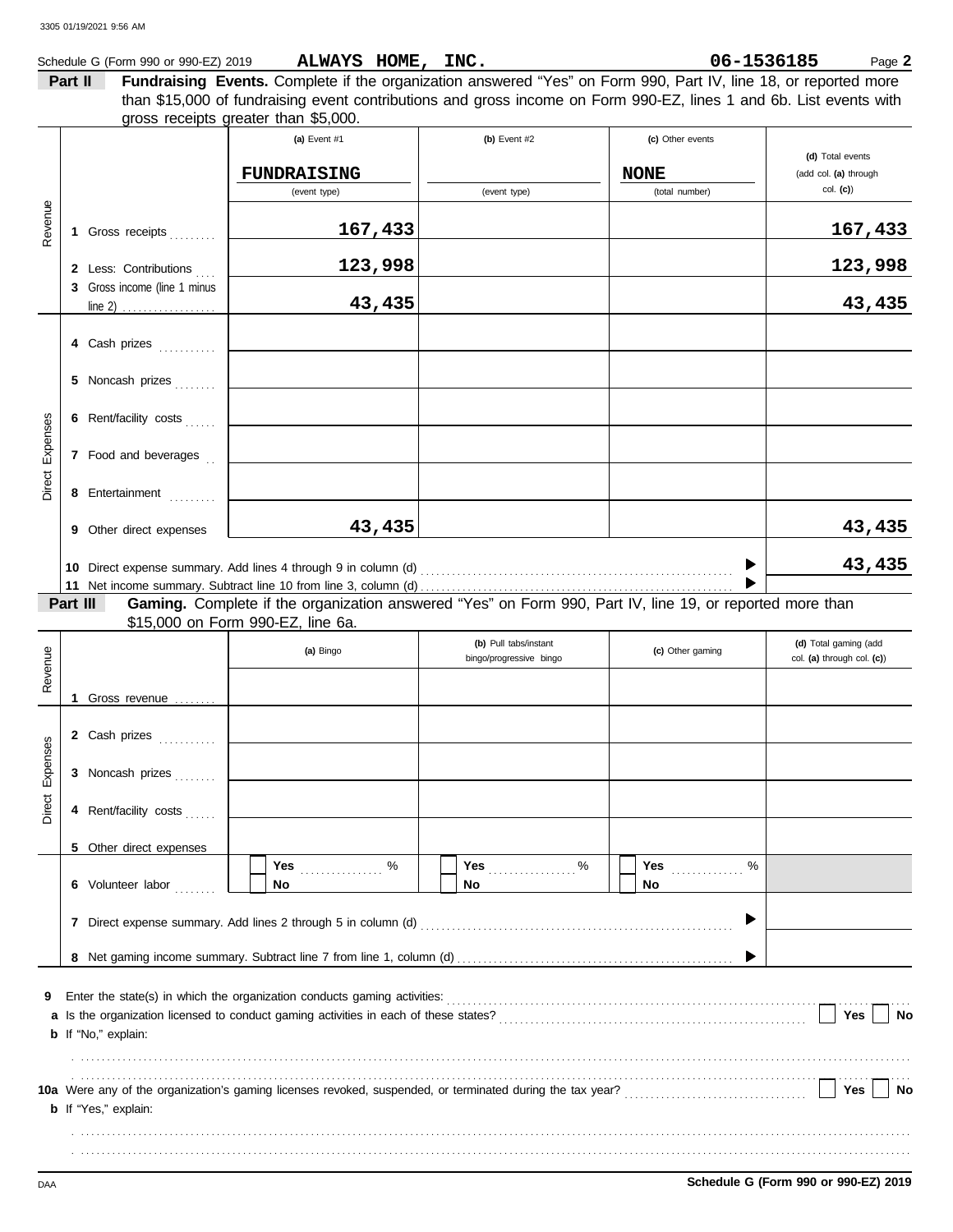|    | Schedule G (Form 990 or 990-EZ) 2019<br>ALWAYS HOME, <u>INC. __________________</u>                                                                                                                                                  | 06-1536185 |            | Page 3 |
|----|--------------------------------------------------------------------------------------------------------------------------------------------------------------------------------------------------------------------------------------|------------|------------|--------|
| 11 |                                                                                                                                                                                                                                      |            | Yes        | No     |
| 12 | Is the organization a grantor, beneficiary or trustee of a trust, or a member of a partnership or other entity                                                                                                                       |            |            |        |
|    |                                                                                                                                                                                                                                      |            | <b>Yes</b> | No     |
| 13 | Indicate the percentage of gaming activity conducted in:                                                                                                                                                                             |            |            |        |
| a  |                                                                                                                                                                                                                                      | 13а        |            | %      |
| b  | An outside facility <b>contained a set of the contract of the contract of the contract of the contract of the contract of the contract of the contract of the contract of the contract of the contract of the contract of the co</b> | 13b        |            | %      |
| 14 | Enter the name and address of the person who prepares the organization's gaming/special events books and<br>records:                                                                                                                 |            |            |        |
|    |                                                                                                                                                                                                                                      |            |            |        |
|    | Address <b>u</b>                                                                                                                                                                                                                     |            |            |        |
|    | 15a Does the organization have a contract with a third party from whom the organization receives gaming<br>revenue?                                                                                                                  |            | Yes        | No     |
|    |                                                                                                                                                                                                                                      |            |            |        |
|    |                                                                                                                                                                                                                                      |            |            |        |
|    | If "Yes," enter name and address of the third party:                                                                                                                                                                                 |            |            |        |
|    |                                                                                                                                                                                                                                      |            |            |        |
|    |                                                                                                                                                                                                                                      |            |            |        |
|    |                                                                                                                                                                                                                                      |            |            |        |
|    | Address <b>u</b>                                                                                                                                                                                                                     |            |            |        |
| 16 | Gaming manager information:                                                                                                                                                                                                          |            |            |        |
|    |                                                                                                                                                                                                                                      |            |            |        |
|    |                                                                                                                                                                                                                                      |            |            |        |
|    |                                                                                                                                                                                                                                      |            |            |        |
|    |                                                                                                                                                                                                                                      |            |            |        |
|    | Description of services provided <b>u</b> electron contains a constant of the service of the services of the services of the services of the services of the services of the services of the services of the services of the servic  |            |            |        |
|    |                                                                                                                                                                                                                                      |            |            |        |
|    | Director/officer<br>Employee<br>Independent contractor                                                                                                                                                                               |            |            |        |
|    |                                                                                                                                                                                                                                      |            |            |        |
| 17 | Mandatory distributions:                                                                                                                                                                                                             |            |            |        |
| a  | Is the organization required under state law to make charitable distributions from the gaming proceeds to                                                                                                                            |            |            |        |
|    | retain the state gaming license?                                                                                                                                                                                                     |            | <b>Yes</b> | No     |
|    | Enter the amount of distributions required under state law to be distributed to other exempt organizations or                                                                                                                        |            |            |        |
|    | spent in the organization's own exempt activities during the tax year u                                                                                                                                                              |            |            |        |
|    | Supplemental Information. Provide the explanations required by Part I, line 2b, columns (iii) and (v); and<br>Part IV<br>Part III, lines 9, 9b, 10b, 15b, 15c, 16, and 17b, as applicable. Also provide any additional information.  |            |            |        |
|    | See instructions.                                                                                                                                                                                                                    |            |            |        |
|    |                                                                                                                                                                                                                                      |            |            |        |
|    |                                                                                                                                                                                                                                      |            |            |        |
|    |                                                                                                                                                                                                                                      |            |            |        |
|    |                                                                                                                                                                                                                                      |            |            |        |
|    |                                                                                                                                                                                                                                      |            |            |        |
|    |                                                                                                                                                                                                                                      |            |            |        |
|    |                                                                                                                                                                                                                                      |            |            |        |
|    |                                                                                                                                                                                                                                      |            |            |        |
|    |                                                                                                                                                                                                                                      |            |            |        |
|    |                                                                                                                                                                                                                                      |            |            |        |
|    |                                                                                                                                                                                                                                      |            |            |        |
|    |                                                                                                                                                                                                                                      |            |            |        |
|    |                                                                                                                                                                                                                                      |            |            |        |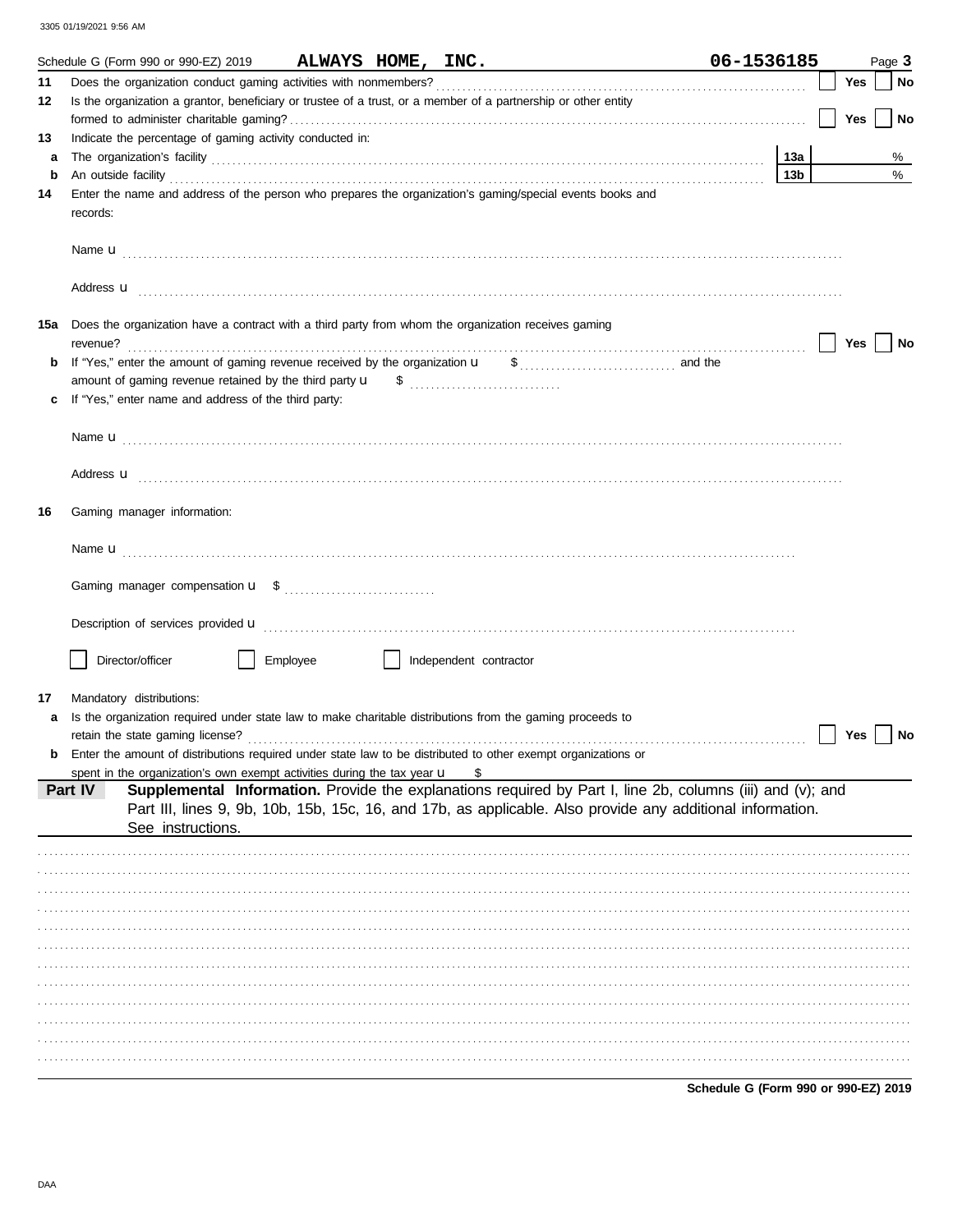| <b>SCHEDULE O</b><br>(Form 990 or 990-EZ)<br>Department of the Treasury<br>Internal Revenue Service | Supplemental Information to Form 990 or 990-EZ<br>Complete to provide information for responses to specific questions on<br>Form 990 or 990-EZ or to provide any additional information.<br>La Attach to Form 990 or 990-EZ.<br><b>u</b> Go to www.irs.gov/Form990 for the latest information.                            |            | OMB No. 1545-0047<br>2019<br>Open to Public<br><b>Inspection</b> |
|-----------------------------------------------------------------------------------------------------|---------------------------------------------------------------------------------------------------------------------------------------------------------------------------------------------------------------------------------------------------------------------------------------------------------------------------|------------|------------------------------------------------------------------|
| Name of the organization                                                                            | ALWAYS HOME,<br>INC.                                                                                                                                                                                                                                                                                                      | 06-1536185 | Employer identification number                                   |
|                                                                                                     | FORM 990 - ORGANIZATION'S MISSION<br>THE ORGANIZATION WAS FORMED<br>TO FIGHT HOMELESSNES IN THE MYSTIC AREA OF NEW<br>LONDON COUNTY, CONNECTICUT.<br>THE MISSION IS TO PROVIDE FAMILY-FOCUSED<br>EMERGENCY SHELTER AND HOSPITALITY WHILE PROMOTING SELF-SUFFICIENCY, DIGNITY<br>AND THE WELL-BEING OF THOSE BEING SERVED. |            |                                                                  |
| AND FILED.                                                                                          | FORM 990, PART VI, LINE 11B - ORGANIZATION'S PROCESS TO REVIEW FORM 990<br>THE BOARD OF DIRECTORS REVIEWS AND APPROVES THE 990 BEFORE IT IS SIGNED<br>FORM 990, PART VI, LINE 12C - ENFORCEMENT OF CONFLICTS POLICY<br>BOARD OF DIRECTORS ARE REQUIRED TO DISCLOSE ANY CONFLICTS, AND SIGN A                              |            |                                                                  |
|                                                                                                     | CONFLICT OF POLICY EACH YEAR.<br>FORM 990, PART VI, LINE 15A - COMPENSATION PROCESS FOR TOP OFFICIAL<br>BOARD OF DIRECTORS SETS THE COMPENSATION FOR THE EXECUTIVE DIRECTOR.                                                                                                                                              |            |                                                                  |
|                                                                                                     | FORM 990, PART VI, LINE 19 - GOVERNING DOCUMENTS DISCLOSURE EXPLANATION<br>DOCUMENTS ARE KEPT AT THE OFFICE AND ARE AVAILABLE UPON REQUEST.                                                                                                                                                                               |            |                                                                  |
|                                                                                                     | FORM 990, PART XI, LINE 9 - OTHER CHANGES IN NET ASSETS EXPLANATION                                                                                                                                                                                                                                                       |            |                                                                  |
|                                                                                                     | DONATED AUCTION ITEMS                                                                                                                                                                                                                                                                                                     |            | $\frac{\$}{21,739}$                                              |
|                                                                                                     | $\frac{1}{56}$ , 773<br>DONATED FACILITIES/UTILITIES/MGMT FEE                                                                                                                                                                                                                                                             |            |                                                                  |
|                                                                                                     | DONATED AUCTION ITEMS                                                                                                                                                                                                                                                                                                     |            | $\frac{1}{2}$ -21,739                                            |
|                                                                                                     | DONATED FACILITIES/UTILITIES/MGMT FEE                                                                                                                                                                                                                                                                                     |            | $$ -56,773$                                                      |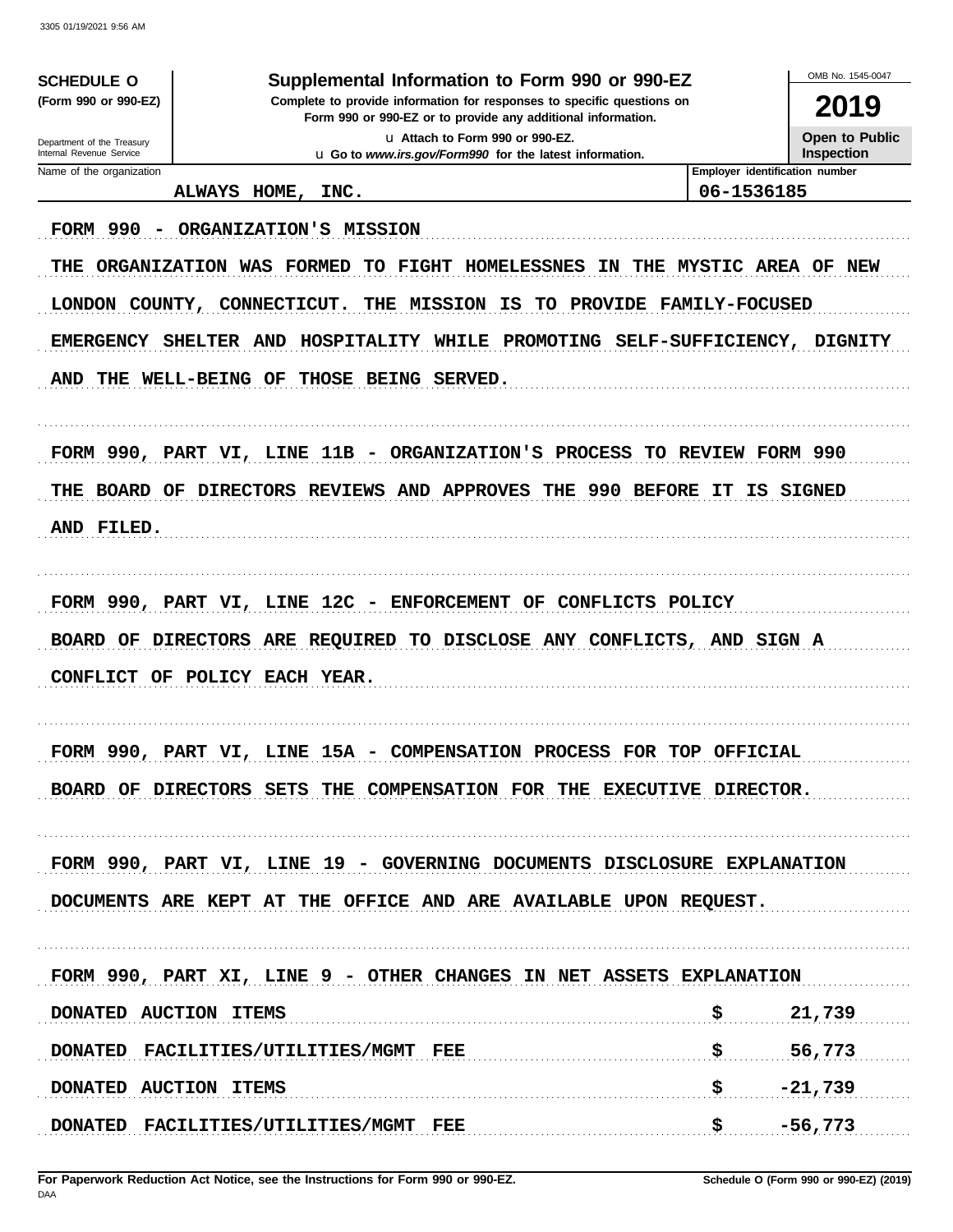|              | Form 990                            |                                                                                                                                               |     | <b>Two Year Comparison Report</b> |          | 2018 & 2019                    |
|--------------|-------------------------------------|-----------------------------------------------------------------------------------------------------------------------------------------------|-----|-----------------------------------|----------|--------------------------------|
|              |                                     | For calendar year 2019, or tax year beginning                                                                                                 |     | 07/01/19<br>, ending              | 06/30/20 |                                |
| Name         |                                     |                                                                                                                                               |     |                                   |          | Taxpayer Identification Number |
|              |                                     |                                                                                                                                               |     |                                   |          |                                |
|              | ALWAYS HOME, INC.                   |                                                                                                                                               |     |                                   |          | 06-1536185                     |
|              |                                     |                                                                                                                                               |     | 2018                              | 2019     | <b>Differences</b>             |
|              |                                     |                                                                                                                                               | 1.  | 392,115                           | 464,544  | 72,429                         |
|              |                                     |                                                                                                                                               | 2.  |                                   |          |                                |
|              |                                     | 3. Government contributions and grants                                                                                                        | 3.  | 11,750                            | 36,250   | 24,500                         |
| Ξ            |                                     |                                                                                                                                               | 4.  | 30,065                            | 31,669   | 1,604                          |
| $\mathbf{C}$ |                                     |                                                                                                                                               | 5.  | 5,126                             | 4,832    | $-294$                         |
| >            |                                     |                                                                                                                                               | 6.  |                                   |          |                                |
| œ            |                                     | 7. Net gain or (loss) from sale of assets other than inventory                                                                                | 7.  | 2,761                             | 5,516    | 2,755                          |
|              |                                     |                                                                                                                                               | 8.  |                                   |          |                                |
|              |                                     | 9. Net income or (loss) from gaming                                                                                                           | 9.  |                                   |          |                                |
|              |                                     | 10. Net gain or (loss) on sales of inventory                                                                                                  | 10. |                                   |          |                                |
|              |                                     |                                                                                                                                               | 11. |                                   |          |                                |
|              |                                     | 12. Total revenue. Add lines 1 through 11                                                                                                     | 12. | 441,817                           | 542,811  | 100,994                        |
|              |                                     |                                                                                                                                               | 13. |                                   |          |                                |
|              | 14. Benefits paid to or for members |                                                                                                                                               | 14. |                                   |          |                                |
|              |                                     | 15. Compensation of officers, directors, trustees, etc.                                                                                       | 15. |                                   |          |                                |
| s            |                                     | 16. Salaries, other compensation, and employee benefits                                                                                       | 16. | 216,326                           | 300,863  | 84,537                         |
| ⋍            |                                     |                                                                                                                                               | 17. |                                   |          |                                |
| $\Omega$     |                                     |                                                                                                                                               | 18. | 14,634                            | 12,549   | $-2,085$                       |
| ш            |                                     | 19. Occupancy, rent, utilities, and maintenance <i>minimininininin</i>                                                                        | 19. | 13,374                            | 12,539   | $-835$                         |
|              |                                     |                                                                                                                                               | 20. | 18,018                            | 18,024   |                                |
|              | 21. Other expenses                  |                                                                                                                                               | 21. | 113,268                           | 130,861  | 17,593                         |
|              |                                     | 22. Total expenses. Add lines 13 through 21                                                                                                   | 22. | 375,620                           | 474,836  | 99,216                         |
|              |                                     | 23. Excess or (Deficit). Subtract line 22 from line 12                                                                                        | 23. | 66,197                            | 67,975   | 1,778                          |
|              |                                     |                                                                                                                                               | 24. | 441,817                           | 542,811  | 100,994                        |
|              |                                     |                                                                                                                                               | 25. |                                   |          |                                |
|              |                                     |                                                                                                                                               | 26. | 37,952                            | 42,017   | 4,065                          |
|              |                                     |                                                                                                                                               | 27. | 831,565                           | 961,205  | 129,640                        |
| Information  | 28. Total liabilities               |                                                                                                                                               | 28. | 22,310                            | 82,936   | 60,626                         |
|              |                                     |                                                                                                                                               | 29. | 809,255                           | 878,269  | 69,014                         |
|              |                                     |                                                                                                                                               | 30. | 9                                 | 9        |                                |
|              |                                     |                                                                                                                                               | 31. | 9                                 | 9        |                                |
|              |                                     | <b>a 30.</b> Number of voting members or your common of properties of $\frac{1}{21}$ . Number of independent voting members of governing body | 32. | $\overline{5}$                    | 5        |                                |
|              | 33. Number of volunteers            |                                                                                                                                               | 33. | 75                                | 75       |                                |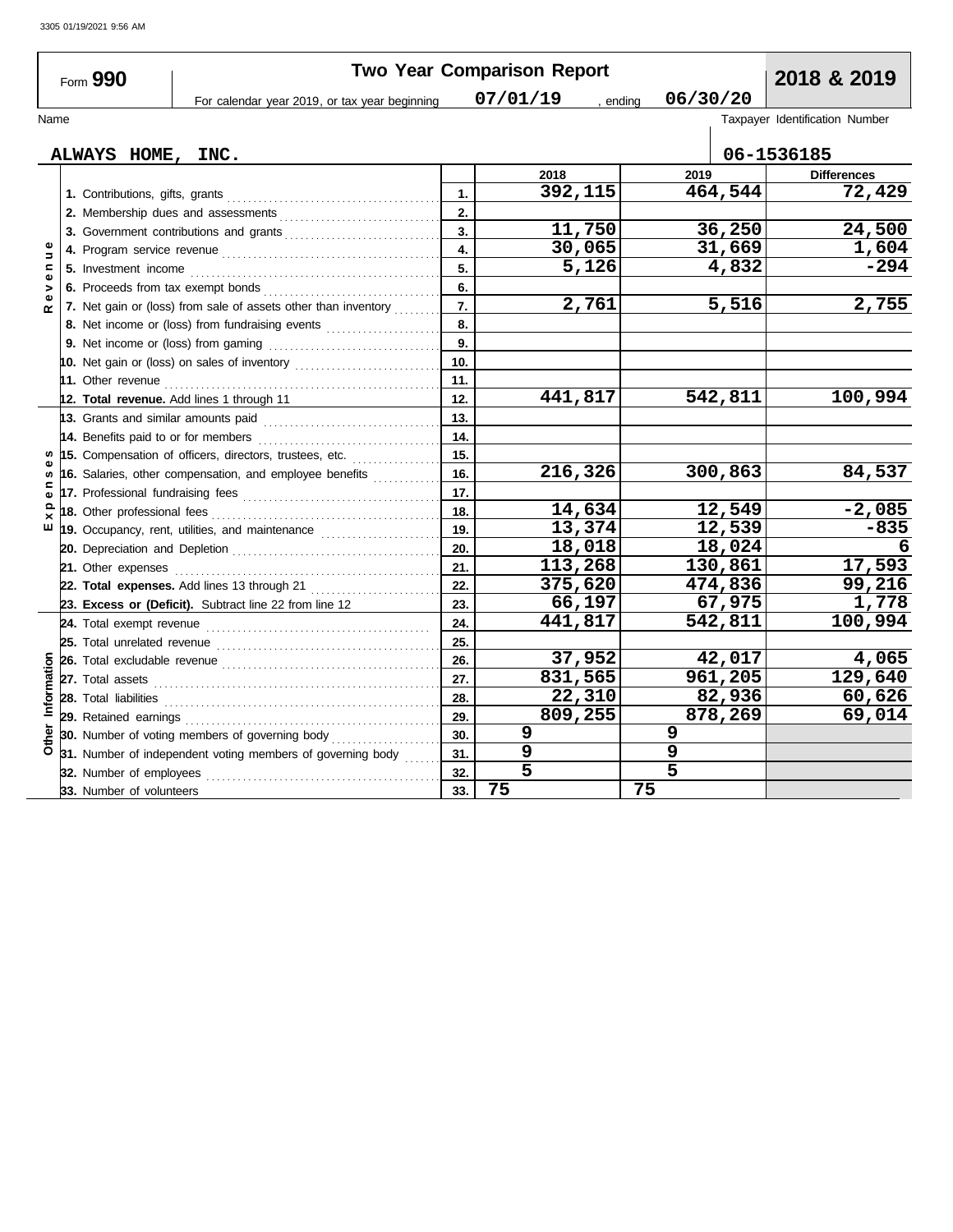| Form 990                                                                                                                                                                                                                            |                   |                      |         | <b>Tax Return History</b> |         |         | 2019                           |
|-------------------------------------------------------------------------------------------------------------------------------------------------------------------------------------------------------------------------------------|-------------------|----------------------|---------|---------------------------|---------|---------|--------------------------------|
| Name                                                                                                                                                                                                                                |                   |                      |         |                           |         |         | Employer Identification Number |
|                                                                                                                                                                                                                                     | ALWAYS HOME, INC. |                      |         |                           |         |         | 06-1536185                     |
|                                                                                                                                                                                                                                     |                   | 2015                 | 2016    | 2017                      | 2018    | 2019    | 2020                           |
| Contributions, gifts, grants                                                                                                                                                                                                        |                   | 347,669              | 368,456 | 361,559                   | 403,865 | 500,794 |                                |
|                                                                                                                                                                                                                                     |                   |                      |         |                           |         |         |                                |
| Program service revenue                                                                                                                                                                                                             |                   |                      |         | 15,520                    | 30,065  | 31,669  |                                |
|                                                                                                                                                                                                                                     |                   |                      | 3,008   | 12,992                    | 2,761   | 5,516   |                                |
|                                                                                                                                                                                                                                     |                   | $\overline{1,012}$   | 2,124   | 4,063                     | 5,126   | 4,832   |                                |
| Fundraising revenue (income/loss)  _________________                                                                                                                                                                                |                   |                      |         |                           |         |         |                                |
|                                                                                                                                                                                                                                     |                   |                      |         |                           |         |         |                                |
|                                                                                                                                                                                                                                     |                   |                      |         |                           |         |         |                                |
| Total revenue <i>manualization</i> and the contract of the contract of the contract of the contract of the contract of the contract of the contract of the contract of the contract of the contract of the contract of the contract |                   | $\overline{348,681}$ | 373,588 | 394,134                   | 441,817 | 542,811 |                                |
|                                                                                                                                                                                                                                     |                   |                      |         |                           |         |         |                                |
|                                                                                                                                                                                                                                     |                   |                      |         |                           |         |         |                                |
| Compensation of officers, etc.                                                                                                                                                                                                      |                   | $\overline{22,971}$  | 40,049  |                           |         |         |                                |
|                                                                                                                                                                                                                                     |                   | 132,845              | 158,053 | 207,169                   | 216,326 | 300,863 |                                |
|                                                                                                                                                                                                                                     |                   | 14,452               | 14,052  | 14,029                    | 14,634  | 12,549  |                                |
|                                                                                                                                                                                                                                     |                   | 22,090               | 23,210  | 10,017                    | 13,374  | 12,539  |                                |
| Depreciation and depletion                                                                                                                                                                                                          |                   | 13,077               | 13,077  | 9,368                     | 18,018  | 18,024  |                                |
|                                                                                                                                                                                                                                     |                   | 77,463               | 77,093  | 100,646                   | 113,268 | 130,861 |                                |
| Total expenses Material Contract of Total expenses                                                                                                                                                                                  |                   | 282,898              | 325,534 | 341,229                   | 375,620 | 474,836 |                                |
| Excess or (Deficit)                                                                                                                                                                                                                 |                   | 65,783               | 48,054  | 52,905                    | 66,197  | 67,975  |                                |
|                                                                                                                                                                                                                                     |                   |                      |         |                           |         |         |                                |
|                                                                                                                                                                                                                                     |                   | 348,681              | 373,588 | 394,134                   | 441,817 | 542,811 |                                |
|                                                                                                                                                                                                                                     |                   |                      |         |                           |         |         |                                |
|                                                                                                                                                                                                                                     |                   | 1,012                | 5,132   | 32,575                    | 37,952  | 42,017  |                                |
|                                                                                                                                                                                                                                     |                   | 650, 285             | 707,052 | 757,162                   | 831,565 | 961,205 |                                |
|                                                                                                                                                                                                                                     |                   | 18,827               | 19,147  | 19,057                    | 22,310  | 82,936  |                                |
|                                                                                                                                                                                                                                     |                   | $\overline{631,458}$ | 687,905 | 738,105                   | 809,255 | 878,269 |                                |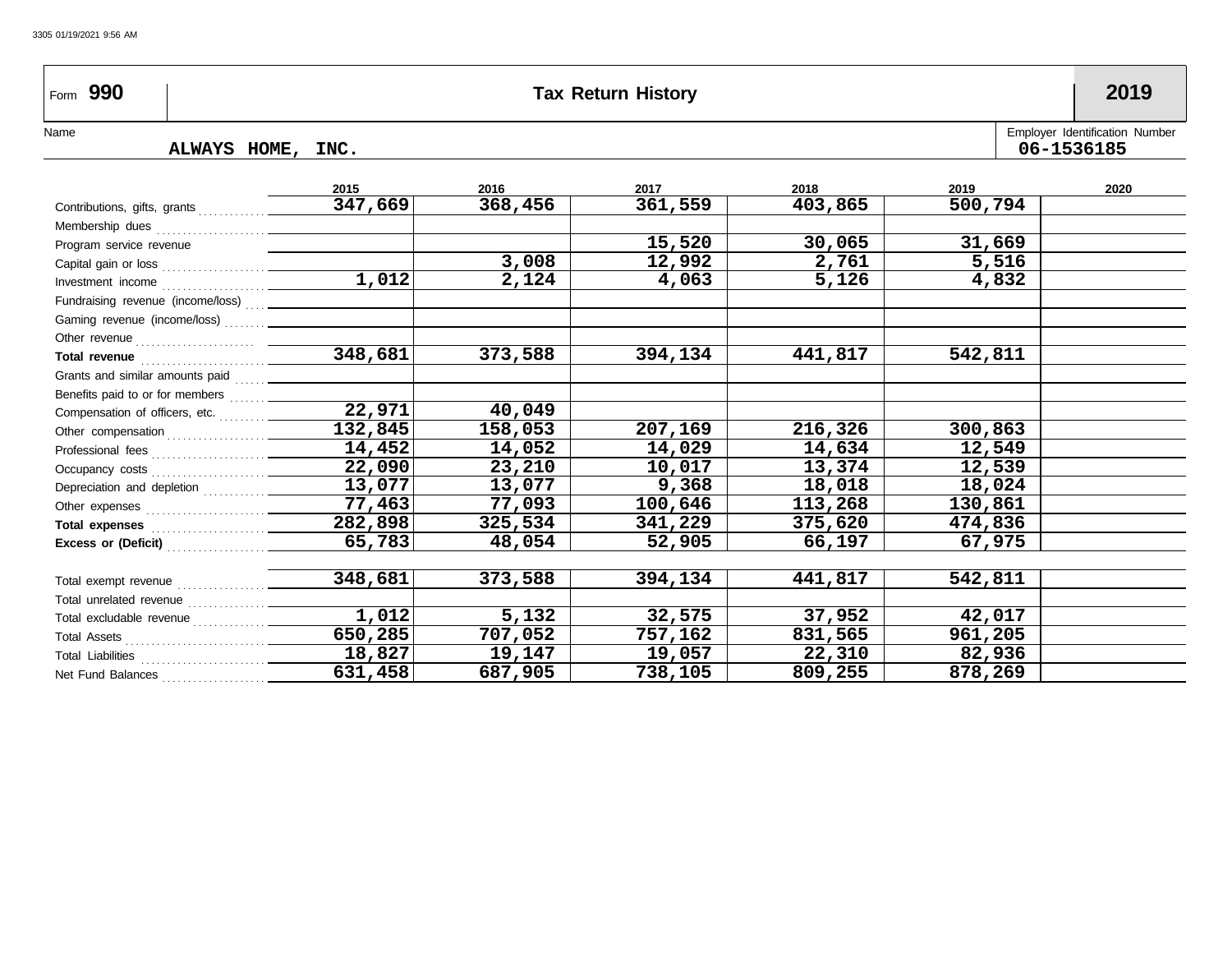# 06-1536185 **Federal Statements**

## **Taxable Interest on Investments**

## **Description** Unrelated Exclusion Postal Acquired after US<br>Business Code Code 6/30/75 Obs (\$ or %) Amount Business Code Code  $\frac{14}{14}$ , 832 TOTAL  $\qquad \qquad$   $\qquad \qquad$   $\qquad \qquad$  4,832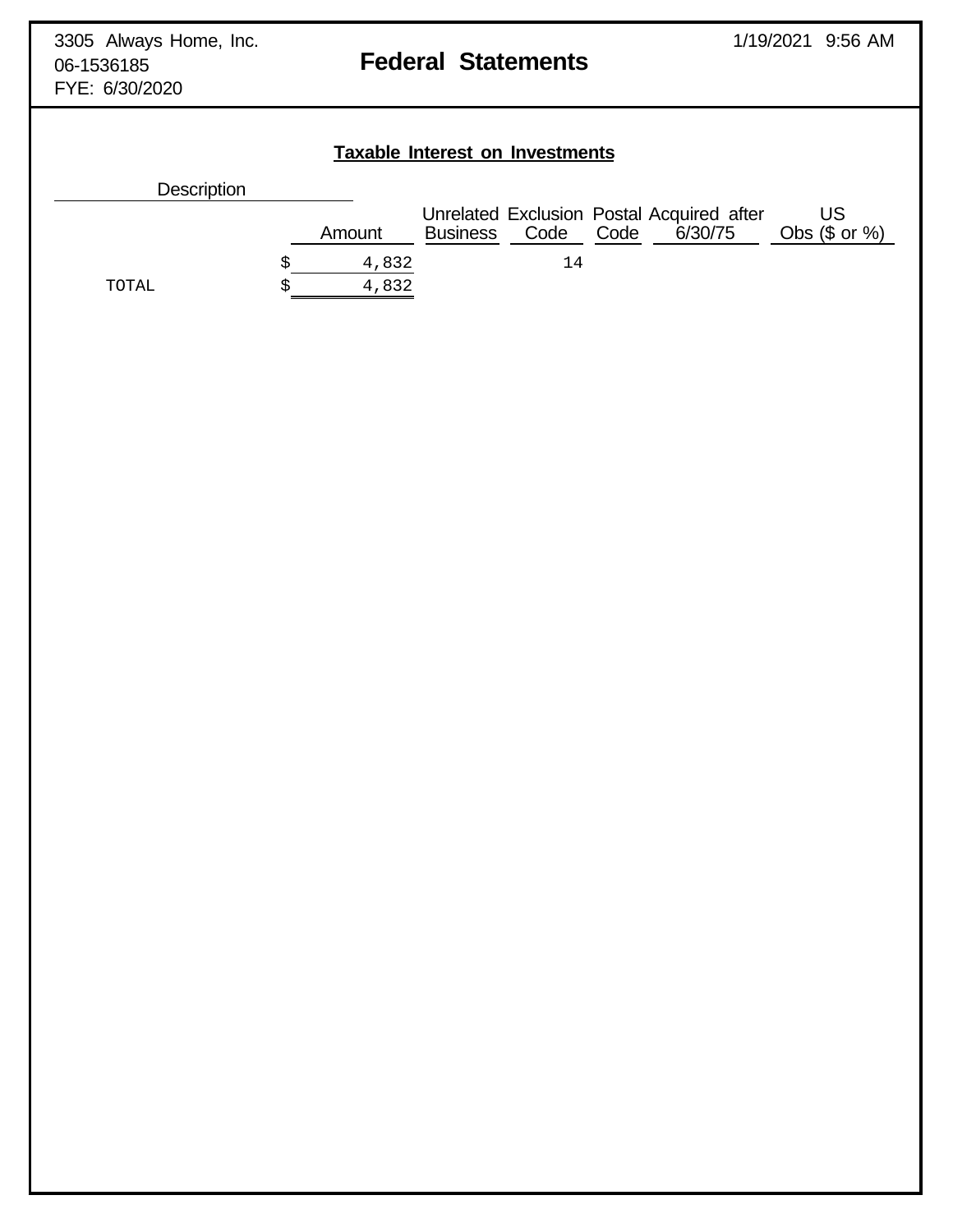| <b>Description</b>                                                       | Total<br><b>Expenses</b>                         |   | Program<br>Service | Management &<br>General |   | Fund<br>Raising |
|--------------------------------------------------------------------------|--------------------------------------------------|---|--------------------|-------------------------|---|-----------------|
| PAYROLL FEES                                                             | 2,639                                            |   | 2,023              | 202                     |   | 414             |
| TOTAL                                                                    | 2,639                                            |   | 2,023              | 202                     |   | 414             |
|                                                                          | Form 990, Part IX, Line 24e - All Other Expenses |   |                    |                         |   |                 |
|                                                                          | Total                                            |   | Program            | Management &<br>General |   | Fund            |
| <b>Description</b>                                                       | \$<br><b>Expenses</b><br>4,971                   | S | Service<br>4,584   | \$<br>387               | S | Raising         |
|                                                                          | 957                                              |   | 729                | 75                      |   | 153             |
| REPAIRS/MAINTENANCE<br><b>DUES</b><br>ENTERTAINMENT<br>MEALS<br>$\kappa$ | 103                                              |   | 79                 |                         |   | 16              |